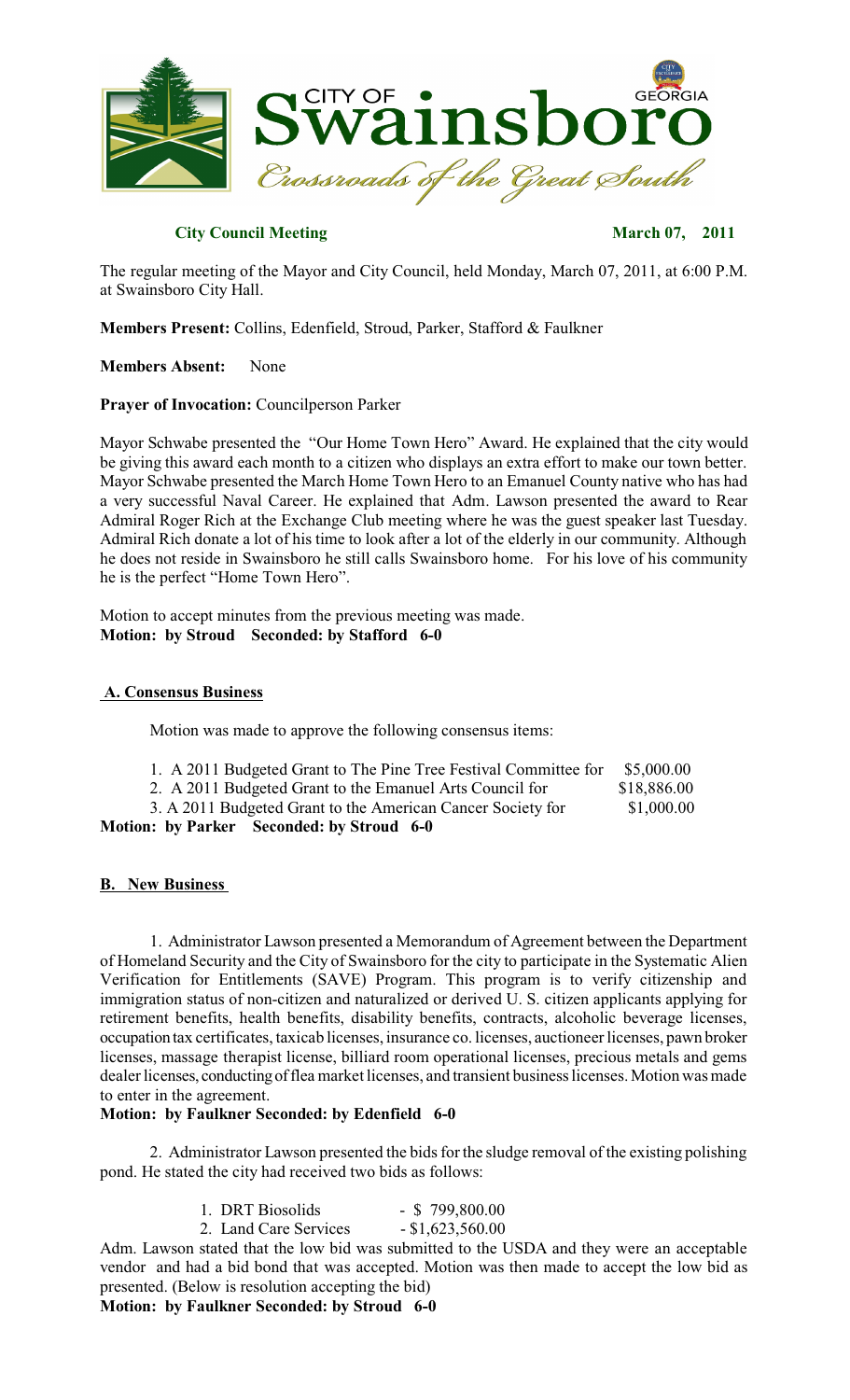# **RESOLUTION**

WHEREAS bids were received by the City of Swainsboro December 16, 2010, for Sewerage System Improvements, Holding Pond Sludge Removal, and

WHEREAS the low, responsible, responsive bidder is DRT Biosolids, Inc. of Bloomer, Wisconsin with a bid of \$1,122,300.00, and

WHEREAS all bids were higher than budgeted, and whereas the low bidder has submitted a revised proposal in the amount of \$799,800,

BE IT THEREFORE resolved the Mayor and Council hereby awards the contract to DRT Biosolids, Inc. in the amount of \$799,800. This contract award is subject to the approval of USDA Rural Development.

THIS RESOLUTION was passed by a vote of 6 to 0 at a meeting of the Mayor and Council on March 7, 2011

3. Administrator Lawson presented a bond resolution that is required by USDA to secure the repayment of the loan for the waste water treatment plant upgrade. These bonds will be sold to repay the USDA loan in the amount of \$6,413,000.00. The bond package is as follows:

### BOND RESOLUTION

A RESOLUTION OF THE MAYOR AND COUNCIL OF THE CITY OF SWAINSBORO (THE "CITY"), TO PROVIDE FOR THE ISSUANCE OF THE CITY OF SWAINSBORO WATER AND SEWER SYSTEM REVENUE BOND, SERIES 2011, IN THE PRINCIPAL AMOUNT OF \$6,413,000 (THE "SERIES 2011 BOND"), PURSUANT TO AND IN CONFORMITY WITH THE CONSTITUTION AND STATUTES OF THE STATE OF GEORGIA, PAYABLE SOLELY FROM THE FUNDS HEREIN PROVIDED FROM THE OWNERSHIP AND OPERATION OF THE WATER AND SEWER SYSTEM OF THE CITY, AS IT NOW EXISTS AND AS IT HEREAFTER MAY BE ADDED TO, EXTENDED, IMPROVED, AND EQUIPPED (THE "SYSTEM"); TO FINANCE, IN PART, THE COST OF CONSTRUCTING EXTENSIONS, ADDITIONS, AND IMPROVEMENTS TO THE SYSTEM; TO ACQUIRE THE NECESSARY PROPERTY THEREFOR FOR ITS OWN USE AND FOR THE USE OF PUBLIC AND PRIVATE CONSUMERS BOTH WITHIN AND WITHOUT THE TERRITORIAL LIMITS OF THE CITY; TO SECURE PAYMENT OF THE SERIES 2011 BOND BY A PLEDGE OF AND CHARGE OR LIEN ON THE NET REVENUE OF THE SYSTEM; TO PROVIDE FOR THE ISSUANCE, UNDER CERTAIN CIRCUMSTANCES, OF ADDITIONAL BONDS ON A PARITY, AS TO THE PLEDGE OF AND CHARGE OR LIEN ON THE EARNINGS OF THE SYSTEM, WITH THE SERIES 2011 BOND; TO PROVIDE FOR PRESCRIBING RATES AND COLLECTING FEES, TOLLS AND CHARGES FOR THE SERVICES OF THE SYSTEM; TO PROVIDE FOR THE CREATION OF CERTAIN FUNDS TO PAY THE PRINCIPAL OF AND INTEREST ON THE SERIES 2011 BOND; TO PROVIDE FOR THE REMEDIES OF THE OWNER OF THE SERIES 2011 BOND; AND FOR OTHER PURPOSES.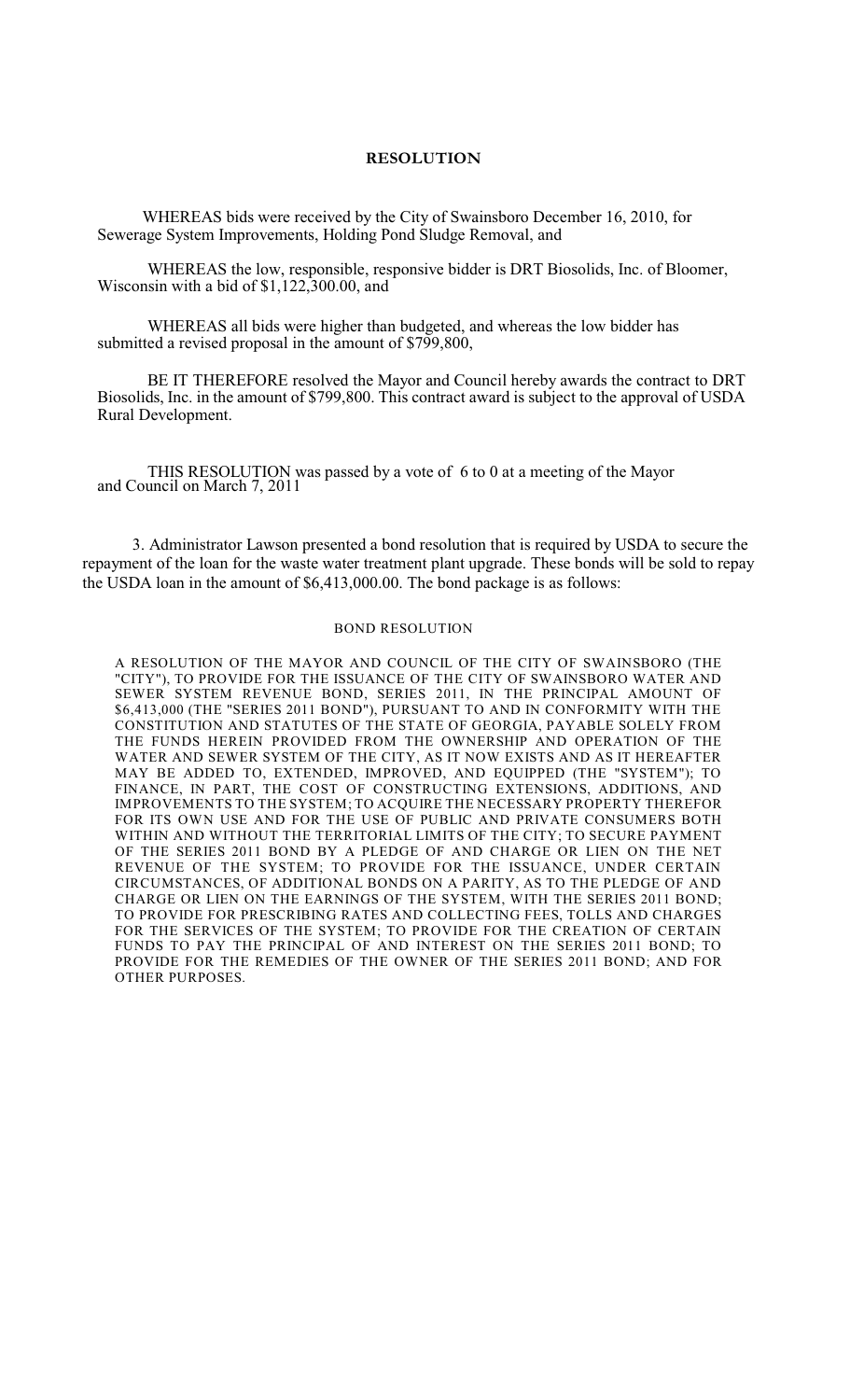### TABLE OF CONTENTS

This Table of Contents and the titles of the Articles and Sections of the Resolution are for convenience of reference only and are not intended to define, limit or describe the scope or intent of any provisions of the Resolution.

| PREAMBLE |  |
|----------|--|

# ARTICLE I

.................................................................................................................

Page

# DEFINITIONS; RULES OF CONSTRUCTION

| Section 101. Definitions. |  |
|---------------------------|--|
|                           |  |

### ARTICLE II

# AUTHORIZATION, TERMS AND FORM OF BOND

| $\sim$ 5<br>Section 201. Bond Authorized. |  |
|-------------------------------------------|--|
|                                           |  |
|                                           |  |
|                                           |  |
|                                           |  |
|                                           |  |
|                                           |  |
|                                           |  |
|                                           |  |

### ARTICLE III

### PREPAYMENT OF BONDS BEFORE MATURITY

| Section 301. Prepayment of Bonds Before Maturity. |  |
|---------------------------------------------------|--|
|                                                   |  |

#### ARTICLE IV

### APPLICATION OF PROCEEDS; CONSTRUCTION FUND

| Section 401. Construction of Project. | 12 |
|---------------------------------------|----|
|                                       |    |
|                                       |    |
|                                       |    |
|                                       |    |
|                                       |    |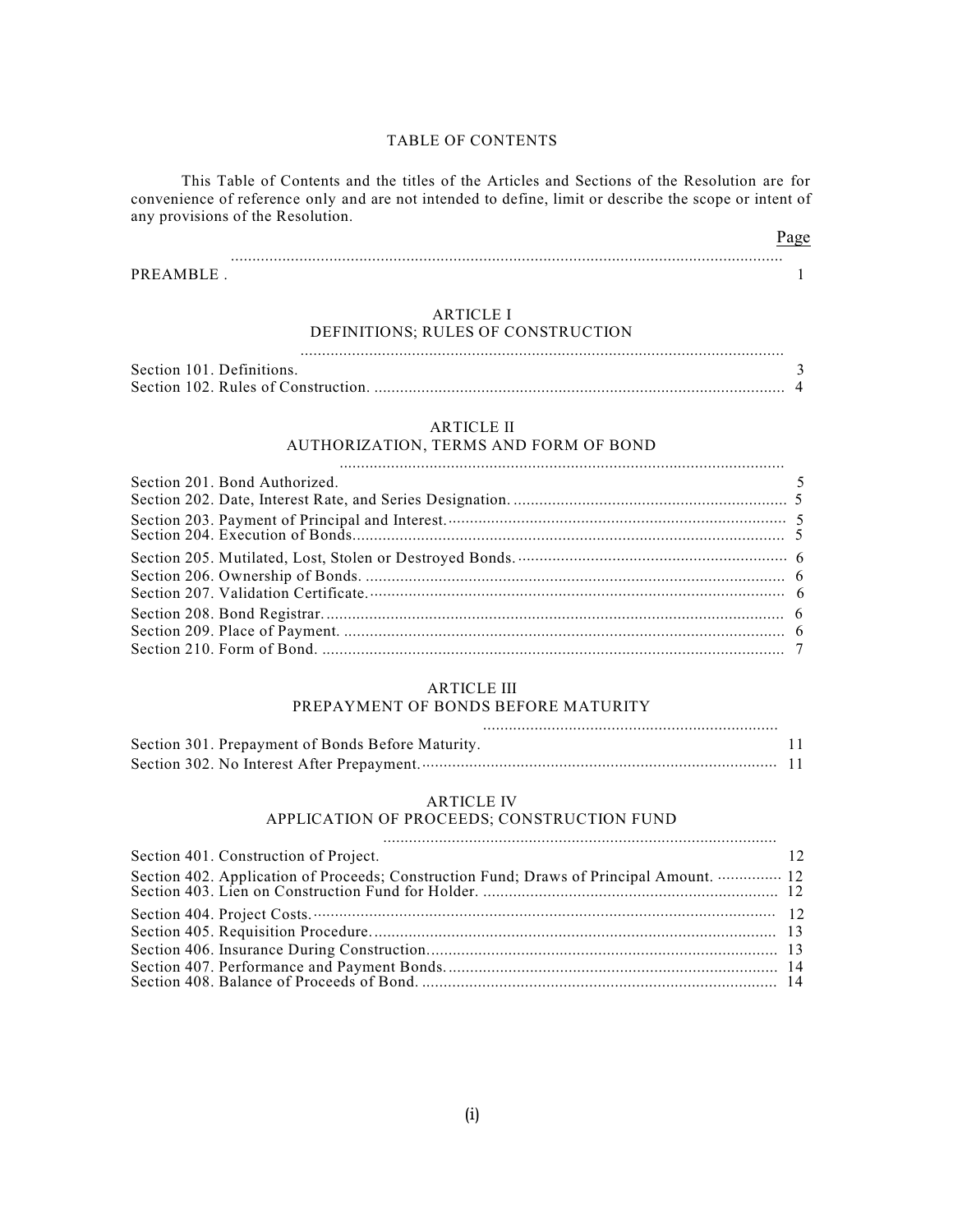### ARTICLE V REVENUE AND FLOW OF FUNDS; PARITY BONDS

| Section 501. |                                                                    |  |
|--------------|--------------------------------------------------------------------|--|
| Section 502. |                                                                    |  |
| Section 503. |                                                                    |  |
| Section 504. |                                                                    |  |
| Section 505. |                                                                    |  |
| Section 506. |                                                                    |  |
| Section 507. |                                                                    |  |
| Section 508. | Investment of Money in the Revenue Fund, Sinking Fund, Short-Lived |  |
|              |                                                                    |  |
| Section 509. |                                                                    |  |
| Section 510. |                                                                    |  |
| Section 511. |                                                                    |  |
| Section 512. |                                                                    |  |
| Section 513. |                                                                    |  |

### ARTICLE VI

# DEPOSITORIES OF FUNDS AND SECURITIES FOR DEPOSIT

...................................................................................

| Section 601. Funds Constitute Trust Funds. | 2.1 |
|--------------------------------------------|-----|
|                                            |     |
|                                            |     |
|                                            |     |

### ARTICLE VII PARTICULAR COVENANTS OF THE CITY

| Section 701. |                                                                      | 25  |
|--------------|----------------------------------------------------------------------|-----|
| Section 702. |                                                                      |     |
| Section 703. |                                                                      |     |
| Section 704. | Compliance with Loan and Grant Agreements; Environmental Measures 25 |     |
| Section 705. |                                                                      | 26  |
| Section 706. |                                                                      | -26 |
| Section 707. |                                                                      | 26  |
| Section 708. |                                                                      | 26  |
| Section 709. |                                                                      | 27  |
| Section 710. |                                                                      | 28  |
| Section 711. |                                                                      | 28  |
| Section 712. |                                                                      | 29  |
| Section 713. |                                                                      |     |
| Section 714. |                                                                      | 29  |
| Section 715. |                                                                      |     |
| Section 716. |                                                                      |     |
|              |                                                                      |     |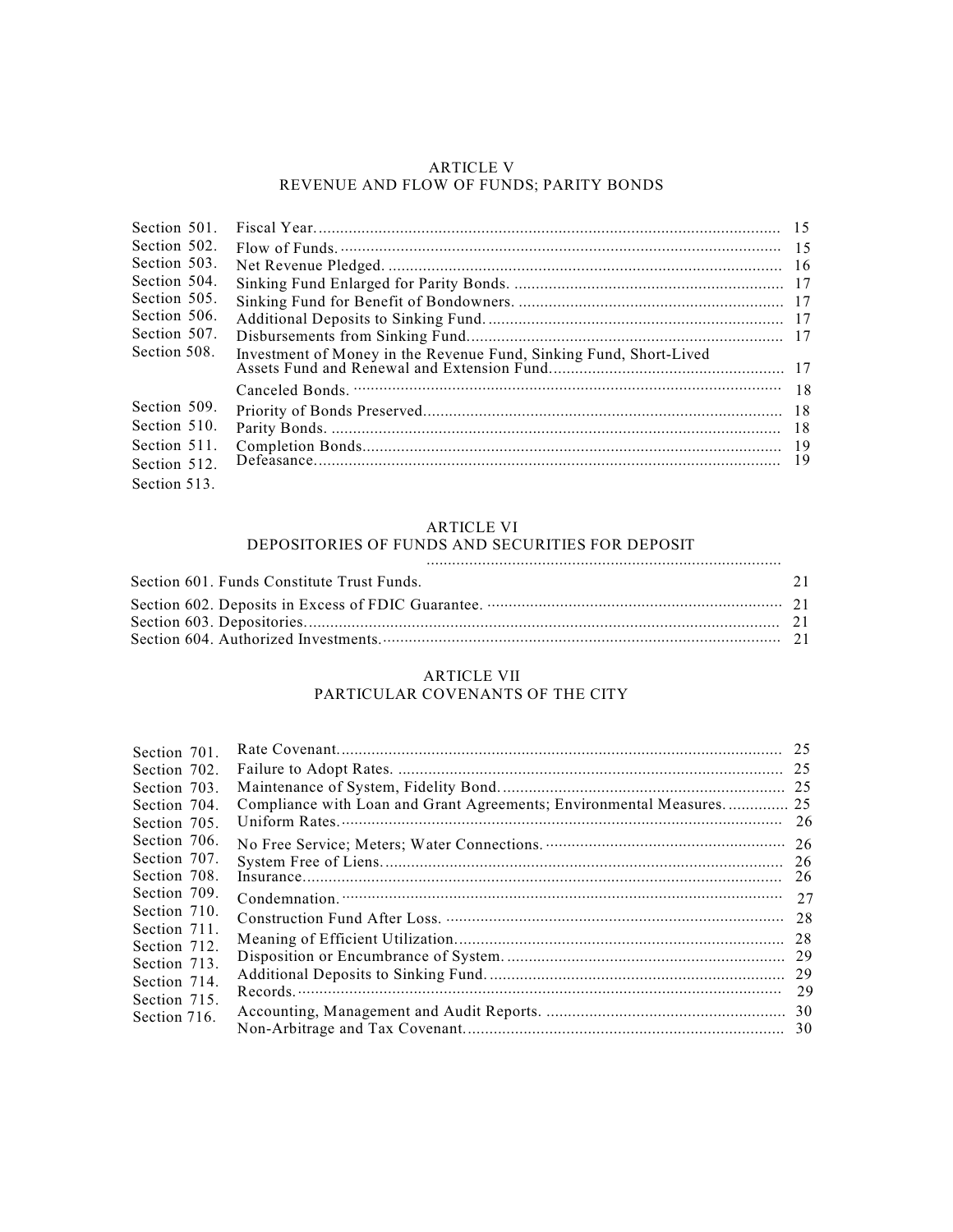# Page

| Section 717. Designation as Qualified Tax-Exempt Obligation. |  |  |
|--------------------------------------------------------------|--|--|
|                                                              |  |  |

### ARTICLE VIII REMEDIES

| Section 801. Events of Default. | 32 |
|---------------------------------|----|
|                                 |    |
|                                 |    |
|                                 |    |
|                                 |    |
|                                 |    |
|                                 |    |

# ARTICLE IX

# MISCELLANEOUS PROVISIONS

| Section 901. Resolution Constitutes Contract.                            | 34 |
|--------------------------------------------------------------------------|----|
|                                                                          |    |
|                                                                          |    |
|                                                                          |    |
|                                                                          |    |
|                                                                          |    |
|                                                                          |    |
|                                                                          |    |
| Section 909. Authorization of Execution of 8038-G, Tax and Non-Arbitrage |    |
|                                                                          |    |
|                                                                          |    |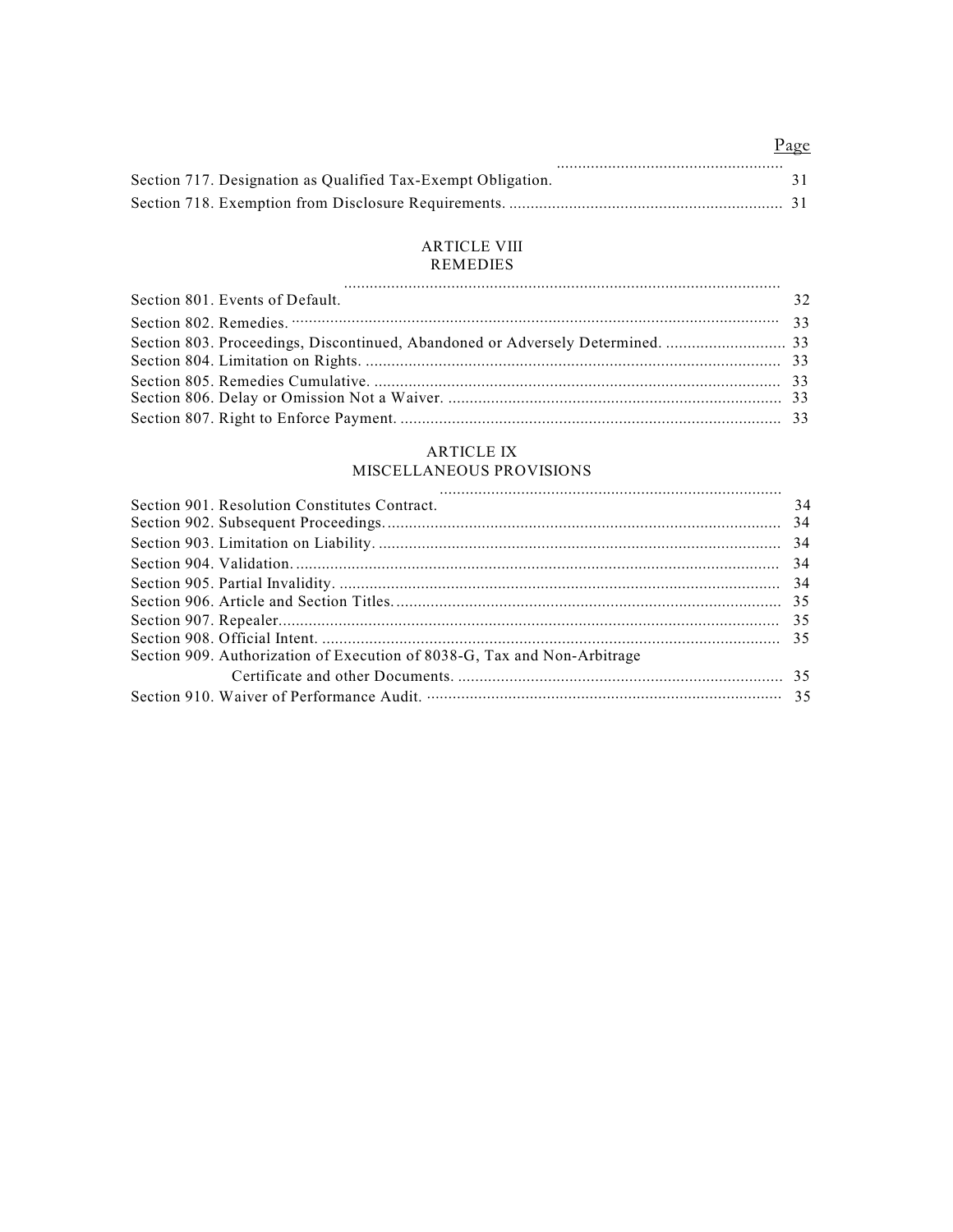#### PREAMBLE

The City of Swainsboro (the "City") is a political subdivision and municipality of the

1.

4.

State of Georgia and a governmental body as defined in the Revenue Bond Law of Georgia, codified in Official Code of Georgia Annotated **("O.C.G.A.") §** 36-82-60 ;through § 36-82-85 (the **"Revenue Bond Law").**

2. Under and by virtue of authority of the Revenue Bond Law, the Constitution of the

State of Georgia, the general laws of the State of Georgia, and the laws of the State of Georgia relating to the City, the City is authorized to acquire, construct, and equip a water and sewer system and to make extensions, additions and improvements to said water and sewer system as the same may hereafter be added to, extended, improved and equipped, for its own use and for the use of public and private consumers both within and without the territorial limits of the City; to prescribe, fix, and collect rates, fees, tolls, or charges for the services, facilities, or commodities furnished by the system as added to, extended, improved and equipped, and, in anticipation of the collection of revenue from the system, to issue revenue bonds to finance, in whole or in part, the cost of the contemplated acquisition and construction of additions, extensions, improvements and equipment and to pay the expenses incident thereto, and to pledge to the punctual payment of such bonds and interest thereon all or any part of the revenues of such additions, extensions and improvements to the system.

3. The City has heretofore acquired, constructed, and equipped a water and sewer system

(the **"System"),** and it appears that it is now necessary and desirable for the City to extend, improve and equip its System by renovating the existing water pollution control plant, rehabilitating the existing plant outfall line, extending the force main to a new discharge point, and making other various improvements at a total cost of approximately \$13,680,000 (the **"Project"),** substantially in accordance with the Preliminary Engineering Report dated January 2009, which report has been filed in the office of the City Clerk and describes and defines the additions and improvements to be made and which shows the estimated cost thereof and which report was considered and approved by the governing body of the City both prior to and concurrently with the adoption of this resolution and which, by this reference, is incorporated herein and made a part hereof as fully as if physically attached hereto.

The City has applied to the United States of America, acting through the U.S.

Department of Agriculture, Rural Development (the **"United States of America")** for a loan to pay a portion of the costs of the Project and has accepted a letter of conditions dated November 9, 2009 (the **"Letter of Conditions"),** which Letter of Conditions has been filed in the office of the City Clerk, and said Letter of Conditions, by this reference thereto, is incorporated herein and made a part hereof. The Letter of Conditions provides that upon the meeting of various conditions, the United States of America will lend \$6,413,000 to the City. The City will provide for and secure its loan from the United States of America by the issuance of its CITY OF SWAINSBORO WATER AND SEWER SYSTEM REVENUE BOND, SERIES 2011, in the principal amount of \$6,413,000 (the **"Series 2011 Bond"),** issued to the United States of America, as registered owner. The City, by resolution lawfully adopted, has authorized its proper officers to execute the Letter of Conditions and any other forms necessary to secure said loan. Further, the City has determined that it is in its best interests to issue the Series 2011 Bond and has indicated its intent to meet all of said conditions by executing and delivering to the United States of America its Letter of Intent to Meet Conditions (Form RD 1942-46), dated November 18, 2009.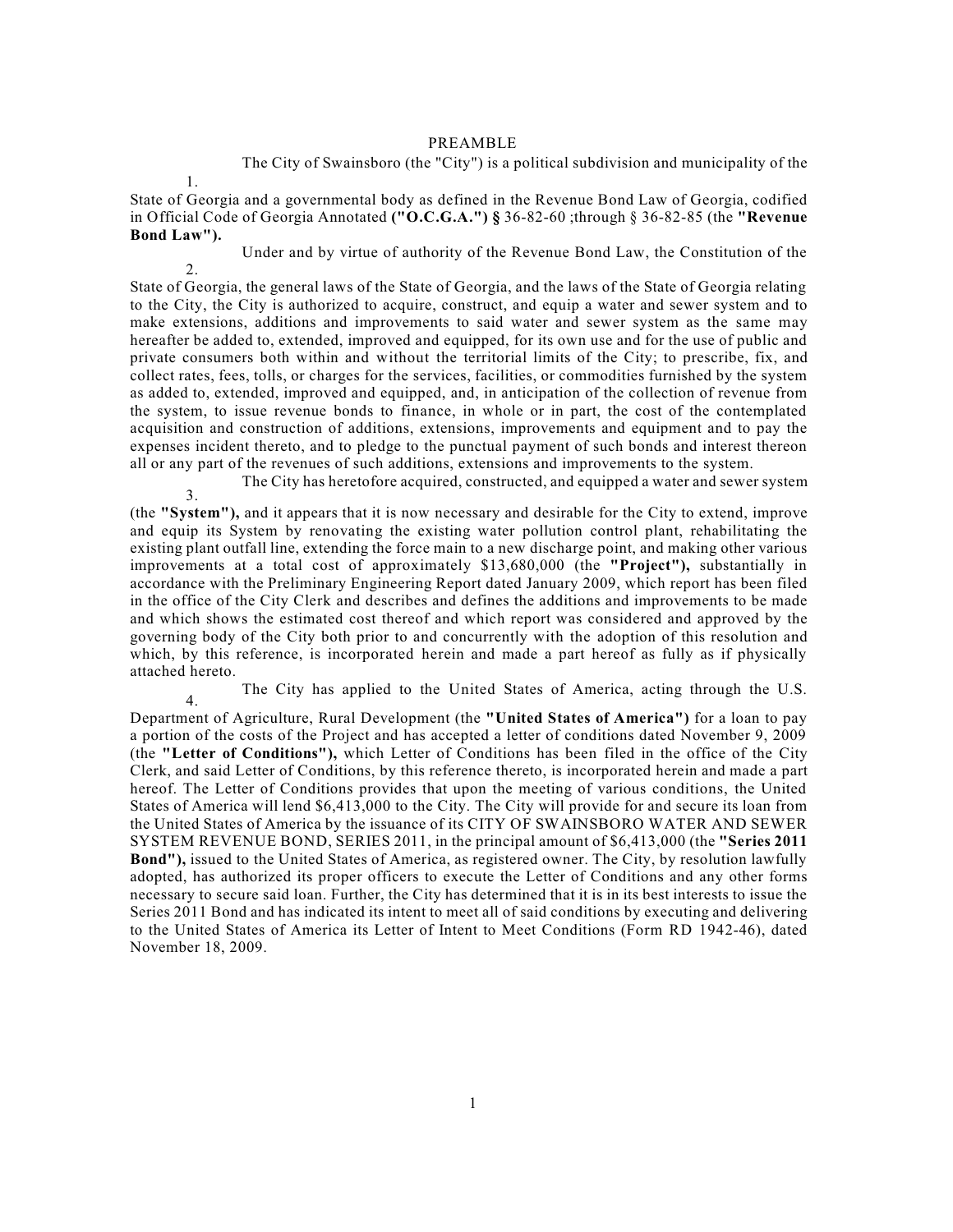5. The City has made its own investigation, study, and estimate and has determined that the City is unable to finance construction of the Project from its own resources or other credit at reasonable rates and terms and, therefore, the best and most feasible method of obtaining a portion of the  $\bullet$  funds necessary to finance construction of the Project is through the issuance of the Series 2011 Bond and the hereinafter described GEFA Loan.

6. The Letter of Conditions provides that the remaining costs of the Project will be

paid from a grant from the United States of America in the amount of \$7,267,000.

7. The Letter of Conditions further provides that the City will arrange interim

financing to be used during the construction period for the loan rather than issuing the Series 2011 Bond at the start of construction. In order to secure the interim financing for the Project prior to the issuance of the Series 2011 Bond, the City has determined that it is necessary and desirable to enter into an intergovernmental contract with the Georgia Environmental Finance Authority ("GEFA") (the "GEFA Loan"). When the funds secured through such GEFA Loan have been substantially expended, the loan will be closed and the Series 2011 Bond will be issued and delivered to the United States of America, and the City, using proceeds from the sale of the Series 2011 Bond, will pay in full the GEFA Loan. The GEFA Loan shall then be paid in full with cancellation of such directed to the City for their records.

8. The Series 2011 Bond will be secured by a first and prior pledge of and charge or

lien on the net revenues derived from the ownership and operation of the System as the same now exists and as the same may be added to, extended, improved, and equipped. The pledge of and charge or lien on the revenues of the System shall be superior to any other charge or lien now existing or which may hereafter be created thereon, subject only to the charge or lien on such revenues to provide for the operation, maintenance, and repair of the System and except as the charge or lien of the Series 2011 Bond may be opened and extended to secure the payment of any parity bonds which may be issued hereafter in accordance with the provisions of this Resolution.

NOW, THEREFORE, it is hereby resolved by the Mayor and Council of the City of Swainsboro in public meeting assembled, as follows: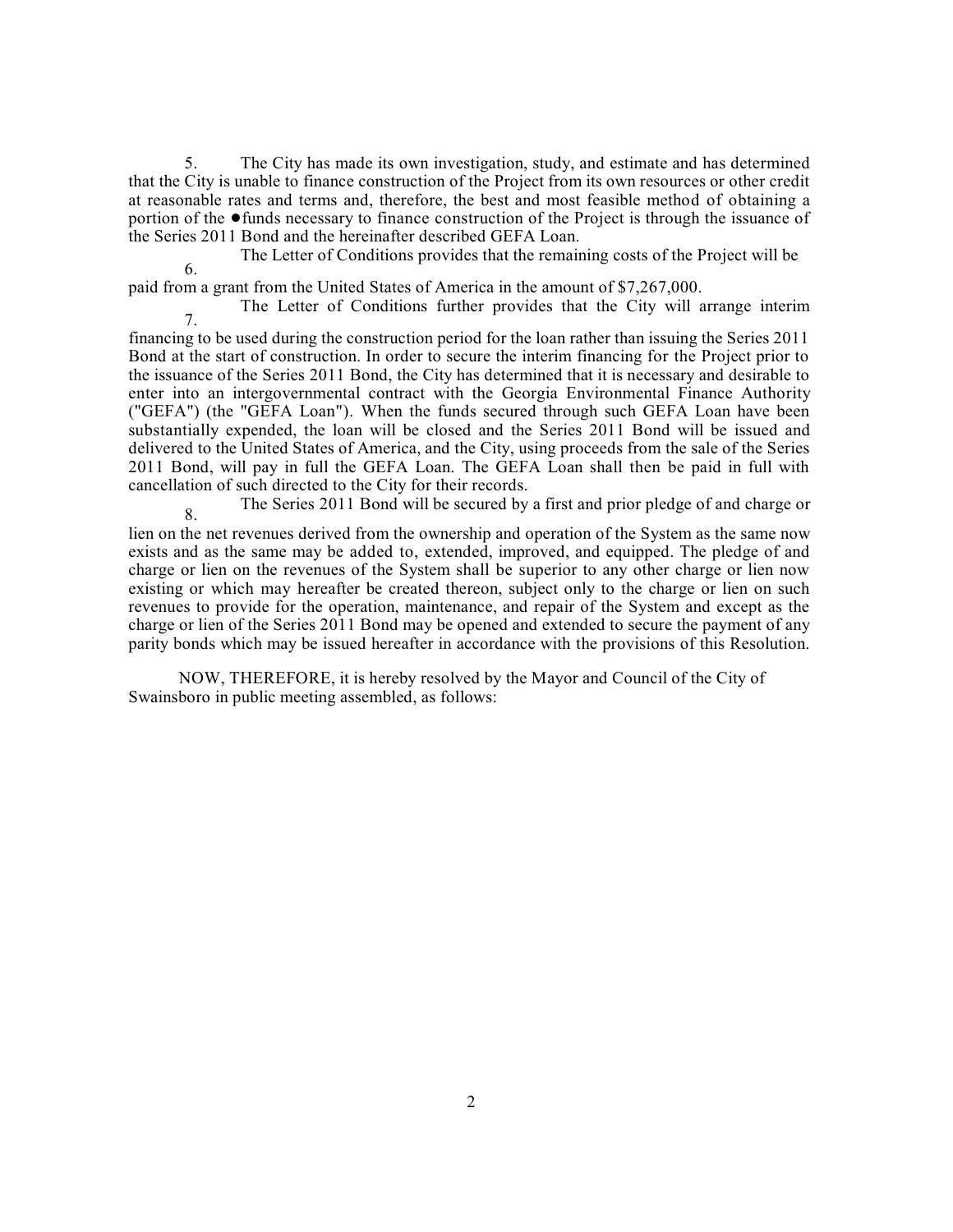#### **ARTICLE I DEFINITIONS; RULES OF CONSTRUCTION**

**Section 101. Definitions.** The following words and phrases and other words and phrases evidently intended as the equivalent thereof, whenever used in this instrument, unless the context clearly indicates otherwise, shall be given the following respective meanings:

**"additional parity bonds"** means any water and sewer revenue bonds which might be issued hereafter pursuant to the terms of Section 511 of this Resolution.

**"Bonds"** means the outstanding Series 2011 Bond and, from and after the issuance of any additional parity bonds, unless the context clearly indicates otherwise, such additional parity bonds.

**"City"** means the City of Swainsboro, a municipal corporation of the State, functioning through its governing body and any successor or successors in office to said governing body or any person, body or authority to whom or to which may hereafter be delegated by law the duties, powers, authority, obligations or liabilities of the present governing body, either in whole or in relation to the System.

**"Code"** means the Internal Revenue Code of 1986, as amended.

**"Construction Fund"** means the CITY OF SWAINSBORO WATER AND SEWER SYSTEM CONSTRUCTION FUND authorized to be created by the provisions of Section 402 of this Resolution.

**"Fiscal Year"** means the period commencing on December 1 in each year and extending through November 30 of the same year.

**"GEFA"** means the Georgia Environmental Finance Authority.

**"GEFA Loan"** means the interim loan from the Georgia Environmental Finance Authority to the City secured by an intergovernmental contract between GEFA and the City.

**"Letter of Conditions"** shall have the meaning given such term in paragraph 4 of the preamble to this Resolution.

**"Monthly Installment Date"** shall have the meaning given such term in Section 203

**"Project"** shall have the meaning given such term in paragraph 3 of the preamble to this Resolution.

hereof.

**"project engineer"** and other terms making reference thereto, mean the engineer for the City or such other engineer, engineers or engineering firm that may be hereafter employed by the City in relation to the supervision of the acquisition, construction, and equipping of the Project and in relation to other services to be rendered as in this Resolution provided.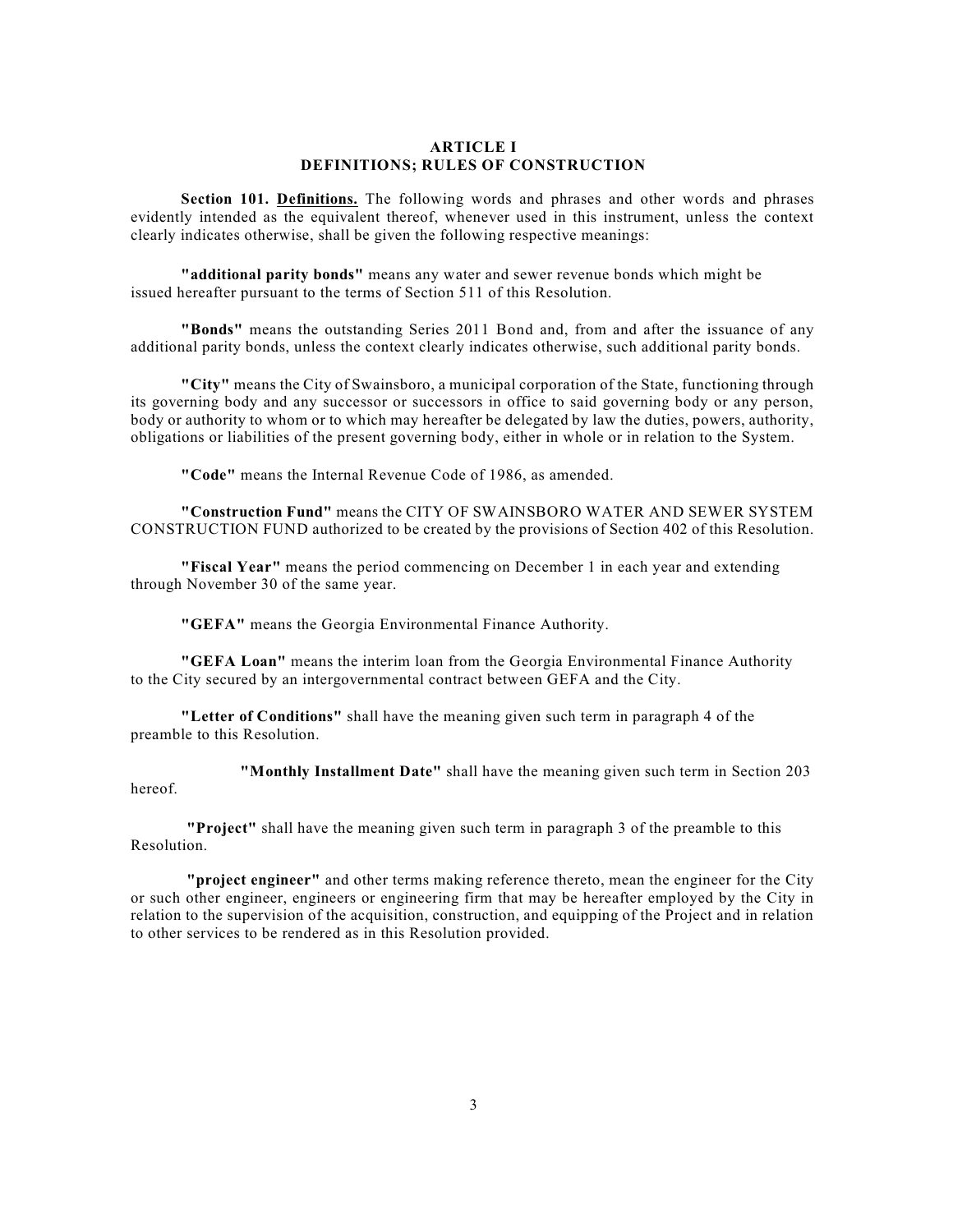**"Renewal and Extension Fund"** means the CITY OF SWAINSBORO WATER AND SEWER SYSTEM RENEWAL AND EXTENSION FUND provided for in Section 502(e) hereof.

**"Resolution"** means this bond resolution which authorizes issuance of the Bonds, including any amendments hereto.

**"Revenue Fund"** means the CITY OF SWAINSBORO WATER AND SEWER SYSTEM REVENUE FUND referred to in Section 502 hereof.

**"Series 2011 Bond"** means the CITY OF SWAINSBORO WATER AND SEWER SYSTEM REVENUE BOND, SERIES 2011, authorized to be issued pursuant to the terms of this Resolution.

**"Short-Lived Assets Fund"** means the CITY OF SWAINSBORO WATER AND SEWER SYSTEM RESERVE ACCOUNT FOR SHORT-LIVED ASSETS, created pursuant to Section 502(d) of this Resolution.

**"Sinking Fund"** means the CITY OF SWAINSBORO WATER AND SEWER SYSTEM SINKING FUND created pursuant to Section 502(b) of this Resolution.

**"sinking fund year"** means, in connection with the Bonds, the period in each year commencing on the day after the date of issuance and delivery of the Bonds and ending on the anniversary of such issuance and delivery date in the next ensuing year.

**"State"** means the State of Georgia.

**"System"** means the water and sewer system of the City as the same now exists and as it may be hereafter extended, improved and equipped.

**Section 102. Rules of Construction.** Unless the context clearly indicates to the contrary:

The words "herein," "hereby," "hereunder," "hereof," "hereinbefore," "hereinafter" and

other equivalent words refer to this Resolution as a whole and not solely to the particular portion thereof in which any such word is used;

Any pronoun used herein shall be deemed to cover all genders;

(b)

(a)

All references herein to particular Articles, Sections and subdivisions are

 $(c)$ 

references to Articles, Sections and subdivisions of this Resolution;

The use of the singular shall include the plural and the plural shall include the

(d)

singular; and

All accounting terms not otherwise defined herein shall have the meanings

(e)

assigned to them in accordance with generally accepted accounting principles.

[END OF ARTICLE I]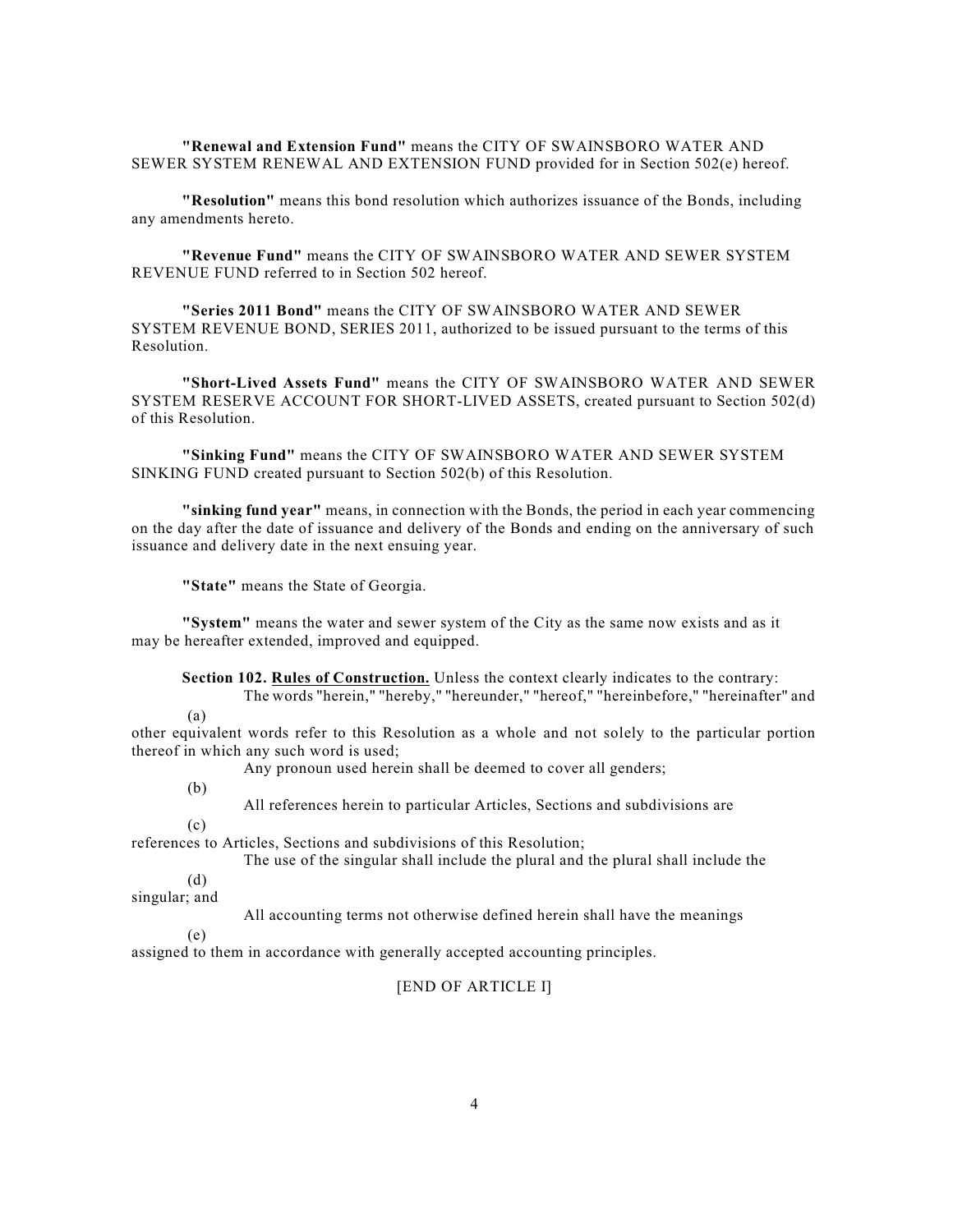#### **ARTICLE H AUTHORIZATION, TERMS AND FORM OF BOND**

**Section 201. Bond Authorized.** There is hereby authorized to be issued for the purposes aforesaid pursuant to the Revenue Bond Law, the Constitution of the State of Georgia, the general laws of the State of Georgia, the laws of the State of Georgia relating to the City, and this resolution (the **"Resolution"),** a CITY OF SWAINSBORO WATER AND SEWER SYSTEM REVENUE BOND, SERIES 2011, in the principal amount of \$6,413,000 (the **"Series 2011 Bond"),** and all the covenants, agreements, and provisions of this Resolution shall be for the benefit and security of the owner of the Series 2011 Bond.

### **Section 202. Date, Interest Rate and Series Designation.**

The Series 2011 Bond will be dated the date of issuance and delivery thereof, will

be issued in fully registered form, without coupons, and will be numbered R-1.

(b) The Series 2011 Bond will bear interest at a rate not to exceed two and one-half percent

(2.50%) per annum (with the exact rate of interest to be set forth in the Series 2011 Bond on the date of its issuance and delivery). Interest will be calculated on the Series 2011 Bond on the basis of a 365-day year.

The series designation for the Series 2011 Bond may be changed to the year of

(c)

(a)

issuance and delivery of the Series 2011 Bond, if such year is different from the designation as set forth herein.

**Section 203. Payment of Principal and Interest.** The principal of and interest on the Series 2011 Bond shall be repayable over a period not to exceed forty (40) years from the date of issuance and delivery thereof. The first payment shall be made one month following the date of closing on the Series 2011 Bond and will be a fully amortized installment of both principal and interest. Thereafter, all payments will be due on the same day of the month in which said first payment was made, with each being a fully amortized installment of both principal and interest (each a **"Monthly Installment Date"),** a maximum of 480 payments of principal and interest shall be made in equal (except for the final payment which may be in a different amount), amortized monthly installments until the Series 2011 Bond is paid in full. If the loan closed on the 29th, 30th, or 31st of the month, said due date of the installment shall be made on the 28th day of such month.

#### **Section 204. Execution of Bonds.**

The Bonds shall be executed with the manually executed signature of the Mayor of the

(a)

City with the official seal of the City impressed thereon and attested by the manually executed signature of the City Clerk of the City.

(b) The Bonds may be executed and sealed on behalf of the City by such officers who,

at the time of the execution of the Bonds, may hold the proper offices of the City although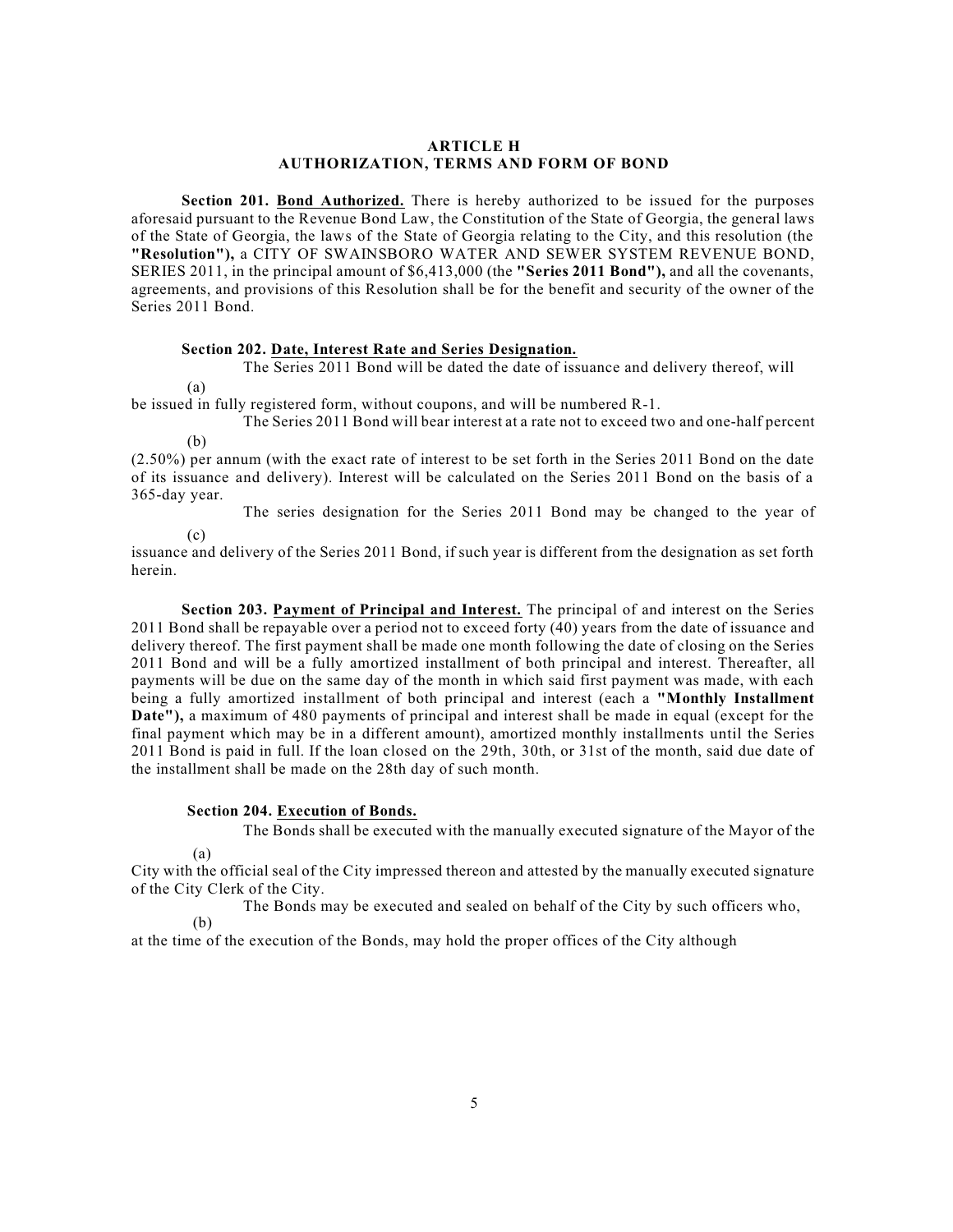on the date of the Bonds or on the date of any lawful proceedings taken in connection therewith such persons may not have held such offices.

**Section 205. Mutilated, Lost, Stolen or Destroyed Bonds.** In the event a Bond is mutilated, lost, stolen or destroyed, the City shall execute and deliver a new Bond of like tenor as that mutilated, lost, stolen or destroyed, provided that, in the case of any such mutilated Bond, such Bond is first surrendered to the City and, in the case of any such lost, stolen or destroyed Bond, there is first furnished evidence of such loss, theft or destruction satisfactory to the City together with indemnity satisfactory to the City. No service charge shall be made for any such transaction, but a charge may be made to cover any actual expense incurred.

**Section 206. Ownership of Bonds.** The City may deem and treat the registered owner of the Bonds as the absolute owner of such Bonds for the purpose of receiving payment of the principal thereof and the interest thereon and for all other purposes.

**Section 207. Validation Certificate.** A duly executed validation certificate of the Clerk of the Superior Court of Emanuel County, State of Georgia, signed with the manually executed signature of such Clerk shall be endorsed on each of the Bonds and shall be essential to their validity.

#### **Section 208. Bond Registrar.**

The City Clerk of the City will be the registrar and transfer agent for the Bonds and

will keep proper registry and transfer records including a Bond Registration Book in which shall be registered the name and address of the owner of the Bonds as the same is presented for registration and transfer. Upon presentation of a Bond for registration or transfer, the fact of such registration or transfer shall be noted on the Bond and attested by the signature of the registrar. No such registration or transfer shall be valid unless made at the office of the registrar, noted on the Bond, and attested by the signature of the registrar. The registrar shall not be required to register or transfer the Bonds during the period of ten days next preceding any Monthly Installment Date or the stated maturity date thereof.

The Bond Registration Book shall show the date of registration and the name and

(b)

(a)

address of the person in whose name the Bonds are registered. The latest chronological date of registration of the Bond, as the same shall appear in the Bond Registration Book shall be conclusive as to the name and address of the registered owner for all purposes.

The Bonds shall be transferable only if presented for transfer by the registered owner,

(c)

in person or by such owner's attorney, to the City Clerk of the City. The Bonds shall bear an endorsement by the City Clerk, as registrar, of transfer to the new owner so as to enable the City Clerk to enter the name and address of the new owner upon the Bond Registration Book.

**Section 209. Place of Payment.** The principal of and interest on the Bonds shall be payable at such place as may be designated by the registered owner and shall be payable in lawful money of the United States of America.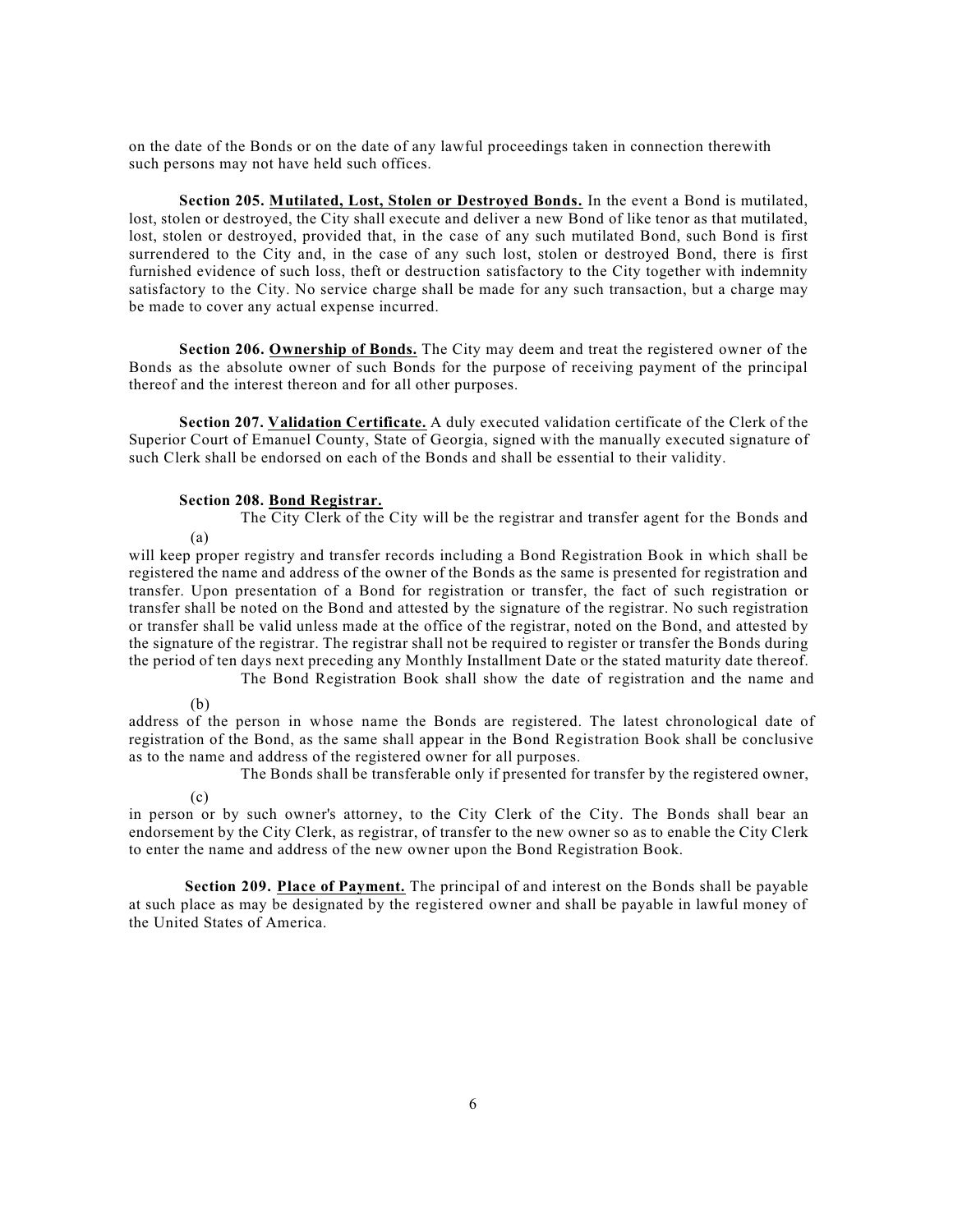**Section 210. Form of Bond.** The Series 2011 Bond and the validation certificate and provisions for registration thereon shall be in substantially the following terms and form, with such variations, omissions and insertions as may be required to complete properly each of the Series 2011 Bond and as may be approved by the officer or officers manually executing the Series 2011 Bond, which approval shall be conclusively evidenced by such execution:

### [FORM OF BOND]

*This Bond shall not be sold or transferred if such sale or transfer would void the exemption, contained in U.S. Securities and Exchange Commission Rule 15c2- 12(d)(1)(i), from the disclosure requirements of Securities and Exchange Commission Rule 15c2-12(b)(5) or any similar rules or statutes in effect at the time of such sale transfer.*

No. R-1

#### UNITED STATES OF AMERICA STATE OF GEORGIA

### CITY OF SWAINSBORO WATER AND SEWER SYSTEM REVENUE BOND, SERIES 2011

Date:

#### Principal Amount: \$6,413,000

The City of Swainsboro, Georgia (the "City"), a municipal corporation of the State of Georgia, for value received hereby promises to pay, solely from funds provided therefor as hereinafter set forth, to the United States of America, as registered owner, or to its registered assigns, the principal sum set forth above, together with interest on the outstanding principal amount of this Bond from the date hereof at the rate of % per annum. The first payment shall be made one month following the date of closing and will be a fully amortized installment of both principal and interest. All payments thereafter will be due monthly with each being a fully amortized installment of both principal and interest (each a "Monthly Installment Date"), a maximum of 480 payments of principal and interest shall be made in equal (except for the final payment which may be in a different amount), amortized monthly installments of until this Bond is paid in full. The final installment of the entire indebtedness evidenced hereby, if not sooner paid, shall be due and payable on  $\overline{\phantom{a}}$  ,  $\overline{\phantom{a}}$  ,  $\overline{\phantom{a}}$  ,  $\overline{\phantom{a}}$ 

The monthly installments shall be payable in lawful money of the United States of America at such place as may be designated by the registered owner.

This Bond is the duly authorized bond designated CITY OF SWAINSBORO WATER AND SEWER SYSTEM REVENUE BOND, SERIES 2011 (this "Bond"), issued in the principal amount of \$6,413,000 to provide funds needed to pay the cost, in part, of acquiring, constructing, and equipping improvements and additions to and extensions of the existing water and sewer system of the City (the "System"). This Bond is issued pursuant to authority of and in accordance with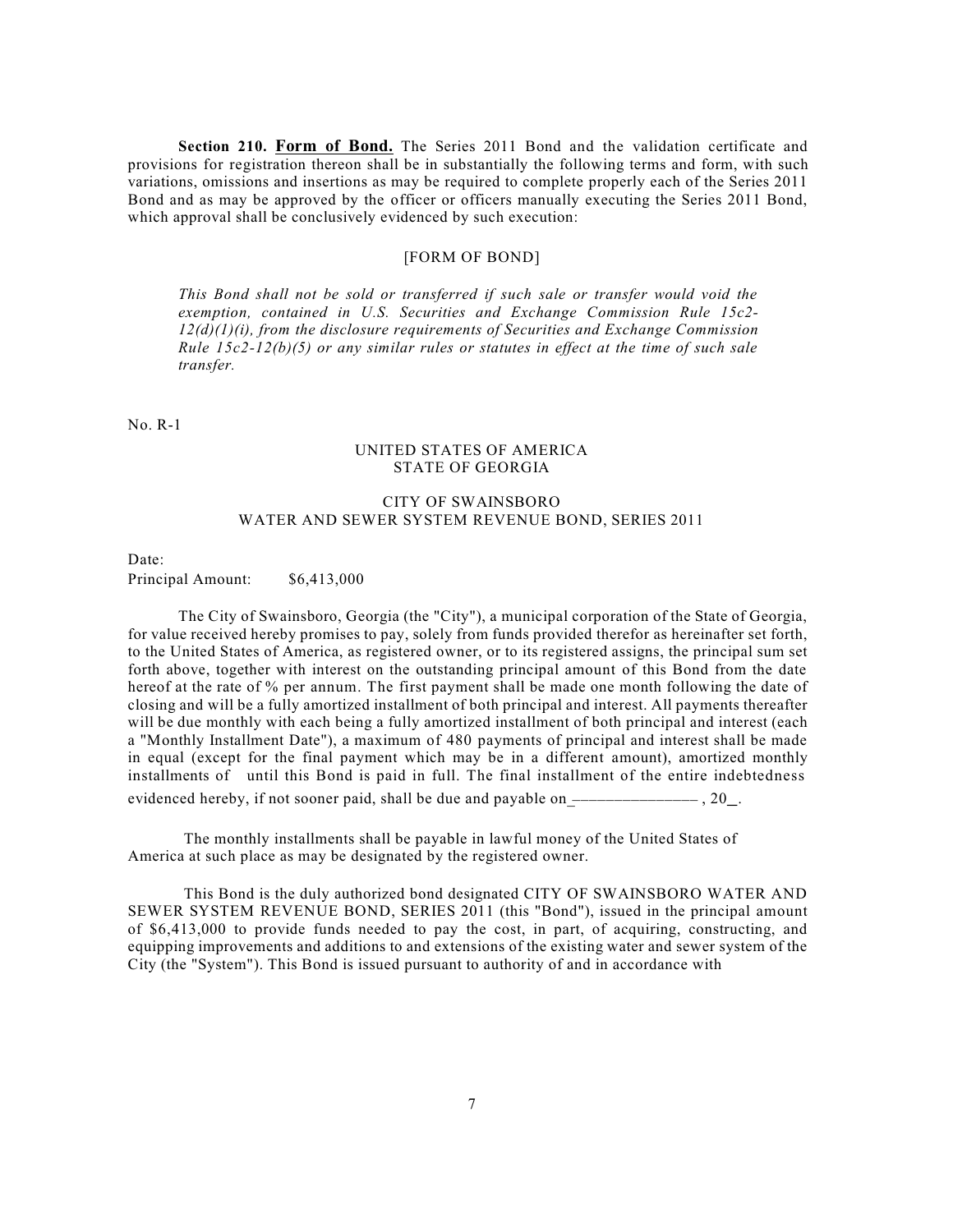the provisions of the Constitution of the State of Georgia, the Revenue Bond Law of Georgia, and the laws of the State of Georgia relating to the City, and was duly authorized by a bond resolution adopted by the governing body of the City on March 7, 2011 (the "Resolution").

The payment of this Bond is secured by a pledge of and charge or lien on the revenues derived from the ownership and operation of the System superior to all other charges or liens now existing or which may hereafter be created on such revenues except for the charge or lien thereon for payment of the reasonable and necessary expenses of operating, maintaining, and repairing the System; provided, however, the charge or lien securing the payment of this Bond may be opened and extended to secure the payment of additional water and sewer system revenue bonds which, if issued in accordance with the Resolution, will rank on a parity with this Bond with respect to the pledge of and charge or lien on the net revenues of the System.

Reference to the Resolution is made for a complete description of the funds charged with and pledged to the payment of the principal of and the interest on this Bond, a complete description of the nature and extent of the security provided for the payment of this Bond, a statement of the rights, duties and obligations of the City, the rights of the owner of this Bond, and the terms and conditions under which additional bonds may be issued, to all the provisions of which the owner hereof, by the acceptance of this Bond, assents.

The Resolution provides, among other provisions, for prescribing and revising rates and collecting fees, tolls and charges for the services, facilities and commodities furnished by the System as it now exists and as it hereafter may be added to, extended and improved, sufficient in amount to provide funds (a) to pay the costs of maintaining, repairing, and operating the System, (b) to pay into a special fund designated the CITY OF SWAINSBORO WATER AND SEWER SYSTEM REVENUE BOND SINKING FUND (the "Sinking Fund"), an amount sufficient to pay the principal of and interest on this Bond, and any additional bonds hereafter issued on a parity therewith, as such principal and interest shall become due and be payable, and to create and maintain a reserve for such purpose. The Sinking Fund, by the provisions of the Resolution, is pledged to and charged with the payment of the principal and interest installments of this Bond.

This Bond does not constitute a debt of the City within the meaning of any constitutional or statutory limitation or provision nor a pledge of the faith and credit of the City nor shall the City be subject to any pecuniary liability hereon, and the taxing power of the City is not pledged to the payment hereof, either as to principal or interest. This Bond shall not be payable from nor a charge upon any funds other than the funds pledged to the payment hereof and is payable solely from the funds provided therefor from the revenue to be derived from the ownership and operation of the System, including all future additions thereto. No owner of this Bond shall ever have the right to compel the exercise of the taxing power of the City to pay the same or the interest hereon or to enforce payment hereof against any property of the City nor shall this Bond or any interest hereon constitute a charge, lien or encumbrance, legal or equitable, upon any property of the City other than such revenue.

The principal of this Bond is subject to prepayment at any time without penalty at the option of the City either in whole or in part from any money which may be available for such purpose. Such prepayment shall be upon at least 30 days prior notice and otherwise as provided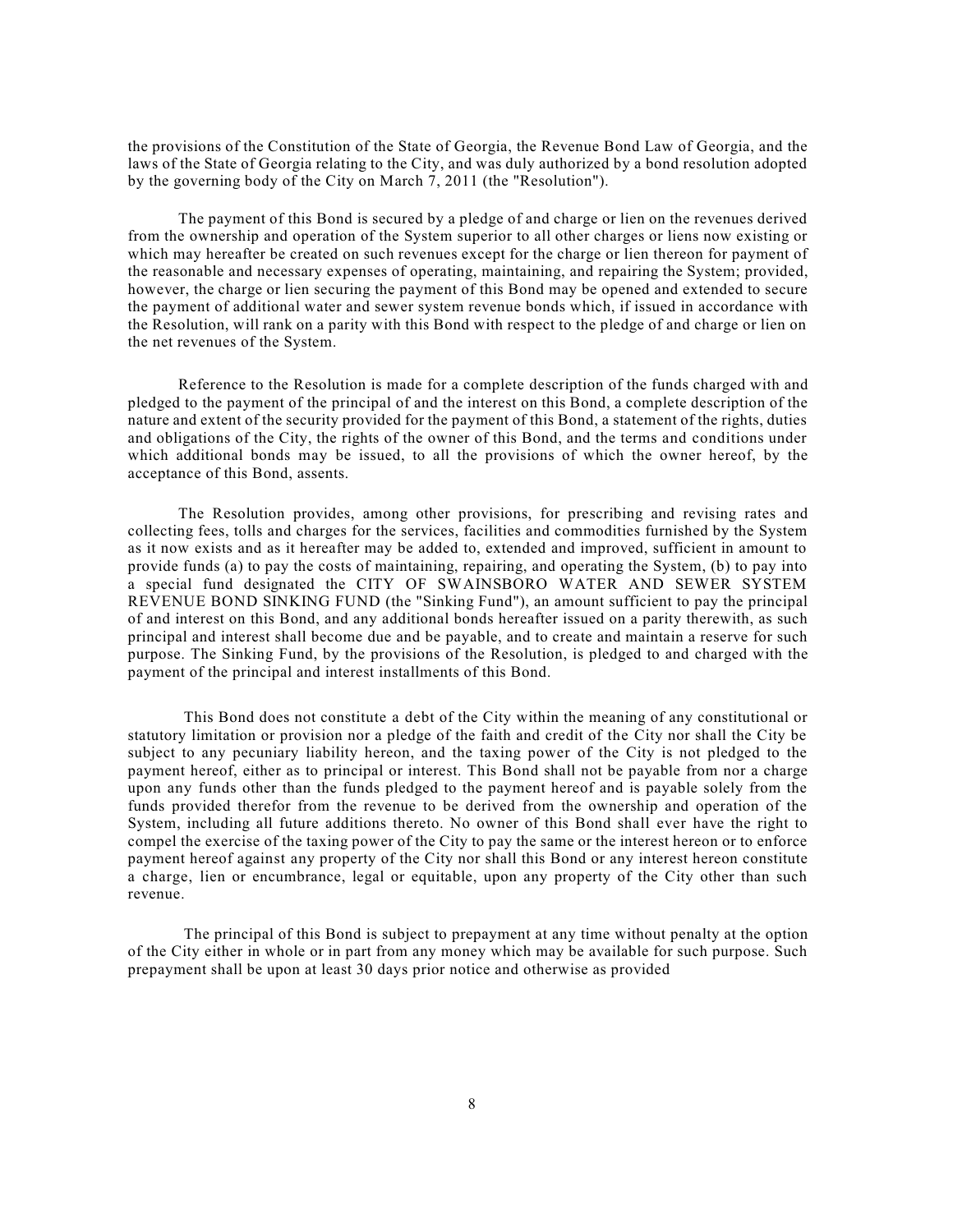in the Resolution by the payment of the principal amount to be prepaid together with the accrued interest thereon to the date of prepayment. Interest on the principal amount so prepaid shall abate as of the date of payment. Any such prepayment in part shall not affect, prior to the payment of the entire principal balance, the amount or payment date of any monthly installment, but shall be applied against the outstanding principal amount of this Bond, which may shorten its final maturity.

This Bond is issued with the intent that the laws of the State of Georgia shall govern its construction, and, in case of default, the owner hereof shall be entitled to the remedies provided by the Resolution and by all applicable laws.  $\bullet$ 

The City has designated this Bond as a "qualified tax-exempt obligation" pursuant to Section 265(b)(3) of the Internal Revenue Code of 1986, as amended.

It is hereby recited and certified that all acts, conditions, and things required to exist, happen or be performed precedent to and in the issuance of this Bond do exist, have happened and have been performed in due and legal time, form and manner as required by law and that provision has been made for the allocation of the anticipated revenue and receipts to be derived from the operation of the System in amount sufficient to pay the principal of and the interest on this Bond as the same shall become due and to create and maintain a reserve for that purpose and that said funds are irrevocably allocated and pledged to the payment of this Bond and the interest thereon.

IN WITNESS WHEREOF, the City of Swainsboro, Georgia, acting by and through its governing body, has caused this Bond to be executed with the manually executed signature of the Mayor of the City, has caused its corporate seal to be hereunto impressed and attested with the manually executed signature of the City Clerk of the City, and has caused this Bond to be dated as of the day first above written.

CITY OF SWAINSBORO, GEORGIA

 $(S E A L)$ 

 $\mathbf{B}v$ : Mayor

Attest: \_\_\_\_\_\_\_\_\_\_\_\_\_\_\_\_\_\_\_\_\_\_\_\_\_\_\_ City Clerk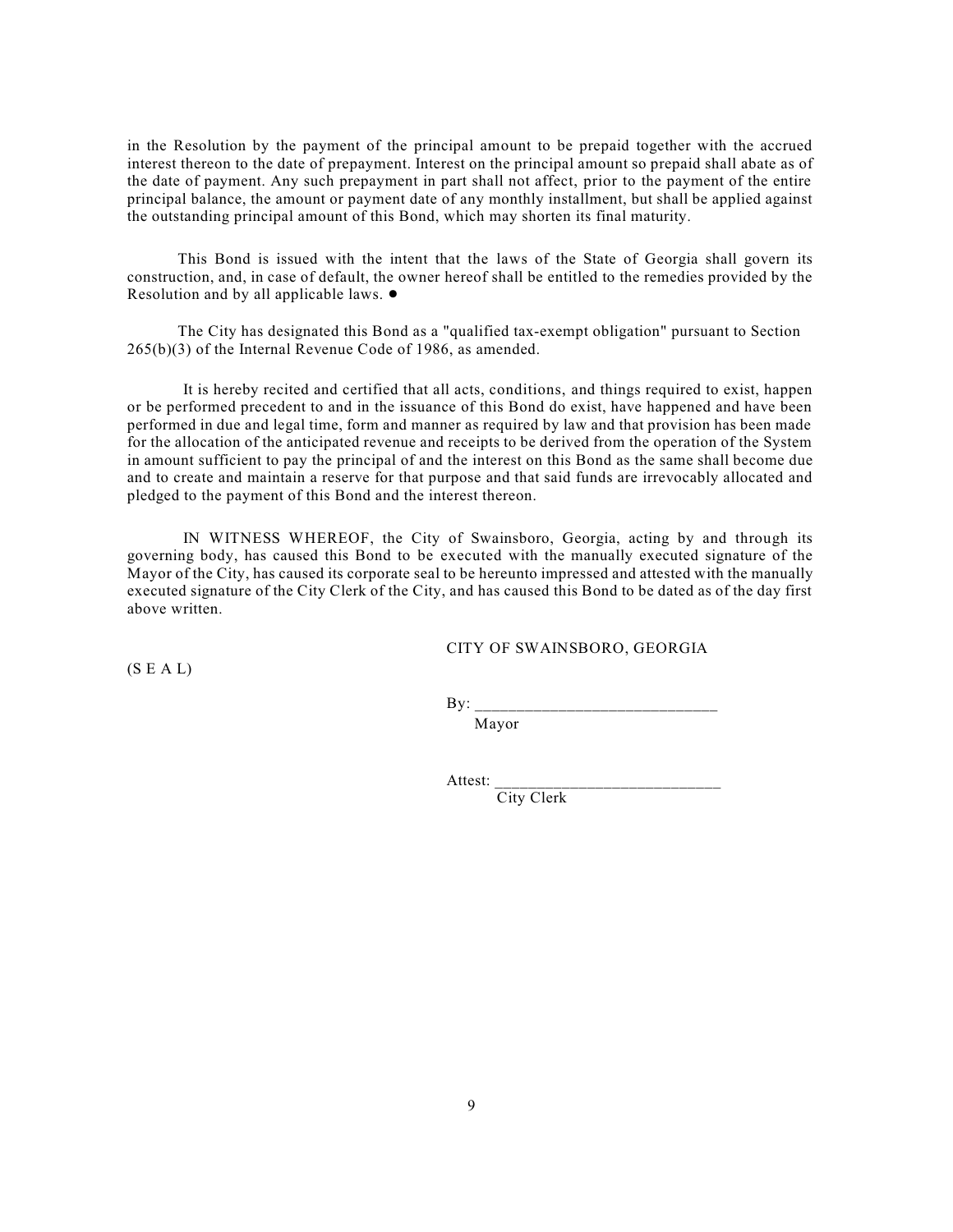#### STATE OF GEORGIA

#### VALIDATION CERTIFICATE

#### EMANUEL COUNTY

I, the undersigned Clerk of the Superior Court of Emanuel County, State of Georgia, keeper of the records and seal thereof, hereby certify that this Bond was validated and confirmed by judgment of the Superior Court of Emanuel County, Georgia, on , 2011.

IN WITNESS WHEREOF, I have hereunto set my hand and have impressed the seal of the Superior Court of Emanuel County, Georgia.

(S E A L) Clerk of Superior Court of Emanuel County

#### CERTIFICATE OF REGISTRATION

This Bond shall be registered in the name of the owner as to both principal and interest on books to be kept for that purpose by the City Clerk of the City of Swainsboro, as bond registrar, and the bond registrar shall make proper notation in the registration blank below that this Bond is so registered, after which the bond registrar shall pay all principal and interest installments as the same shall mature hereon only to the registered owner, with the final payment of principal and interest to be made only upon surrender of this Bond for cancellation, and no transfer hereof shall then be valid unless made on the bond registrar's books by authority of the registered owner or such owner's attorney duly authorized in writing and similarly noted in the registration blank below. The bond registrar shall not be required to register this Bond during the period of ten days next preceding any interest or principal and interest payment date hereof.

(No writing shall be entered on this Bond except by the above designated registrar.)

| Date of<br>Registration | Name and Address<br>of Registered Owner                                      | Signature of Registrar |
|-------------------------|------------------------------------------------------------------------------|------------------------|
|                         | United States of America<br>355 East Hancock Avenue<br>Athens, Georgia 30601 |                        |
|                         |                                                                              |                        |
|                         | [End of Bond Form]                                                           |                        |

[END OF ARTICLE II]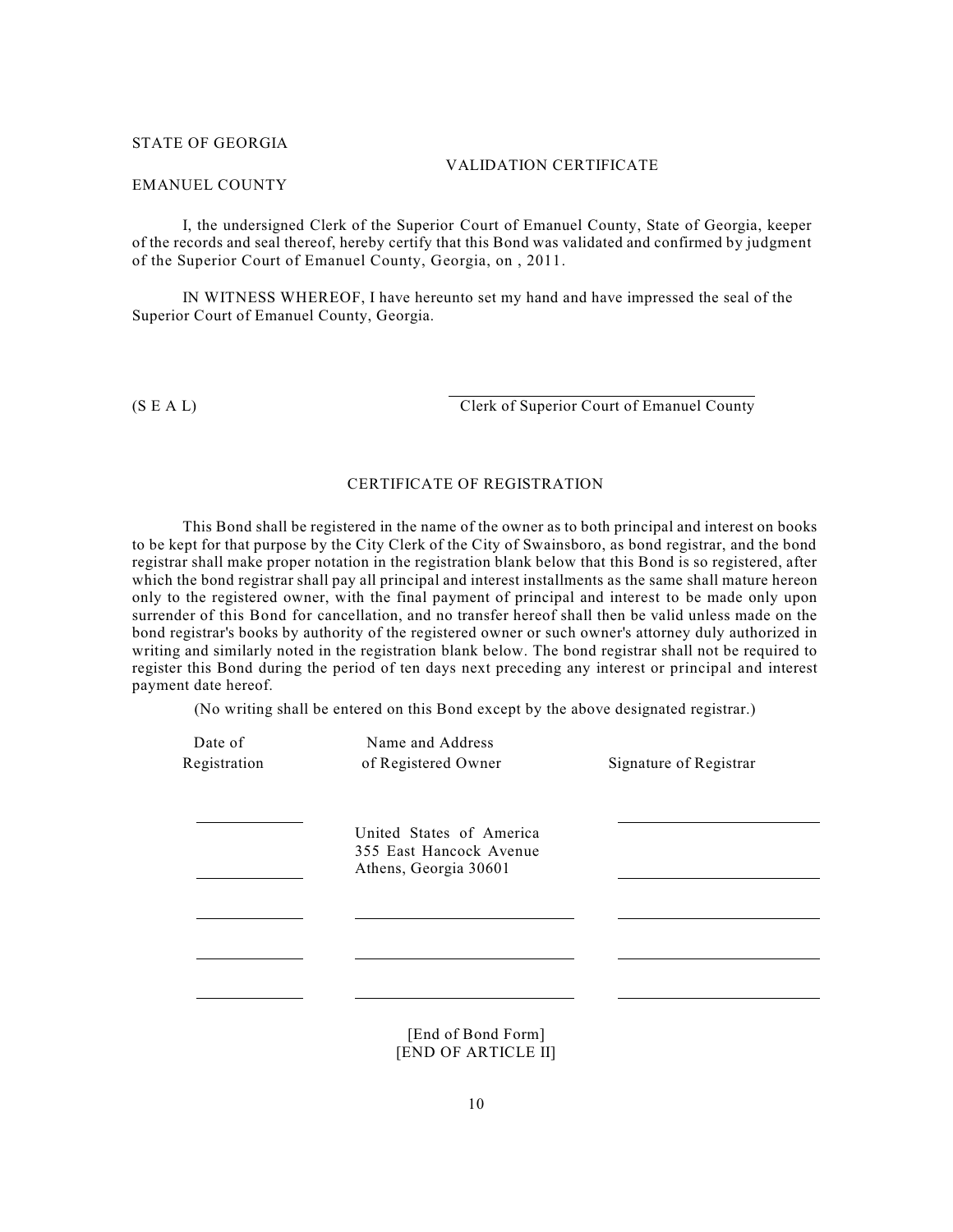### **ARTICLE III PREPAYMENT OF BONDS BEFORE MATURITY**

#### **Section 301. Prepayment of Bonds.**

(a) The principal of the Series 2011 Bond is subject to prepayment without penalty at any

time, at the option of the City, either in whole or in part, from money in the Sinking Fund not required for paying the principal of and interest on the Series 2011 Bond coming due in the then current sinking fund year and not required for creating and currently maintaining at the required level of deposit a reserve in said fund in the amount hereinafter provided or in such larger amount as may be required in any future resolution authorizing the issuance of additional parity bonds, or from any money which may be available for such purpose on or before the date fixed for prepayment.

Bonds may not be prepaid or redeemed in part unless and until the Sinking Fund is

at its proper balance and there shall exist no default in the payment of the interest or principal and interest on the Bonds then outstanding; provided, however, that the City shall have the right to acquire as a whole, by prepayment, redemption or otherwise, all outstanding Bonds from any funds which may be available for that purpose.

At least 30 days before any date upon which any such prepayment or redemption is

to be made, a notice of intention so to prepay or redeem, designating the prepayment or redemption date and series designation and the amount of the Bonds to be prepaid or redeemed, signed by the Mayor of the City shall be mailed, postage prepaid, to the registered owner of the Bonds to be prepaid or redeemed at the address of such registered owner as the same shall appear upon the books of registration.

Prepayment of the Series 2011 Bond under this Article shall be made by the payment

(d)

(e)

(b)

 $(c)$ 

of the principal amount of the Series 2011 Bond to be prepaid plus accrued interest thereon to the date fixed for prepayment.

Should parity bonds be issued hereafter pursuant to and in accordance with authority

therefor herein contained, the Bonds of any such future issue or issues may be prepaid or redeemed in whole or in part before the Series 2011 Bond is prepaid or the Series 2011 Bond may be prepaid in whole or in part before the prepayment or redemption of any Bonds of any such future series or the Series 2011 Bond may be prepaid, in whole or in part, and some of the Bonds from any such future series may be prepaid or redeemed at the same time, subject to the requirements of the Sinking Fund prescribed by the provisions of this Article.

**Section 302. No Interest After Prepayment.** Notice of prepayment having been given in the manner and under the terms and conditions hereinabove provided, the Bonds being prepaid shall become due and payable on the prepayment date designated in such notice to the extent of the principal amount to be prepaid and interest on such Bonds shall cease to accrue from and after the date of prepayment unless default shall be made in the amount to be so prepaid. Any such prepayment in part shall not affect, prior to the payment of the entire principal balance, the amount or payment date of any monthly installment, but shall be applied against the outstanding principal amount of the Bonds being prepaid, which may shorten their final maturity.

[END OF ARTICLE III]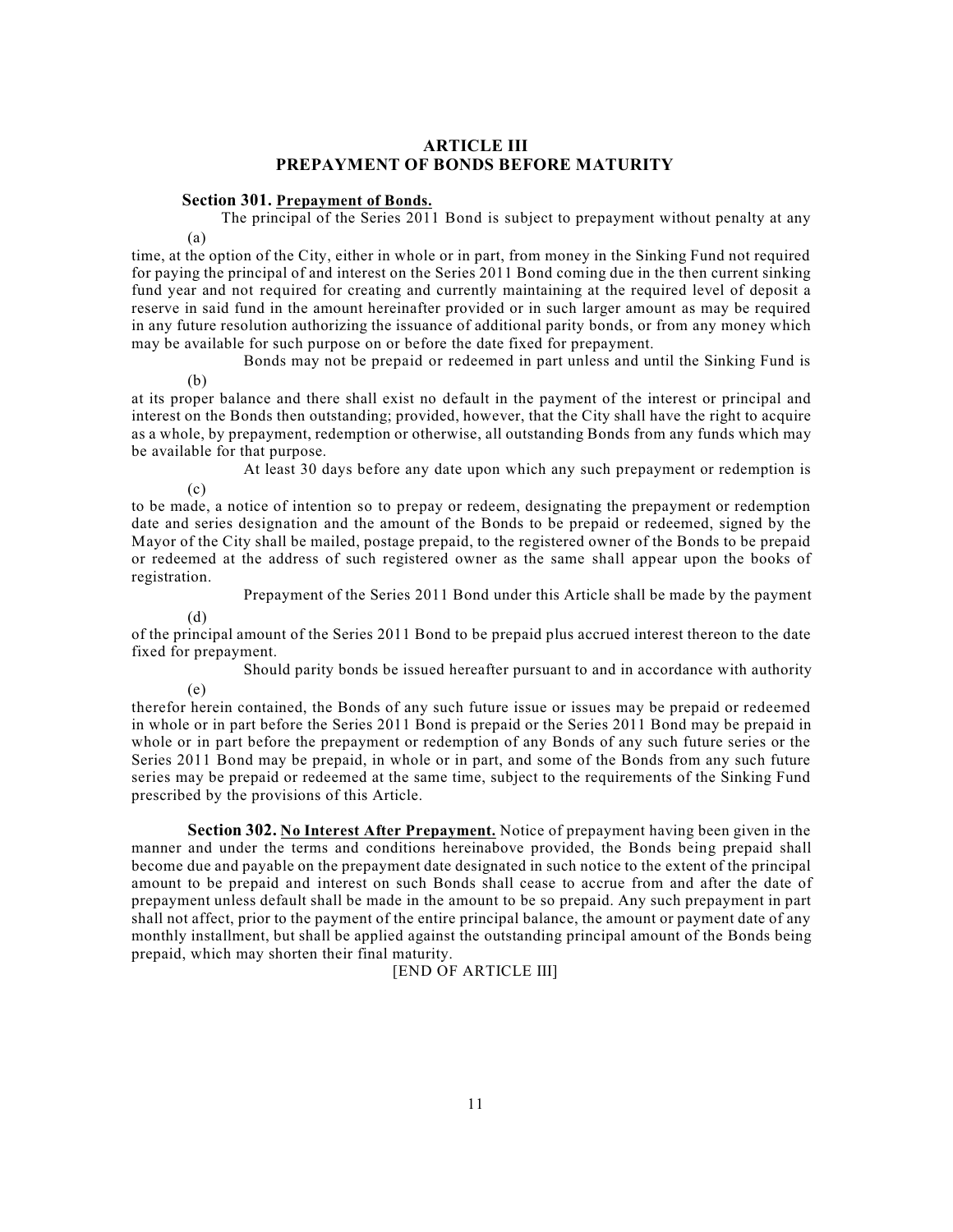#### **ARTICLE IV APPLICATION OF PROCEEDS; CONSTRUCTION FUND**

**Section 401. Construction of Project.** The City will proceed with the acquisition, construction, and equipping of the Project substantially in accordance with plans, specifications, and recommendations prepared for and on file with the City. Any contracts for labor or material for construction shall provide that payments thereunder shall not be made by the City in excess of 90% of the current estimates made by the project engineer, except the payment of the final balance due under any such contract upon proper certificate of the project engineer that the work has been completed in compliance therewith.

**Section 402. Application of Proceeds; Construction Fund; Draws of Principal Amount.** Upon receipt of the purchase price of the Bond, the proceeds therefrom will be deposited in the CITY OF SWAINSBORO WATER AND SEWER SYSTEM CONSTRUCTION FUND (the **"Construction Fund"),** and into which shall be deposited all funds acquired by gift, donation, grant or otherwise for the construction of the Project and any additional funds which the City may be required to furnish in order to assure the payment of all costs of the Project. Citizens Bank of Swainsboro, in the city of Swainsboro, Georgia, is hereby designated as the Construction Fund Custodian. Such moneys as are deposited in the Construction Fund shall be held by the Construction Fund Custodian and withdrawn only in accordance with the provisions and restrictions set forth in this Resolution, and the City will not cause or permit to be paid therefrom any sums except in accordance herewith; provided, however, that any moneys in the Construction Fund not needed at the time for the payment of the current obligations during the course of the acquisition, construction, and equipping of the Project, may be invested and reinvested by the Construction Fund Custodian, upon direction of an authorized officer of the City, in such investments as are set forth in Section 604(a) of this Resolution. Any such investments shall mature not later than such times as shall be necessary to provide moneys when needed for payments to be made from the Construction Fund, and shall be held by said custodian for the account of the Constiuction Fund until maturity or until sold, and at maturity or upon such sale, the proceeds received therefrom, including accrued interest and premium, if any, shall be immediately deposited by said custodian in the Construction Fund and shall be disposed of in the manner and for the purposes hereinafter provided.

**Section 403. Lien on Construction Fund for Holder.** All Bond proceeds held in the Construction Fund, and obligations held for such fund, shall be subject to a lien or charge in favor of the holder of the Bond and shall be held for the future security of such holder until paid out as herein provided.

**Section 404. Project Costs.** For the purposes of this Article the cost of acquiring, constructing, and equipping the Project shall include the costs shown in the engineering recommendations, plans, and specifications which have been filed in the office of the City Clerk, which describe and define the Project, including the equipment to be acquired, and which may, but shall not necessarily, include the purchase and condemnation of land, easements and rights of way, construction of access roads, drilling of wells, laying and extending of water distribution mains and lines and water supply mains to sources of supply, acquisition and construction of filtration and purification plants, storage tanks and reservoirs, installation of fire hydrants and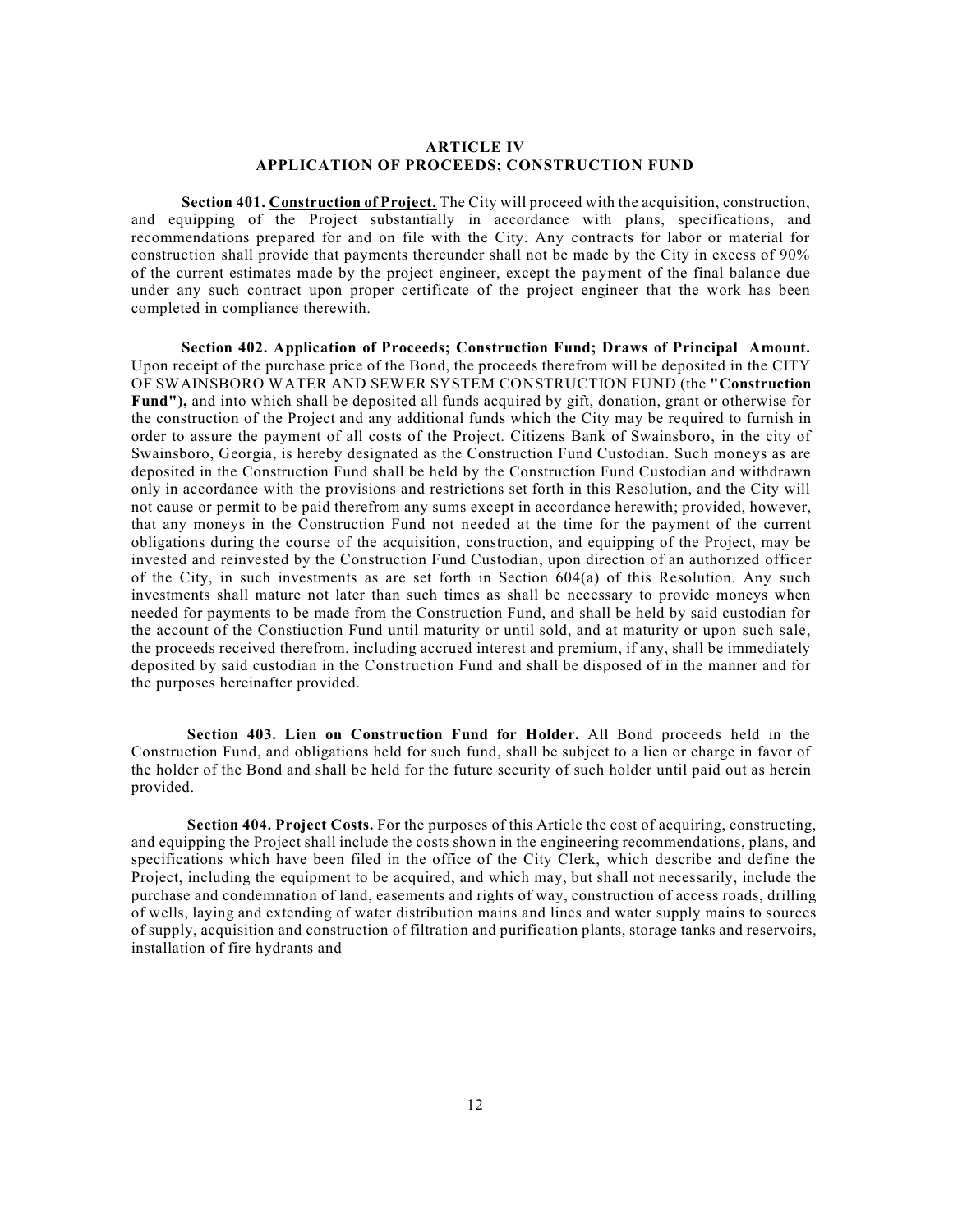drainage facilities, grading, filling, paving, turfing, the acquisition of operating tools, trucks and supplies, and any and all appurtenant facilities and necessary materials for the acquisition, construction and equipping of a modern and efficient water and sewer system without intending hereby to limit, restrict or extend any proper definition of such cost as contained in the Revenue Bond Law or as usual and incident to the acquisition, construction, and equipment of an efficient water and sewer system which, in addition, shall include the cost of the construction work for the Project being undertaken, costs of indemnity and fidelity bonds, cost of land acquisition, necessary travel expenses, necessary engineering services, legal, administrative and clerical costs, and all expenses incident to the financing of the Project, expenses preliminary to construction of the Project, and other necessary miscellaneous expenses.

**Section 405. Requisition Procedure.** All payments from the Construction Fund shall be made upon checks signed by an officer of the City properly authorized to sign in its behalf, but before such officer shall sign any such checks (other than checks issued in payment for the costs incident to the issuance of the Bond, which shall not require the hereinafter described requisition and certificate, but shall require an invoice for such payment) there shall be filed with the Government and the custodian of the Construction Fund a requisition and certificate for such payment signed by the project engineer and an officer of the City, certifying:

each amount to be paid and the name of the person, firm or corporation to whom

(a)

#### payment thereof is due;

that an obligation in the stated amount has been incurred by the City and that the same

(b)

is a proper charge against the Construction Fund and has not been paid, and stating that the bill, invoice or statement of account for such obligation, or a copy thereof, is on file in the office of the project engineer and in the records of the City;

that the project engineer and said officer of the City have no notice of any vendor's,

(c)

mechanic's or other liens or rights to liens, chattel mortgages or conditional sales contracts which should be satisfied or discharged before such payment is made;

that such requisition contains no item representing payment on account or any retained

# (d)

percentages (other than any percentages required by the State of Georgia to be retained) which the City, at the date of such certificate, is entitled to retain; and

(e) that insofar as such obligation was incurred for work, material, supplies or equipment

in connection with the Project, such work was actually performed, or such material, supplies or equipment was actually installed in or about the construction or delivered at the site of the work for that purpose.

**Section 406. Insurance During Construction.** Any contract relating to construction of the Project shall provide that:

(a) Workers' Compensation. The contractor shall procure and shall maintain during the life of his contract Workers' Compensation Insurance as required by applicable state law for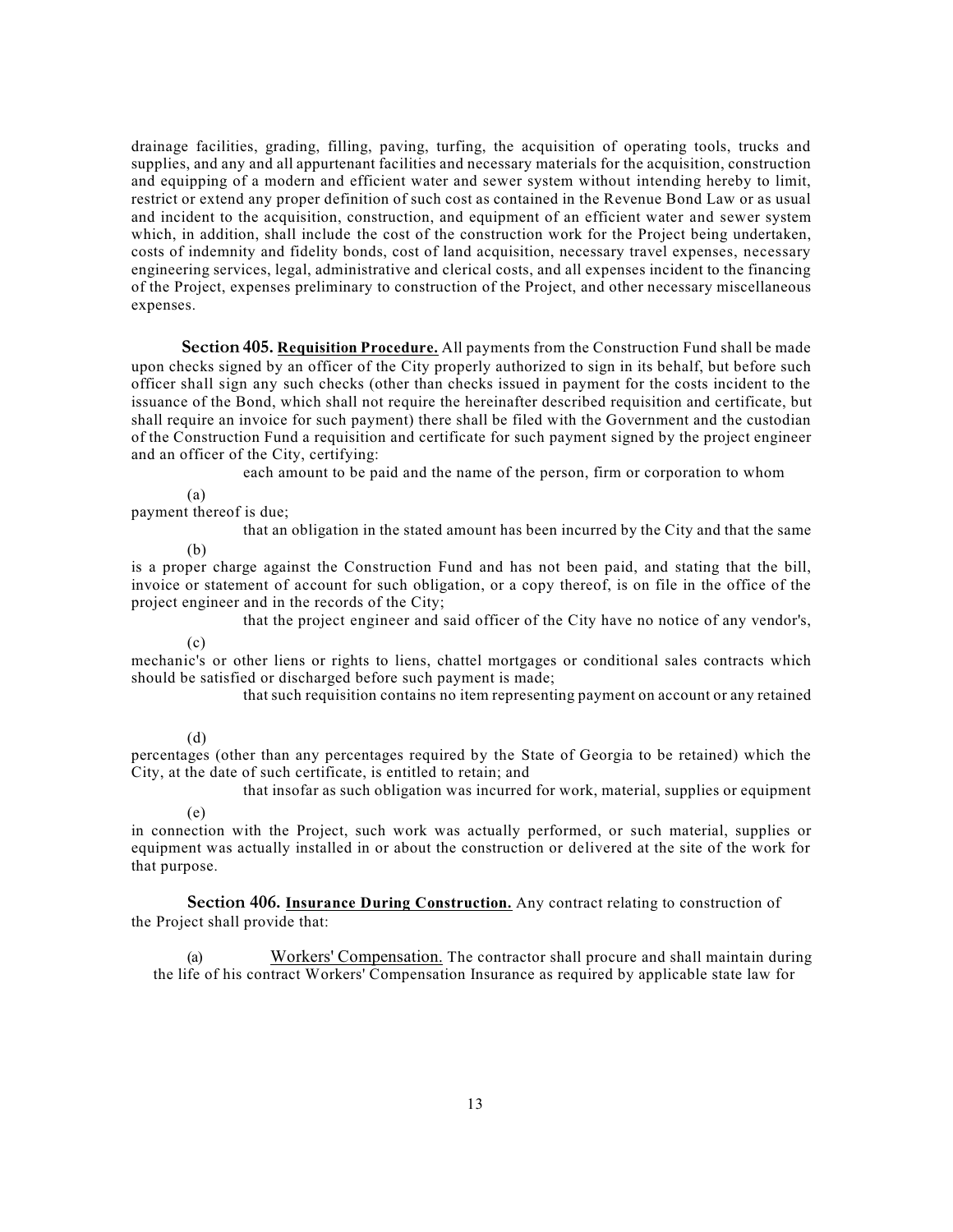all of his employees to be engaged in work at the site of the Project under his contract and, in case of any such work sublet, the contractor shall require the subcontractor similarly to provide Workers' Compensation Insurance for all of the latter's employees to be engaged in such work unless such employees are covered by the protection afforded by the contractor's Workers' Compensation Insurance. In case any class of employees engaged in hazardous work on the Project under such contract is not protected under the Workers' Compensation Statute, the contractor shall provide or shall cause such subcontractor to provide adequate employer's liability insurance for the protection of such of his employees as are not otherwise protected.

Liability and Property Damage. The contractor shall procure and shall maintain

(b)

during the life of his contract adequate Contractor's Public Liability Insurance, adequate Vehicle Liability Insurance, and adequate Contractor's Property Damage Insurance.

Subcontractors' Insurance. The contractor shall either require each of his sub-

(c)

contractors to procure and to maintain during the life of his subcontract, Subcontractors' Public Liability and Property Damage Insurance of the type and in the same amounts as specified in the contractor's policy, or insure the activities of his sub-contractors in his own policy.

(d) The insurance required under subparagraphs (b) and (c) hereof shall provide adequate

protection for the contractor and his subcontractors, respectively, against damage claims which may arise from operations under the contract, whether such operations be by the insured or by anyone directly or indirectly employed by him.

Fire and Extended Coverage. The contractor shall procure and shall maintain during

(e)

the life of his contract Builder's Risk Insurance (Fire and Extended Coverage) on a 100% completed value basis on the insurable portion of the Project. The City, the contractor, and subcontractors, as their interest may appear, shall be named as the insured.

The contractor shall furnish the City with certificates showing the type, amount, class of operations covered, effective dates and dates of expiration of all policies. Such certificates shall also provide that the insurance covered by the certificate will not be cancelled or materially altered, except after ten days written notice has been received by the City.

**Section 407. Performance and Payment Bonds.** The contractor shall be required to furnish a performance bond in an amount at least equal to 100% of the contract price as security for the faithful performance of his contract and also a payment bond in an amount not less than 100% of the contract price as security for the payment of all persons performing labor on the Project under the contract and furnishing materials in connection with the contract.

**Section 408. Balance of Proceeds of Bond.** When the Project shall have been completed, should there then be any balance from the proceeds of the Bond remaining in the Construction Fund, such balance shall be applied, to the extent permitted and practicable, to the Revenue Fund as defined in Article V hereof.

### [END OF ARTICLE IV]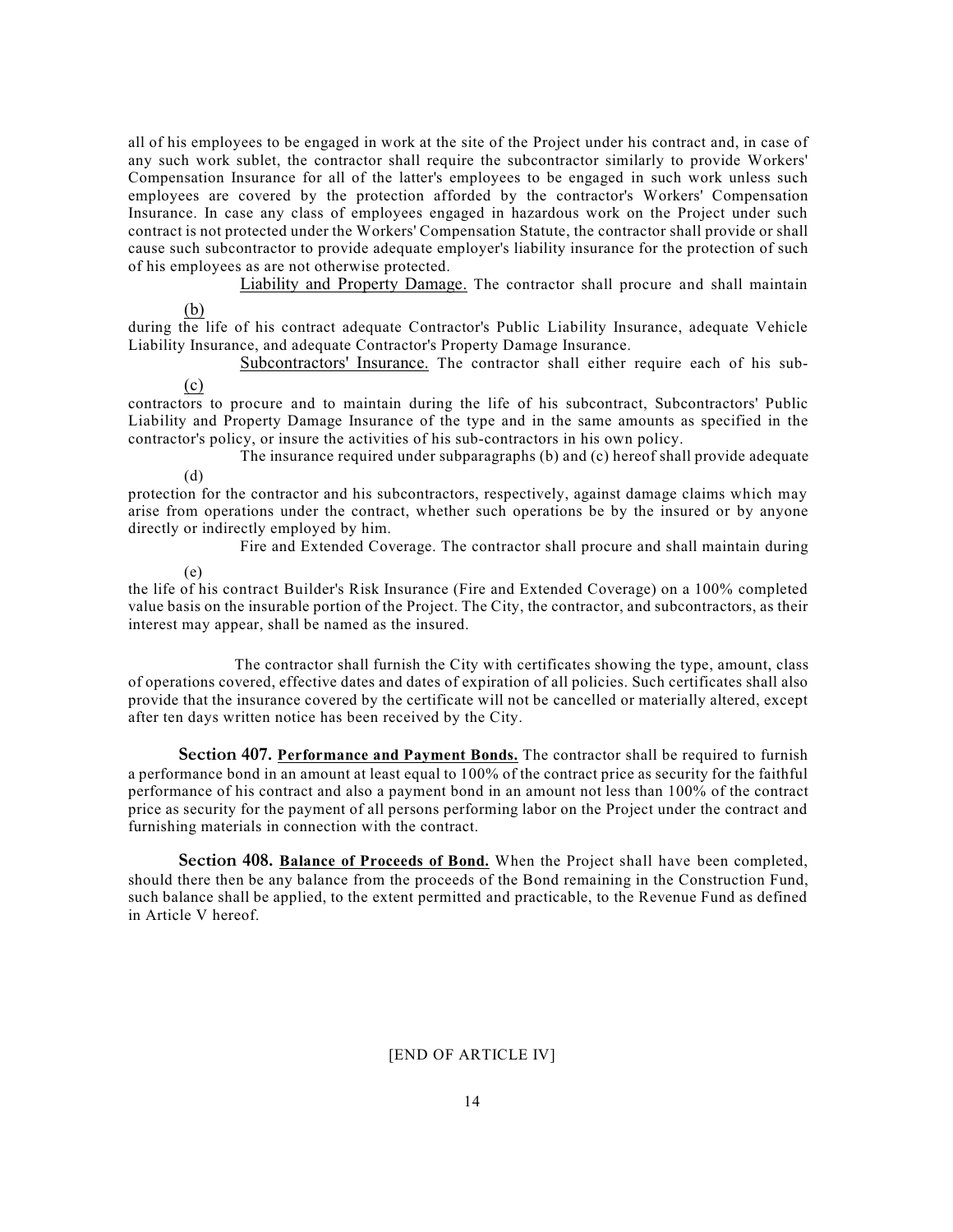#### **ARTICLE V REVENUE AND FLOW OF FUNDS; PARITY BONDS**

**Section 501. Fiscal Year.** The City is now operating and will continue to operate its System on a fiscal year basis that begins on December 1 in each year and extends through November 30 of the following year, but should the City desire to change its Fiscal Year at some future date it may do so by proper resolution of its governing body so authorizing.

**Section 502. Flow of Funds.** The Bonds issued hereunder shall be secured by the charge or lien on the revenue of the System created by the provisions of this Resolution. So long as Bonds are outstanding and unpaid, the City will establish and maintain a special fund hereby designated as the CITY OF SWAINSBORO WATER AND SEWER SYSTEM REVENUE FUND (the **"Revenue Fund").** Into the Revenue Fund the City will deposit promptly as received all income and revenue of every nature derived from the ownership and operation of the System as the same now exists and may hereafter be added to, extended, enlarged, improved and equipped. The Revenue Fund will be held in the custody of the finance officer of the City, separate and apart from all other funds, and will be expended and used only in the manner and order specified as follows:

There will first be paid from the Revenue Fund the reasonable and necessary costs of

(a)

operating, maintaining, and repairing the System, including salaries, wages, payment of any contractual obligations incurred pertaining to the operation of the System, the cost of materials and supplies, rentals of leased property, insurance, and such other charges as may properly be made for the purpose of operating, maintaining and repairing said System in accordance with sound business practice, but before making provision for depreciation.

At or prior to the delivery of the Series 2011 Bond, the City will establish and maintain,

(b)

for so long as Bonds are outstanding and unpaid or provision for the payment thereof has not been made in accordance with the provisions hereof, a special fund designated as the.

CITY OF SWAINSBORO WATER AND SEWER SYSTEM REVENUE BONDS SINKING FUND **("Sinking Fund").** The City will establish and maintain two accounts within the Sinking Fund known as the DEBT SERVICE ACCOUNT and the RESERVE ACCOUNT. After making the payments required in (a) above, on or before each Monthly Installment Date, there will be withdrawn from the Revenue Fund and deposited:

in the Debt Service Account the monthly installment of principal and

(i)

interest coming due on the Series 2011 Bond; and

(ii) in the Reserve Account an amount equal to 10% of said monthly installment

of principal and interest coming due on the Series 2011 Bond. Said monthly deposits shall continue to be made into the Reserve Account until there is established and maintained a debt service reserve sufficient to pay the principal and interest due on the Series 2011 Bond in the next succeeding sinking fund year.

Money on deposit in the Sinking Fund at the end of each sinking fund year, after payment of all principal and interest due, if any, on the last day of such year, in excess of the amount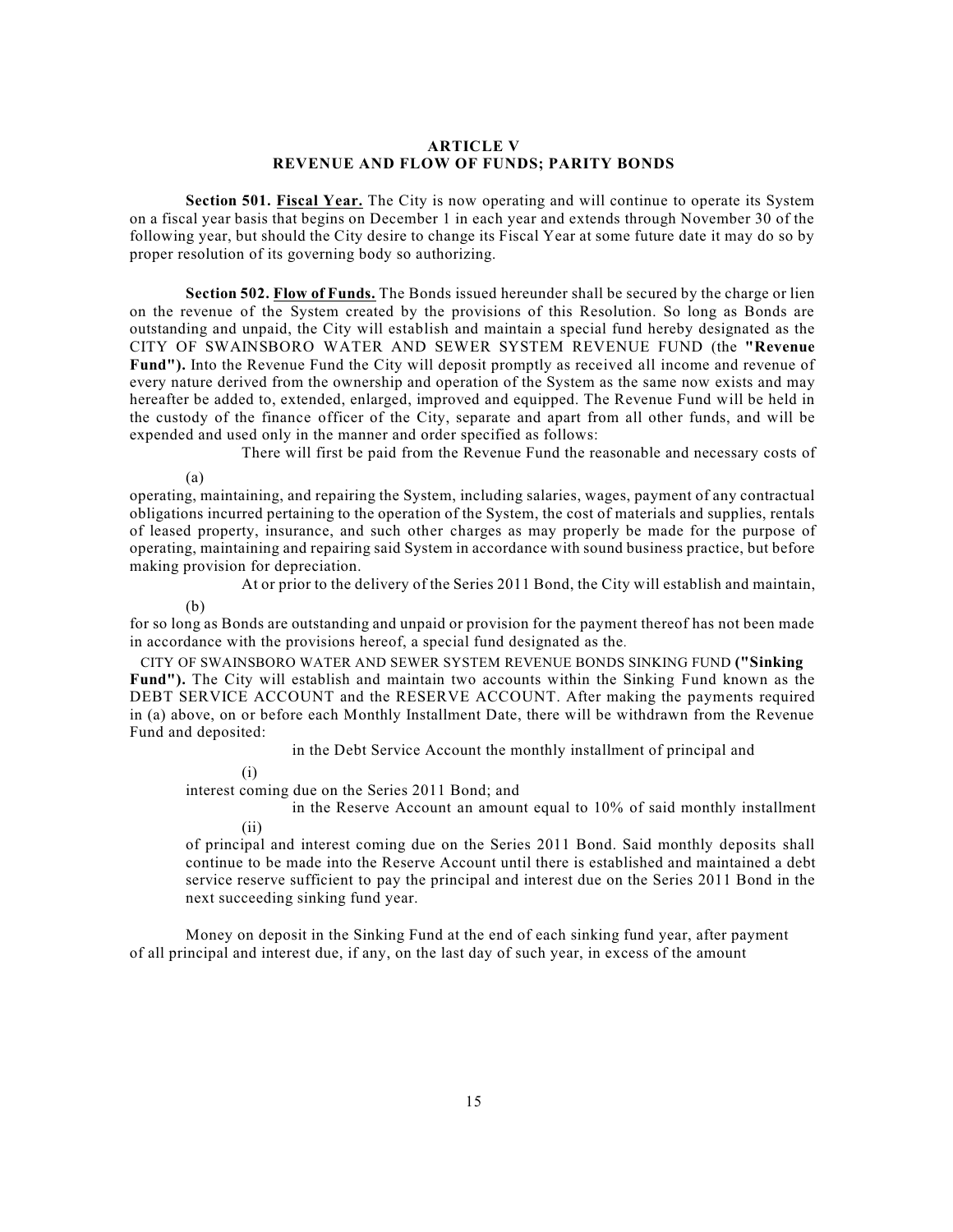required to fund fully the required debt service reserve, shall be credited against the monthly installments of principal and interest next due until said excess funds are depleted.

(c) If, for any reason, the City shall fail to pay all or any part of the money it has herein

covenanted to pay into Sinking Fund the amount of such deficiency shall be added to and shall become a part of the amount next due and payable into the Sinking Fund.

(d) At or prior to the delivery of the Series 2011 Bond, the City will establish and

maintain a special fund designated as the CITY OF SWAINSBORO WATER AND SEWER SYSTEM RESERVE ACCOUNT FOR SHORT-LIVED ASSETS (the **"Short**-**Lived Assets Fund").** The Short-Lived Assets Fund is to be funded with \$26,700 each year until \$165,500 is accumulated. The Short-Lived Assets Account will be used for short-lived asset replacement for the System for a period of **10** years following issuance and delivery of the Series 2011 Bond and is not pledged to make any principal and interest payments on the Bonds.

At or prior to the delivery of the Series 2011 Bond, the City, in its discretion, may

(e)

establish and maintain, for so long as Bonds are outstanding, a special fund designated as the CITY OF SWAINSBORO WATER AND SEWER SYSTEM RENEWAL AND EXTENSION FUND (the **"Renewal and Extension Fund").** If the City establishes the Renewal and Extension Fund, then after fulfilling all the requirements set out in the foregoing provisions of this Section, and after retaining in the Revenue Fund such amounts as may be required to pay the reasonable and necessary costs of operating, maintaining, and repairing the System prior to the anticipated collection of revenues sufficient to pay the same in the next succeeding month, the City shall transfer, on a monthly basis, any balance remaining in the Revenue Fund into the Renewal and Extension Fund and said fund shall be used to pay the cost of making necessary renewals, replacements, improvements, additions and extensions of capital assets required for the proper maintenance and efficient operation of the System. Payments to the Renewal and Extension Fund may be subordinated to any payments which may be required to pay debt service on any bonds hereafter issued payable from the revenues of the System, as the same may be hereafter enlarged, extended and improved, and secured by a charge or lien on said revenues on a parity with or subordinate to the charge or lien herein created. Anything herein to the contrary notwithstanding, money in the Renewal and Extension Fund shall be first used to pay the principal of or the interest on the Bonds when money for such purpose is not otherwise available.

**Section [503.](http://503.Net) Net Revenue Pled!ed.** All revenue remaining in the Revenue Fund after the payment or setting aside of the sums required to be paid or set aside under the provisions of Section 502(a) hereof will be held by the City in trust under the terms and conditions hereof, and, to the extent herein provided, all such funds are hereby pledged to secure the payment of the amounts herein agreed to be paid for the payment of the principal of and interest on the Bonds, and the City hereby pledges such revenue to secure the payment of such amounts. The revenue so pledged shall immediately be subject to the charge or lien of this pledge without any physical delivery thereof or other act, and the charge or lien of this pledge shall be valid and binding against the City and against all parties having claims of any kind against the City whether such claims shall have arisen from a tort, contract or otherwise and irrespective of whether such parties have notice of such pledge.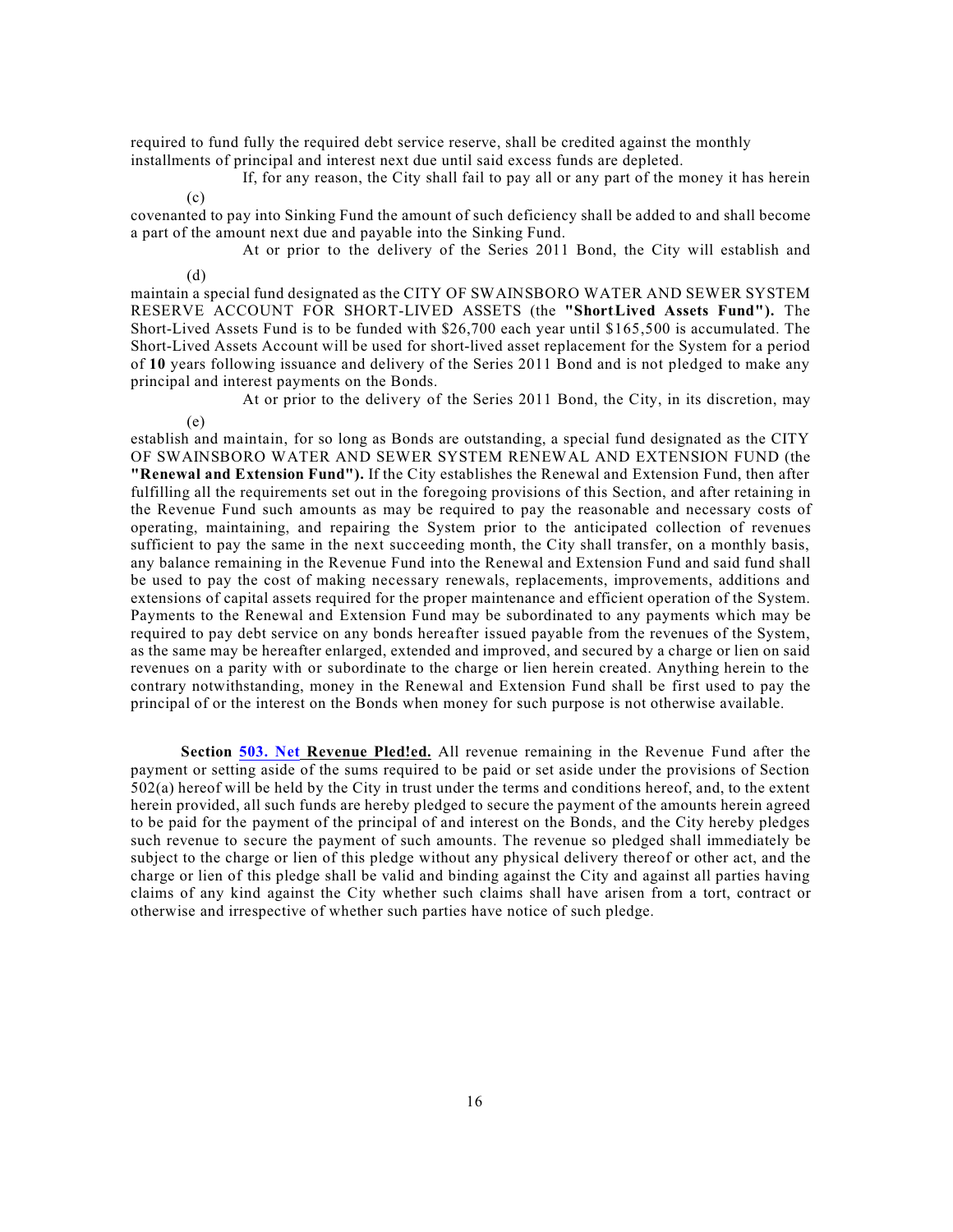**Section 504. Sinking Fund Enlarged for Parity Bonds.** The City covenants and agrees that in the event it hereafter elects to issue additional bonds on a parity with the Series 2011 Bond as to the pledge of and charge or lien on the revenue of the System, as it has a right to do pursuant to the provisions of this Resolution, it will enlarge and extend the Sinking Fund and, to the extent necessary, increase and extend said monthly payments into the Sinking Fund to pay the principal of and the interest on all Bonds then outstanding and on the bonds then proposed to be issued as the same shall mature and become due, and to create a reserve for that purpose in such manner and amount as is consistent with the requirements of this Resolution and with the requirements of any succeeding resolution providing for the issuance of parity bonds.

**Section 505. Sinking Fund for Benefit of Bondowners.** The Sinking Fund will be maintained and held in trust by the City for the benefit of the owners of the Bonds and the beneficial interest therein shall be considered to be in such owners.

**Section 506. Additional Deposits to Sinking Fund.** Nothing contained herein shall be construed to prohibit the City, at its option, from making additional deposits or payments into the Sinking Fund from any funds which may be made available for such purpose.

#### **Section 507. Disbursements from Sinking Fund.**

(a) Subject to the terms and conditions of this Resolution, money in the Sinking Fund shall be disbursed for:

payment of interest or principal and interest on the Bonds as such interest

(i)

or principal and interest falls due;

prepayment or redemption of Bonds before maturity under the conditions

(ii)

provided therefor in Article III; and

(iii) the purchase, at prices not to exceed the then current redemption price and

retirement, of such Bonds before their maturities.

(b) The pledge of and charge or lien created hereby on the Sinking Fund may be opened and extended to secure the payment of future parity bonds as may be issued in accordance with the terms hereof.

**Section 508. Investment of Money in the Revenue Fund, Sinking Fund, Short-Lived Assets Fund and Renewal and Extension Fund.** Money in the Revenue Fund, Sinking Fund, Short-Lived Assets Fund and Renewal and Extension Fund not currently needed for one or more of the purposes thereof may be invested in the investments described in Section 604(b), which investments, in the case of investments for the Revenue Fund and the Sinking Fund, shall mature and be payable at such times and in such manner as will make funds available for the payment of the sums due from the Revenue Fund and the Sinking Fund, and which investments, in the case of investments for the Renewal and Extension Fund, are either readily marketable or are subject to redemption at any time. Any such securities so purchased shall be held in the respective account or fund until paid at maturity, redeemed or sold, and the proceeds thereof,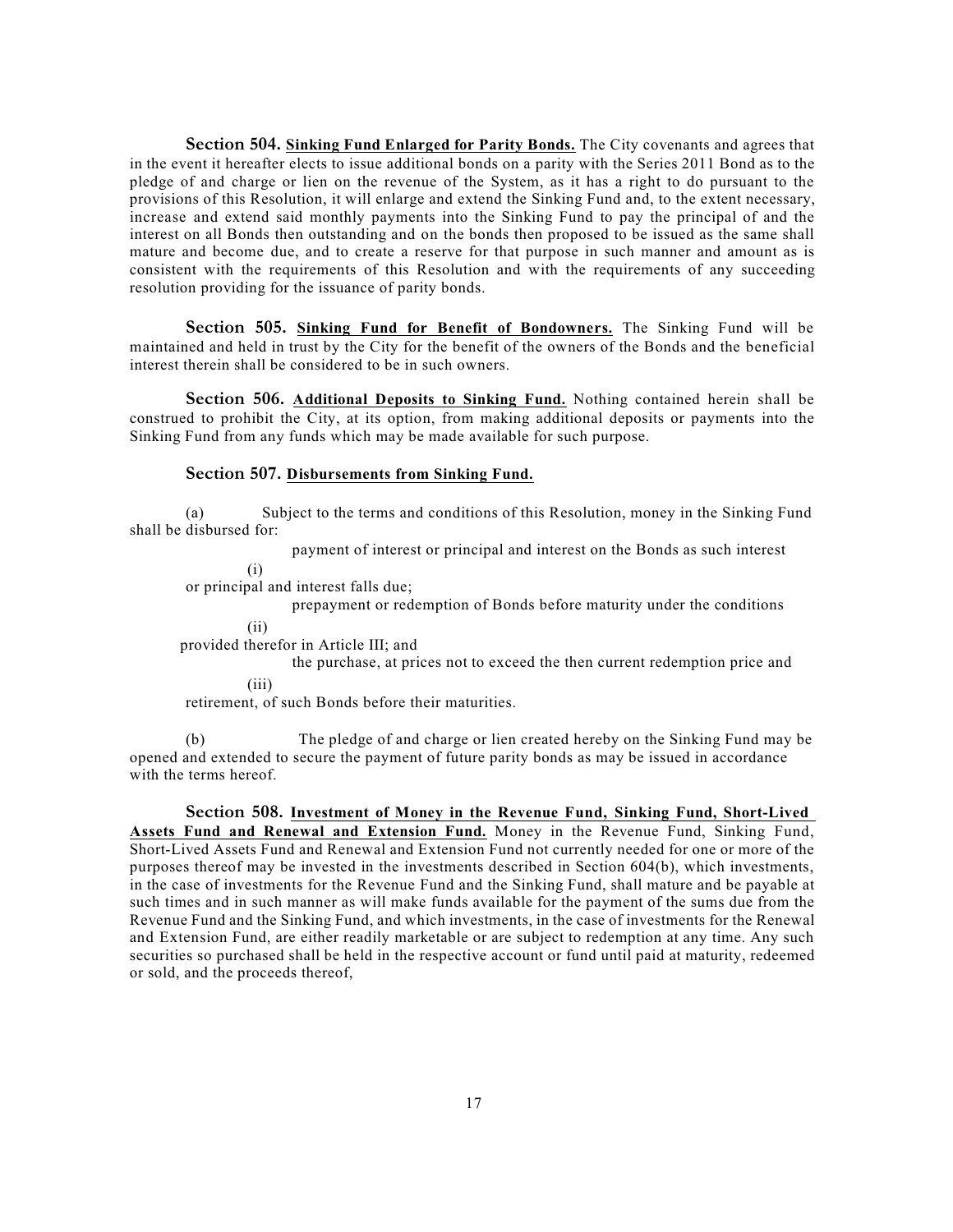including interest, principal and premium, if any, shall be immediately deposited to the credit of such account or fund. When a fixed amount is required to be maintained in either account or fund, the investments shall be valued in terms of current market value as of June 30 and December 31 next preceding the determination of value. Money in each respective account or fund and all securities held in and for such account or fund, and the income therefrom, are hereby pledged to and charged with the payments required by this Article to be made from such account or fund.

**Section 509. Canceled Bonds.** When Bonds shall be paid in full, the same shall be canceled and delivered to the City, and the Bonds shall not be reissued. The Bonds shall be mutilated and destroyed, and a record of such mutilation and destruction shall be kept by the governing body of the City.

**Section 510. Priority of Bonds Preserved.** The City will not hereafter issue any other bonds or obligations of any kind or nature payable from or enjoying a charge or lien on the revenue of the System prior to the charge or lien herein created for the payment of the Series 2011 Bond and any future parity bonds herein authorized to be issued. Nothing contained herein, however, shall restrict the issuance of additional bonds or obligations from time to time payable from the revenue of the System and secured by a charge or lien on such revenue junior and subordinate to the charge or lien herein created.

**Section 511. Parity Bonds.** The City may issue additional bonds ranking as to the charge or lien on the revenue of the System on a parity with the Series 2011 Bond provided all of the following conditions are met:

The payments covenanted by the provisions of this Resolution to be made into the

(a)

Sinking Fund must have been made as required.

The net earnings of the System for the Fiscal Year immediately preceding the year in

(b)

which such additional bonds are to be issued must have been equal to at least one and two-tenths times (1.20x) the average annual debt service requirements in any succeeding sinking fund year on (i) all parity bonds then outstanding, including the Series 2011 Bond, and (ii) the bonds then proposed to be issued; provided, however, that all principal and interest requirements for the payment of any bonds to be redeemed or provision for the payment of which is to be made from any or all of the funds to be made available by the sale of the bonds then proposed to be issued shall be disregarded and shall not be taken into account in making the determination of such [coverage.](http://coverage.Net) Net earnings for the purpose of this provision shall be the amount by which the aggregate of the gross earnings of the System shall exceed the expenses of operating, repairing and maintaining the System in accordance with the provisions of Section 502(a); provided, further, that the requirements of this subparagraph (b) may be waived or modified by the written consent of the owners of at least seventy-five percent in principal amount of the bonds then outstanding.

The City is in compliance with all covenants and undertakings in connection with

(c)

all of its bonds then outstanding and payable from the revenue of the System or any part thereof.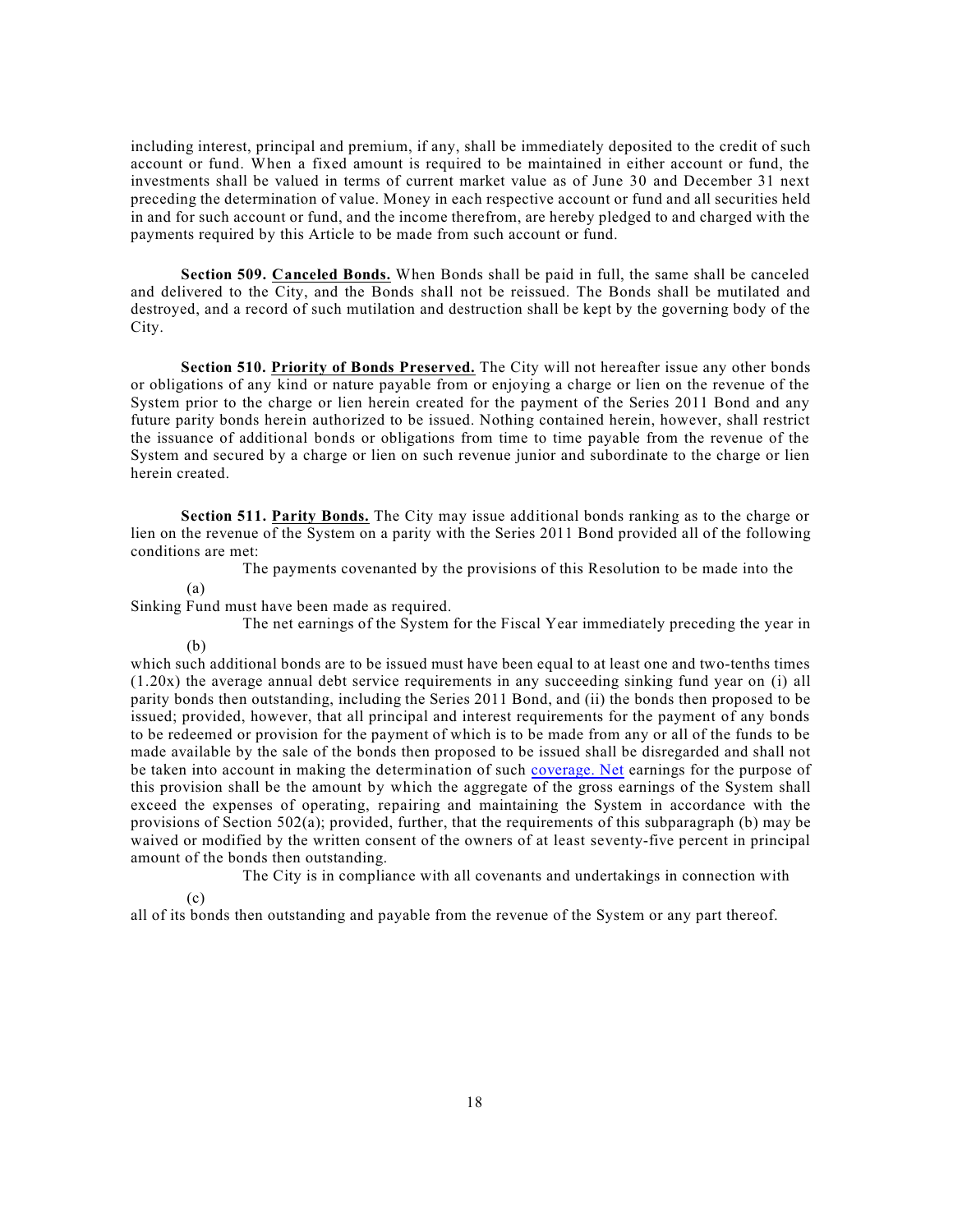(d) The governing body of the City shall pass proper proceedings reciting that all of the above requirements have been met and authorizing the issuance of such bonds, which proceedings shall provide, among other things, for the date and rate or rates of interest, maturity dates and redemption provisions. Any such proceedings shall require the City to increase the monthly payments then being made into the Sinking Fund to the extent necessary to pay the principal of and interest on all Bonds then outstanding, and on the bonds proposed to be issued and to create, within not more than ten years from the date of delivery of the bonds to be issued, a reserve of not less than the highest combined principal and interest requirements in any succeeding sinking fund year on the then outstanding Bonds and on the bonds proposed to be issued, and to maintain said reserve in an amount sufficient for that purpose. Any such proceeding or proceedings shall restate and reaffirm by reference all of the applicable terms, conditions and provisions of this Resolution.

An independent and recognized firm of certified public accountants shall certify that

(e)

the City is complying with the requirements of Section  $511(a)$  and (c) and has met the requirements of Section 511(b).

Such additional bonds or obligations and all proceedings relative thereto and the

(f)

security therefor shall be validated as prescribed by law.

**Section 512. Completion Bonds.** In the event the cost of construction or completion of the Project shall exceed the estimated cost, the City agrees to make available such funds as may be necessary to pay the excess costs not already provided for. If necessary, the City may provide such excess, and only such excess, through the issuance of parity bonds.

**Section 513. Defeasance.** As long as the Bonds are held by the United States of America, they will not be defeased except in the manner set forth in this Resolution. Subject to the foregoing sentence the following provisions shall govern payment and defeasance of Bonds.

(a) Any funds paid to or received by the City at any time for the purchase or retirement of

a series of Bonds shall be placed in a special fund to be created by the governing body of the City and designated the CITY OF SWAINSBORO WATER AND SEWER SYSTEM REVENUE BOND, SERIES 2011, REDEMPTION FUND (the **"Redemption Fund"),** and applied to such purpose so far as possible in the same manner as funds in the Sinking Fund are applied. If and when sufficient funds are irrevocably deposited in the Redemption Fund to pay all principal and interest due or to become due thereon such deposits shall constitute payment in full of the series of Bonds being defeased, and anything herein contained to the contrary notwithstanding, the sole right of the owner of such Bond shall be, thereafter, against such deposit.

The series designation of the aforesaid Redemption Fund may be redesignated to the year of issuance and delivery of the Bond, if such year is different from the designation as set forth herein, in order to more appropriately reflect the nature of said fund.

(b) Payment in full of a series of Bonds shall also be accomplished if and when sufficient

funds are deposited in such Redemption Fund to constitute, in the aggregate, a sum which, when invested in direct and general obligations of the United States of America or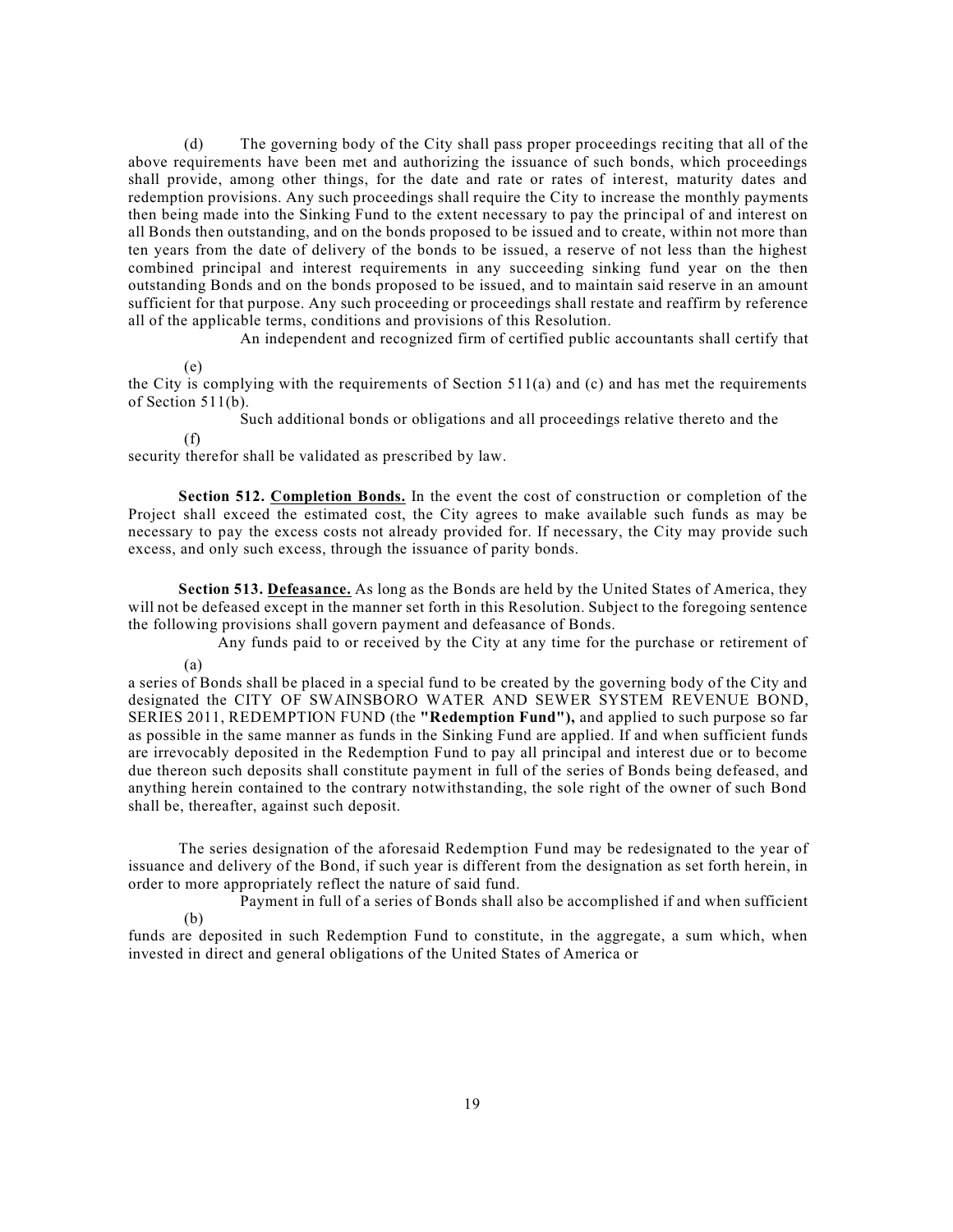obligations secured by the unconditional guarantee of the United States of America, will create, from the principal of and interest on such investments, funds sufficient in amount to pay all principal and interest due or to become due on the series of Bonds being defeased.

In the event Bonds from more than one series of parity bonds are to be redeemed or

provision for their payment in full is to be made at the same time, the funds for such redemption or payment may be deposited to, and such Bonds may be redeemed or paid from, one fund, and in the event all outstanding parity bonds are to be redeemed or provisions for their payment in full are to be made at the same time from such funds, the funds for such redemption or payment may be deposited to and such Bonds may be redeemed or paid from the Sinking Fund.

After provision shall have been made for the payment of the Bonds and the interest

(d)

(e)

 $(c)$ 

thereon and all expenses and charges herein required to be paid, any balance attributable solely to the Bonds issued hereunder and remaining in such fund shall be paid to the City.

At such time as payment in full of a series of Bonds shall be accomplished in

accordance with the provisions of this Section, the lien of such Bonds created by this Resolution on the revenue of the System shall be discharged, and such Bonds shall no longer be considered to be outstanding for any purpose except for the payment of the principal thereof and the interest thereon and for the registration and transfer thereof.

[END OF ARTICLE V]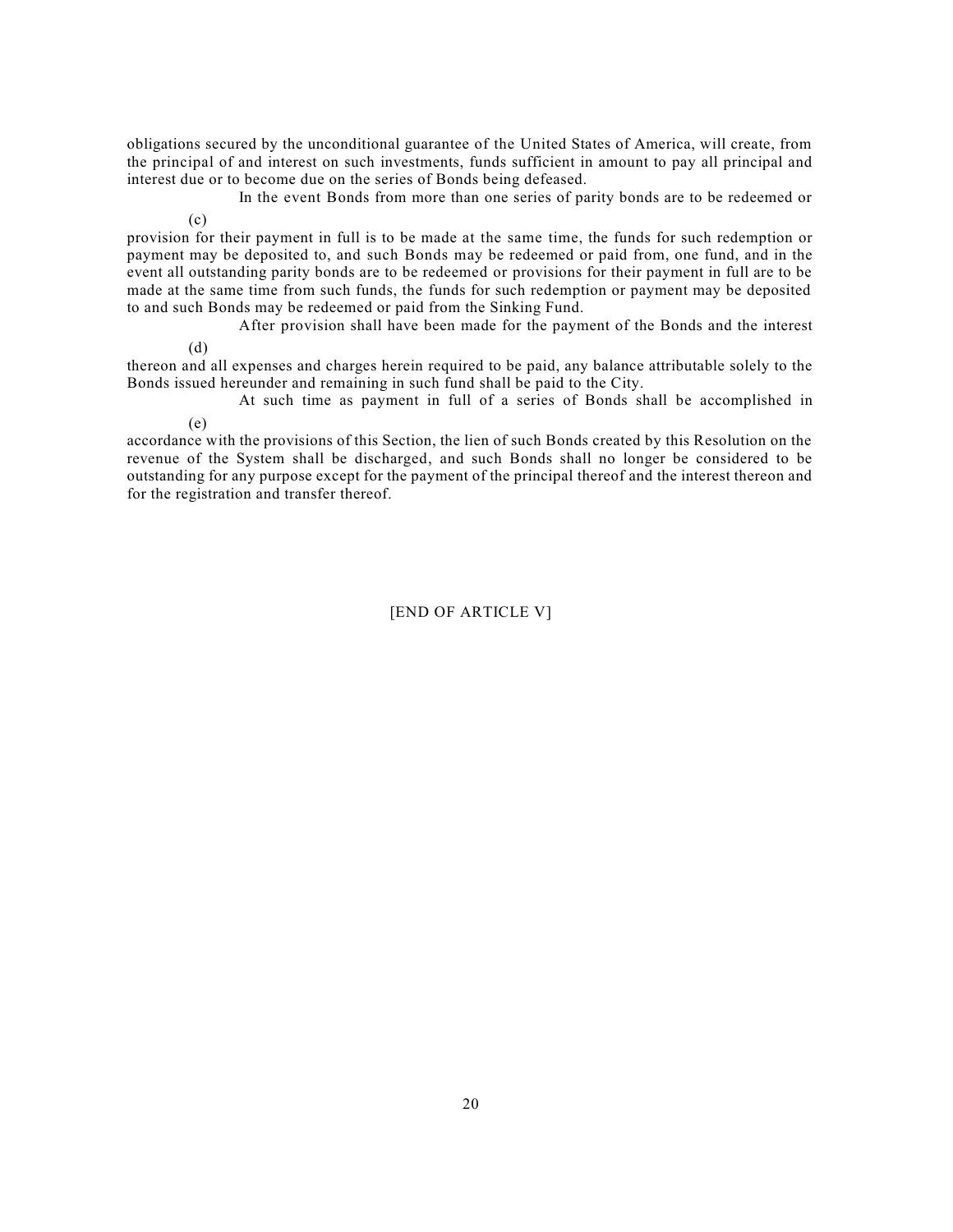### **ARTICLE VI DEPOSITORIES OF FUNDS AND SECURITIES FOR DEPOSIT**

**Section 601. Funds Constitute Trust Funds.** All money deposited in any account or fund created hereby shall constitute trust accounts or funds for which the City shall be responsible as trustee and shall be applied by the City only in accordance with the terms hereof and for the purposes set forth herein and shall not be subject to lien or attachment by any creditor of the City, and, except as otherwise provided herein, all funds received by the City under the terms hereof shall, subject to the giving of security as hereinafter provided, be deposited with a depository in the name of the City.

**Section 602. Deposits in Excess of FDIC Guarantee.** No money belonging to any of the accounts or funds created hereunder shall be deposited or remain on deposit with any depository or custodian in an amount in excess of the amount guaranteed by the Federal Deposit Insurance Corporation or other federal agency succeeding to the functions thereof unless such institution shall have pledged for the benefit of the City and the owner of the Bonds, as collateral security for the amount of such excess deposit, direct and general obligations of, or obligations the principal of and interest on which are unconditionally guaranteed by, the United States of America, having a market value exclusive of accrued interest at least equal to the amount of such excess; provided, however, that it shall not be required for any such depository to secure any portion of the funds invested pursuant to the provisions hereof.

## **Section 603. Depositories.**

(a) Citizens Bank of Swainsboro, in the city of Swainsboro, Georgia, is hereby

designated as the depository for the Revenue Fund, the Sinking Fund and the Short-Lived Assets Fund. A depository or depositories for any other account or fund provided for or described herein shall be designated by resolution or ordinance of the governing body of the City.

(b) The City, from time to time, may designate a successor depository for or custodian

of any fund or account, provided said depository or custodian complies with all of the applicable provisions of this Resolution.

### **Section 604. Authorized Investments.**

(a) Construction Fund Moneys. Subject to the provisions of this Resolution, moneys in the Construction Fund may be invested by the Construction Fund custodian in any of the following investments allowed by O.C.G.A. § 36-82-7, if and to the extent the same are at the time legal for investment of bond proceeds:

The local government investment pool created in O.C.G.A. § 36-83-8; or

The following securities:

1. 2.

A. Bonds or other obligations of the City, or bonds or obligations of the State or of counties and municipal corporations of the State;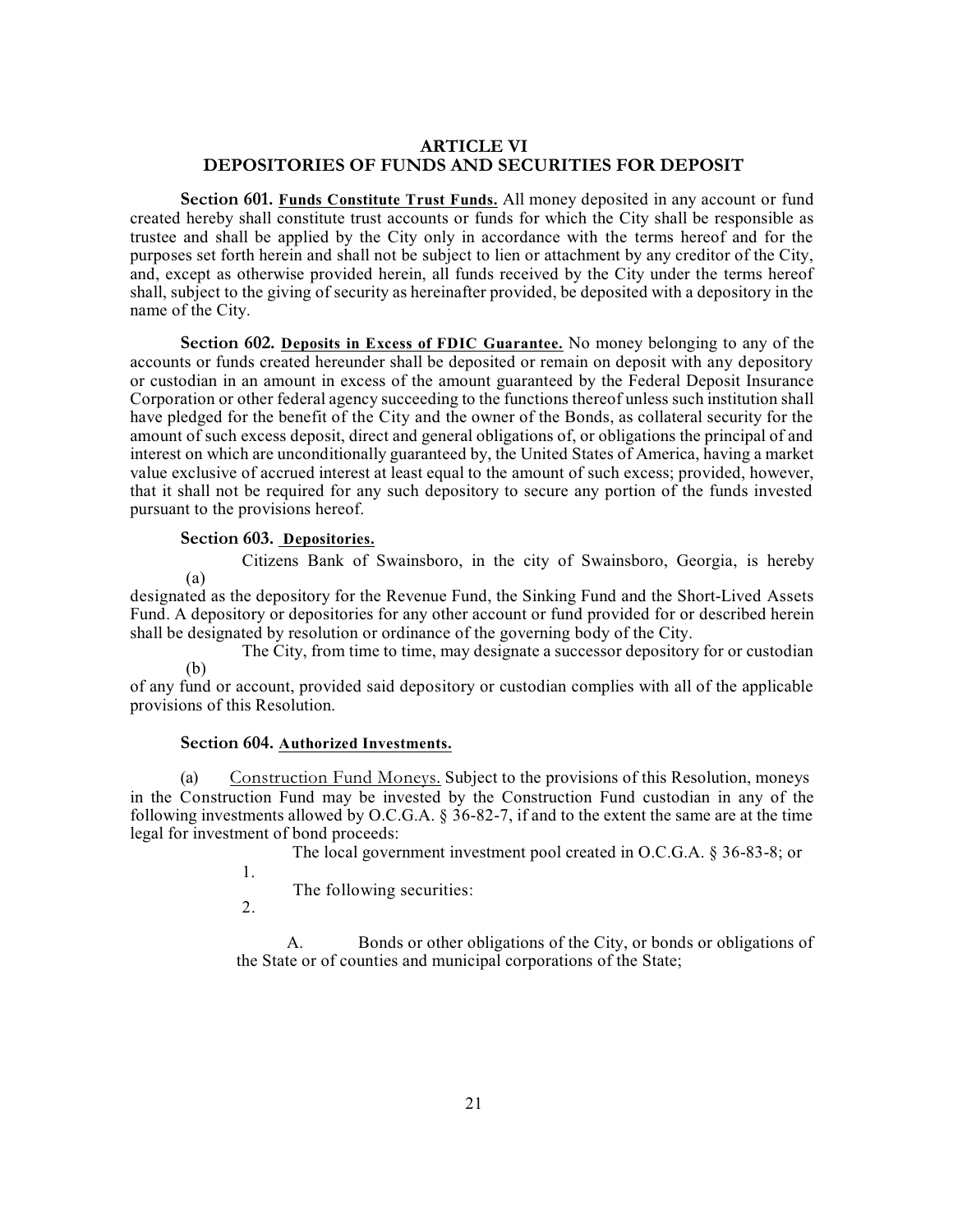B. Bonds or other obligations of the United States or of subsidiary corporations of the United States government, which are fully guaranteed by such government;

C. Obligations of and obligations guaranteed by agencies or

instrumentalities of the United States government, including those issued by the Federal Land Bank, Federal Home Loan Bank, Federal Intermediate Credit Bank, Bank for Cooperatives, and any other such agency or instrumentality now or hereafter in existence; provided, however, that all such obligations shall have a current credit rating from a nationally recognized rating service of at least one of the three highest rating categories available and have a nationally recognized market;

Bonds or other obligations issued by any public housing agency or

municipal corporation in the United States, which such bonds or obligations are fully secured as to payment of both principal and interest by a pledge of annual contributions under an annual contributions contract or contracts with the United States government, or project notes issued by any public housing agency, urban renewal agency or municipal corporation in the United States which are fully secured as to payment of both principal and interest by a requisition, loan or payment agreement with the United States government;

D.

E. Certificates of deposit of national or state banks located within the

State of Georgia which have deposits insured by the Federal Deposit Insurance Corporation and certificates of deposit of federal savings and loan associations and state building and loan or savings and loan associations located within the State of Georgia which have deposits insured by the Savings Association Insurance Fund of the Federal Deposit Insurance Corporation or the Georgia Credit Union Deposit Insurance Corporation, including the certificates of deposit of any bank, savings and loan association, or building and loan association acting as depository, custodian or trustee for any proceeds of the Bonds; provided, however, that the portion of such certificates of deposit in excess of the amount insured by the Federal Deposit Insurance Corporation, the Savings Association Insurance Fund of the Federal Deposit Insurance Corporation, or the Georgia Credit Union Deposit Insurance Corporation, if any, shall be secured by deposit with the Federal Reserve Bank of Atlanta, Georgia, or with any national or state bank or federal savings and loan association or state building and loan or savings and loan association located within the State of Georgia or with a trust office within the State of Georgia, of one or more of the following securities in an aggregate principal amount equal at least to the amount of such excess: direct and general obligations of the State of Georgia or other states or any county or municipal corporation in the State of Georgia, obligations of the United States or subsidiary corporations included in paragraph (B) above, obligations of the agencies and instrumentalities of the United States government included in paragraph (C) above, or bonds, obligations, or project notes of public housing agencies, urban renewal agencies, or municipalities included in paragraph (D) above; and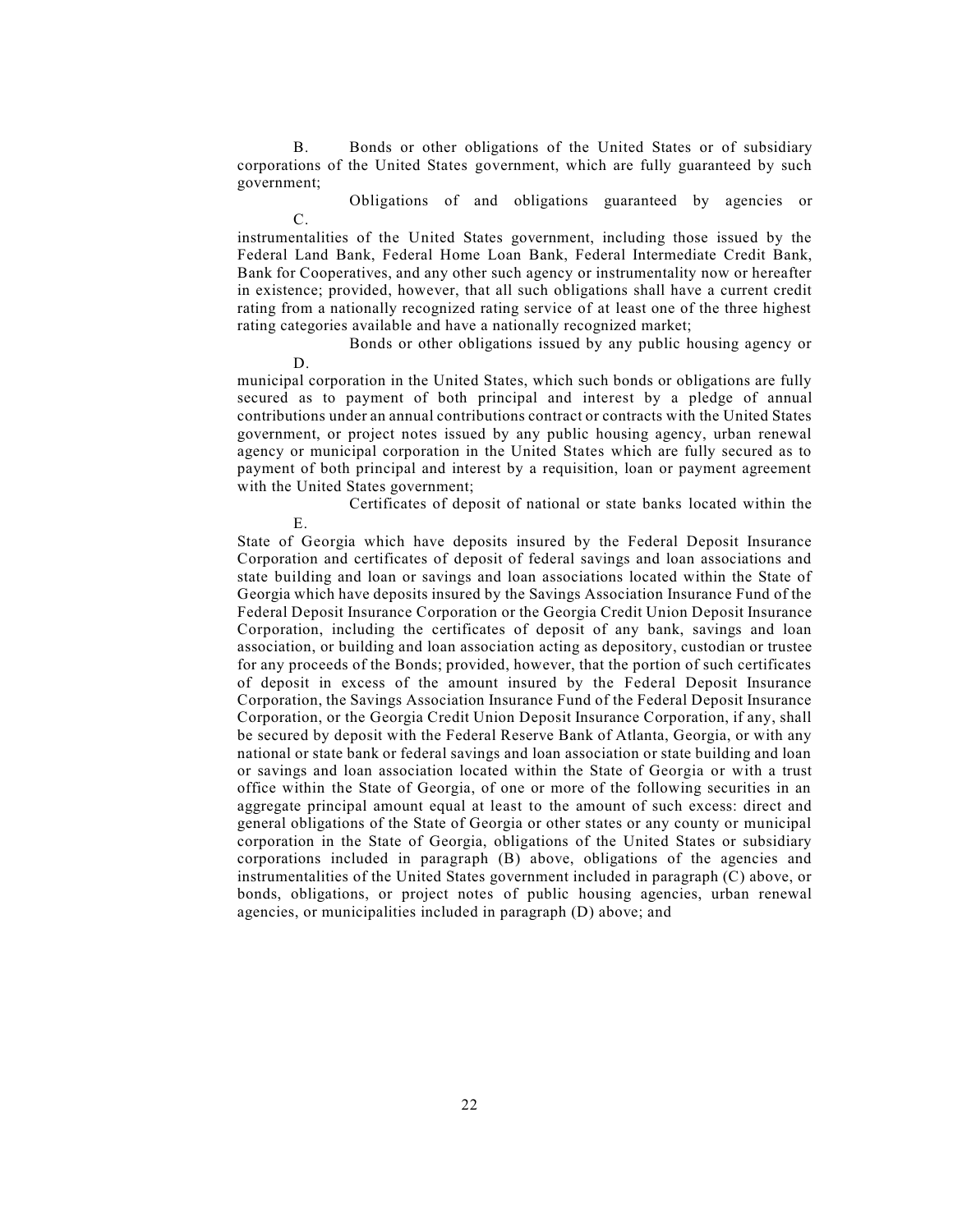F. Securities of or other interests in any no-load, open-end management type investment company or investment trust registered under the Investment Company Act of 1940, as from time to time amended, or any common trust fund maintained by any bank or trust company which holds such proceeds as trustee or by an affiliate thereof so long as:

the portfolio of such investment company or investment

trust or common trust fund is limited to the obligations referenced in paragraphs (B) and (C) above and repurchase agreements fully collateralized by any such obligations;

such investment company or investment trust or common

(2) trust fund takes delivery of such collateral either directly or through an authorized custodian;

such investment company or investment trust or common

(3)

(1)

trust fund is managed so as to maintain its shares at a constant net asset value;

> (4) securities of or other interests in such investment company

or investment trust or common trust fund are purchased and redeemed only through the use of national or state banks having corporate trust powers and located within the State; and

G. Interest-bearing time deposits, repurchase agreements, reverse repurchase agreements, rate guarantee agreements, or other similar banking arrangements with a bank or trust company having capital and surplus aggregating at least \$50 million or with any government bond dealer reporting to, trading with, and recognized as a primary dealer by the Federal Reserve Bank of New York having capital aggregating at least \$50 million or with any corporation which is subject to registration with the Board of Governors of the Federal Reserve System pursuant to the requirements of the Bank Holding Company Act of 1956, provided that each such interest-bearing time deposit, repurchase agreement, reverse repurchase agreement, rate guarantee agreement, or other similar banking arrangement shall permit the moneys so placed to be available for use at the time provided with respect to the investment or reinvestment of such moneys.

(b) Revenue Fund, Sinking Fund, Short-Lived Assets Fund and Renewal and Extension Fund Moneys. Moneys in the Revenue Fund, Sinking Fund, Short-Lived Assets Fund and Renewal and Extension Fund, if any, may be invested by the custodian of such fund in the following investments, if and to the extent the same are at the time legal for investment of such moneys:

1. Obligations of the United States and of its agencies and instrumentalities, or obligations fully insured or guaranteed by the United States government or by one of its agencies;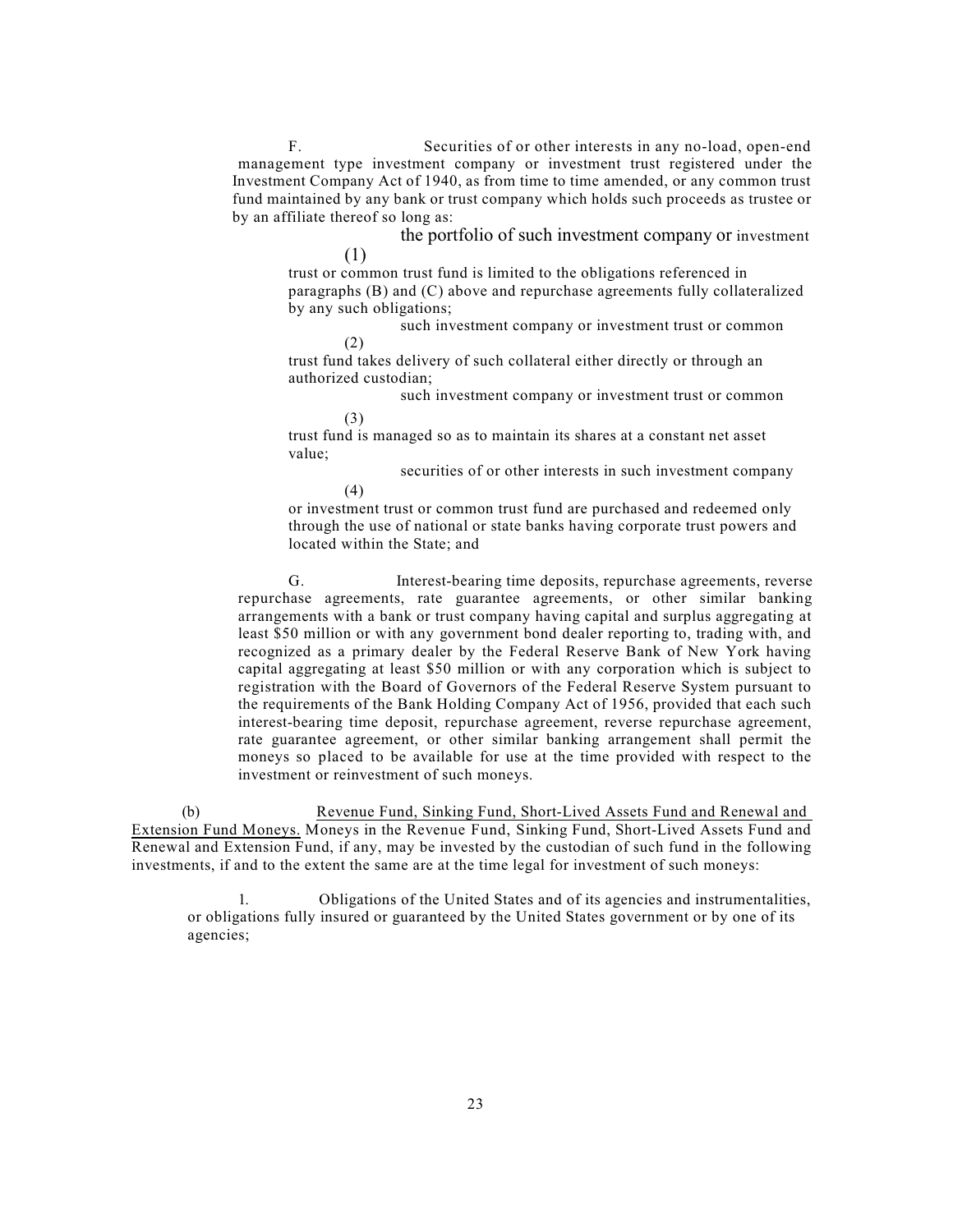2. Bonds or certificates of indebtedness of the State of Georgia and of its agencies and instrumentalities;

3. Certificates of deposit of banks which have deposits insured by the Federal

Deposit Insurance Corporation; provided, however, that portion of such certificates of deposit in excess of the amount insured by the Federal Deposit Insurance Corporation must be secured by direct obligations of the State or the United States which are of a par value equal to that portion of such certificates of deposit which would be uninsured;

The local government investment pool established by O.C.G.A. §

4. 36-83-8; and

Such other investments as shall be authorized by law at the time such

5.

investments are made.

### [END OF ARTICLE VI]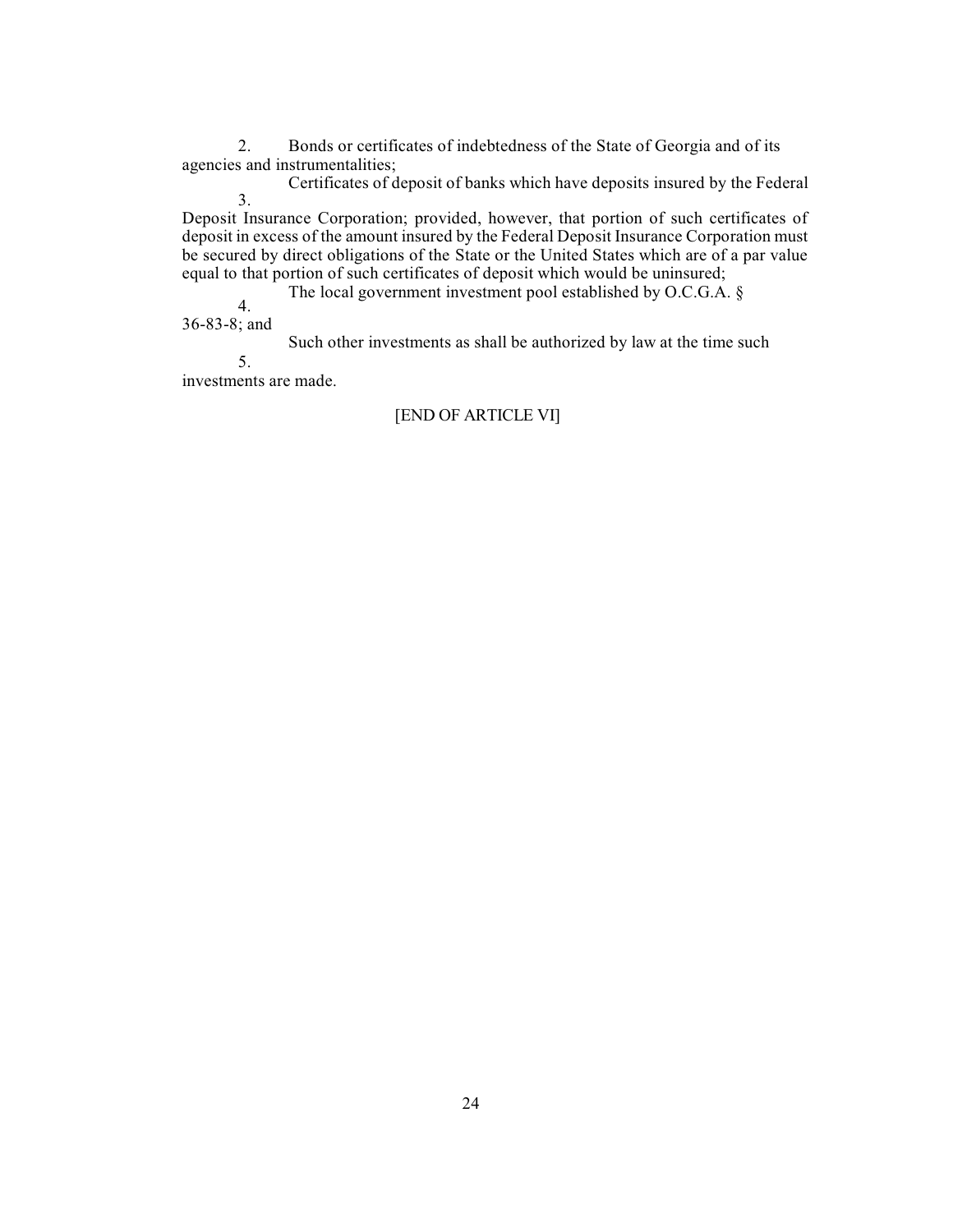### **ARTICLE VII PARTICULAR COVENANTS OF THE CITY**

**Section 701. Rate Covenant.** The City has established heretofore or will establish and it will at all times keep in effect a schedule of rates, fees, tolls and charges for the services, facilities and commodities furnished by the System and, as often as it shall be necessary, it will revise and adjust such schedule of rates, fees, tolls and charges to the extent necessary to produce funds sufficient at all times to maintain and operate the System on a sound businesslike basis and to provide sufficient revenue for the maintenance of the special funds created or maintained by this Resolution in order to discharge the purposes thereof in accordance and in compliance with the terms and conditions of this Resolution.

**Section 702. Failure to Adopt Rates.** In the event the City shall fail to revise and adopt a schedule or schedules of rates, fees, tolls and charges in accordance with the provisions of this Article, the owner of the Bonds, without regard to whether any default, as hereinafter defined, shall have occurred, may institute and prosecute in any court of competent jurisdiction an appropriate action to compel the City to adopt such schedule or schedules or to revise such schedule or schedules in accordance with the requirements of this Article.

### **Section 703. Maintenance of System; Fidelity Bond.**

The City will continuously maintain the System in good order and repair and will

enforce reasonable rules and regulations governing the System and the operation thereof. All compensation, salaries, fees and wages paid in connection with the maintenance, repair and operation of the System will be reasonable, and no more persons will be employed than are necessary. The City will not dispose of or encumber the System or any part thereof, except in accordance with the provisions of this Resolution, and it will continue to operate the System in an efficient and economical manner, will at all times maintain the same in sound operating condition, will make all necessary repairs, renewals and replacements, and will comply with all valid acts, rules, regulations, orders and directions of any legislative, executive, administrative or judicial body applicable to such undertaking. The City will at all times carry a fidelity bond on all of its officers and employees who

#### (b)

(a)

may handle funds derived from the System, and such bond shall be in such amount, not less than the maximum annual principal and interest on the Bonds coming due in any future calendar year.

# **Section 704. Compliance with Loan and Grant Agreements; Environmental**

### **Measures.**

(a) The City, in every respect, will perform and comply with the Loan and Grant Agreements which it may have with the United States of America, acting through the U.S. Department of Agriculture, and any other governmental agency and applicable state laws and regulations, including compliance with the provisions of 7 U.S.C.A. § 1983(c) regarding repayment of loans made pursuant to Chapter 50, Title 7, United States Code Annotated, and, so long as the United States of America shall be the owner of the Bonds, the City will take any and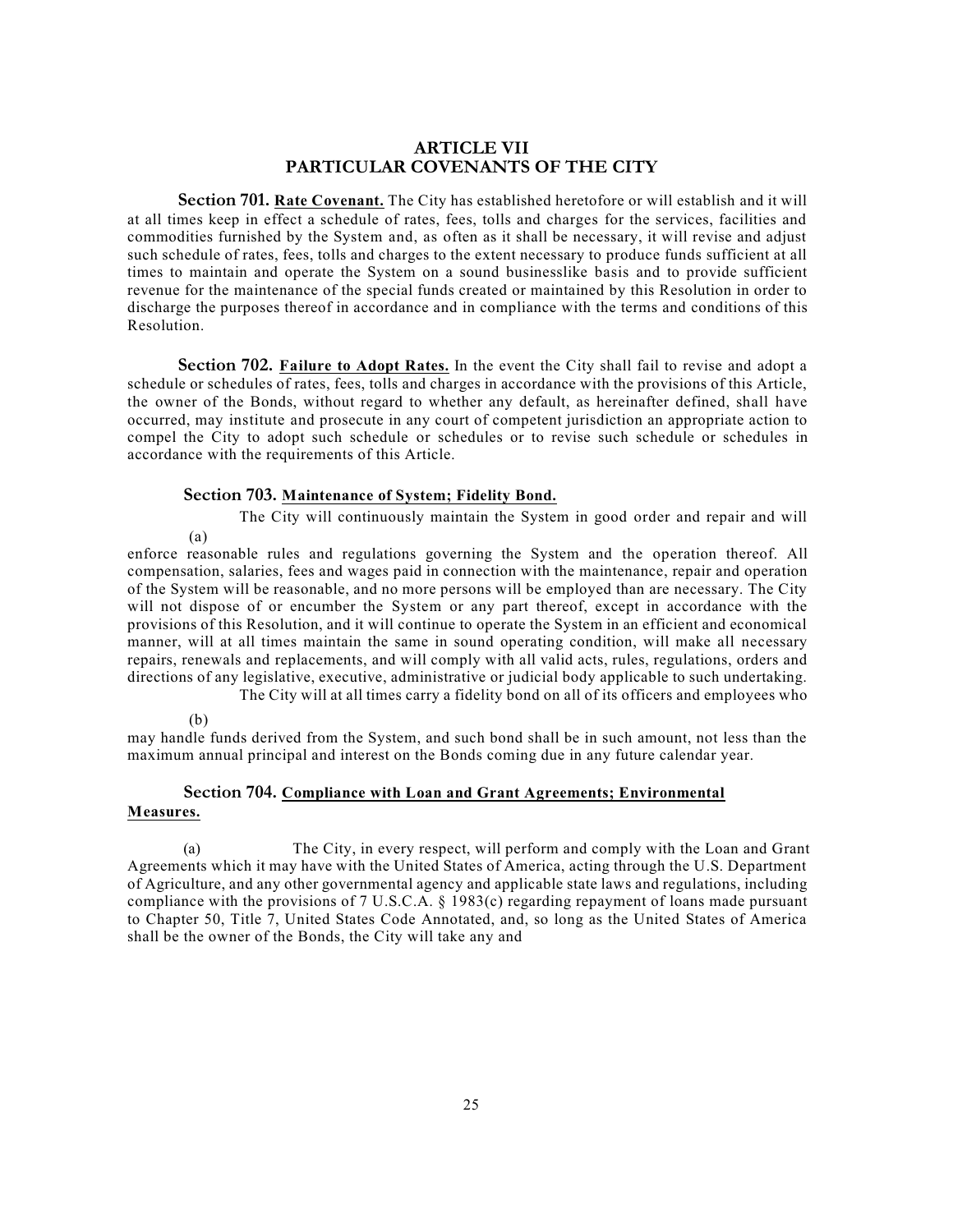all action which may be lawfully required by the United States of America in connection with the Project and the Bonds to the extent the City is authorized to take such action under the Constitution and laws of the State of Georgia.

(b) In order to mitigate the effect of the Project on the environment, the City covenants to comply with the mitigation measures set forth in Paragraph I of the Letter of Conditions.

**Section 705. Uniform Rates.** Such rates, fees, tolls, and charges will be classified in a reasonable manner to cover users of the services and facilities furnished by the System so that, as nearly as practicable, such rates, fees, tolls and charges will be uniform in application to all users falling within any reasonable class.

**Section 706. No Free Service; Meters; Water Connections.** No free services will at any time be furnished from the System. All services will be furnished in accordance with rates now or hereafter established, including services furnished to any political subdivision or other public body. No customer will be connected to the System or be served from the System without a proper meter having been first installed, and the City will undertake, to the extent authorized by law, to require the owner of all improved property abutting any water or sewer line, if any, constituting a part of the System to connect thereto.

**Section 707. System Free of Liens.** The City will not create or permit to be created in the operation and maintenance of the System any lien or charge thereon or on any part thereof or upon the revenue derived therefrom as the System now exists or as it may hereafter be extended and improved ranking equally with, except as herein provided, or prior to the lien or charge herein created upon such revenue, and it will pay or cause to be discharged or will make adequate provisions to satisfy and discharge, within 60 days after the same shall accrue, all lawful claims and demands for labor, materials, supplies or other objects which, if unpaid, might by law become a lien upon the System or any part thereof or upon the revenue therefrom; provided, however, that nothing contained in this Section shall require the City to pay, or cause to be discharged, or make provisions for the discharge of any such lien or charge so long as the validity thereof shall be contested in good faith and by appropriate legal proceedings unless, by such action, the lien or charge created hereby on any part of the System or the revenue therefrom shall be materially endangered or any part thereof will be subject to loss or forfeiture, in which event, any such lien shall be promptly satisfied or discharged by the filing of a bond or taking other action as prescribed by law to effect such discharge.

### **Section 708. Insurance.**

(a) Fire and Extended Coverage. The City will, if such insurance is not already in force, procure fire and extended coverage insurance on the insurable portions of the System, the revenues of which are pledged to the security of the Bonds. The foregoing fire and extended coverage insurance will be maintained so long as the Bonds are outstanding and will be in such amounts as may be recommended by the project engineer. In the event of any damage to or destruction of any of the System or any part thereof, the City will promptly arrange for the application of the insurance proceeds for the repair, reconstruction or replacement of the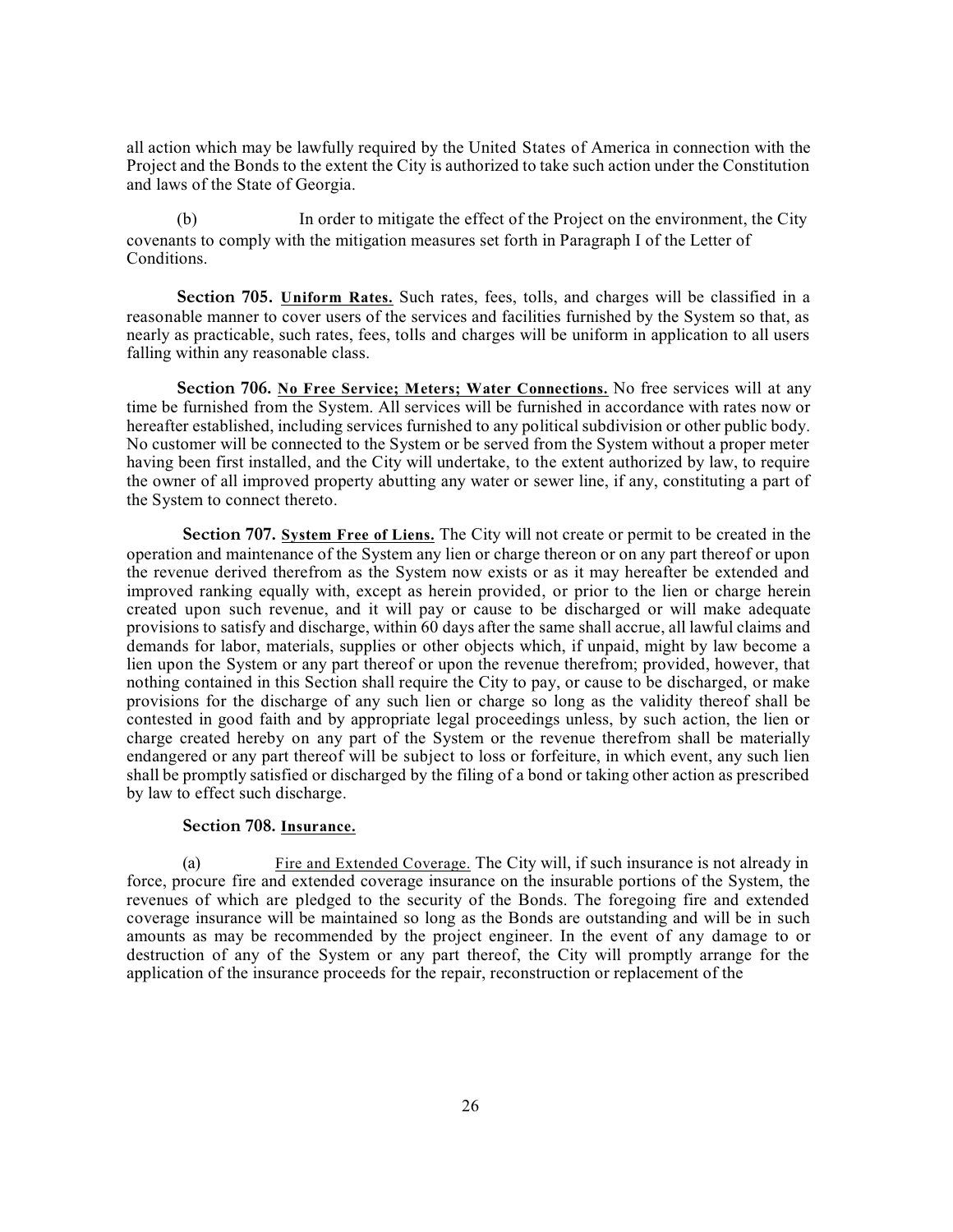damaged or destroyed portion unless it shall be determined by the City, with the concurrence of the project engineer that:

such repair, reconstruction or replacement is not economically feasible for the

reason that the revenue of the System would not be increased thereby sufficiently to justify, in good business practice, the expenditure therefor of such insurance proceeds,

the efficient utilization of the System is not impaired by such damage, and

 $(ii)$ 

(i)

 $(iii)$ such damage will not result in the loss of a significant amount of revenue

from the System.

(b) Liability and Property Damage. Upon receipt of any funds acquired pursuant to the

sale of the Bonds, the City will, if such insurance is not already in force, procure and maintain public liability insurance relating to the operation of the System and relating to any vehicle owned or operated for the benefit of the System in such amount as may be determined by the governing body of the City upon recommendation of counsel to the issuer.

Workers' Compensation. The City will procure and maintain Workers' Compensation

(c)

Insurance as required by law, on written advice of its counsel, for all its employees engaged in work on the System.

(d) Application of Insurance Proceeds. The proceeds of all such insurance policies, except

the public liability policies and Workers' Compensation Insurance, are pledged as security for the payment of the Bonds and additional parity bonds, but such proceeds shall be available for and may be applied to the cost of repair and replacement of the damaged or destroyed property, provided that any portion of such proceeds remaining after payment in full of such costs shall be paid into the Sinking Fund or, if the property is not repaired or replaced, the proceeds shall be placed in the Sinking Fund.

**Section 709. Condemnation.** If the System or any part thereof or any portion of the premises upon which any part of the System is located shall be taken by the exercise of the power of eminent domain, the whole compensation therefor shall be paid to the City and applied as follows:

Condemnation of all or substantially all of the System. Condemnation proceeds related

(a) to a taking of all or substantially all of the System or such premises shall be paid into the Sinking Fund for the prepayment of the Bonds or, if all the principal and interest on the Bonds shall have been paid, or if sufficient funds will be placed in the Sinking Fund for the prepayment of all principal and interest payable from the Sinking Fund by the payment therein of a portion of such condemnation proceeds, then any excess of such proceeds over the amount required for such payment shall be paid to the City. Condemnation of less than substantially all of the System. Condemnation proceeds

(b)

referable to a taking of less than substantially all the System shall be applied as follows: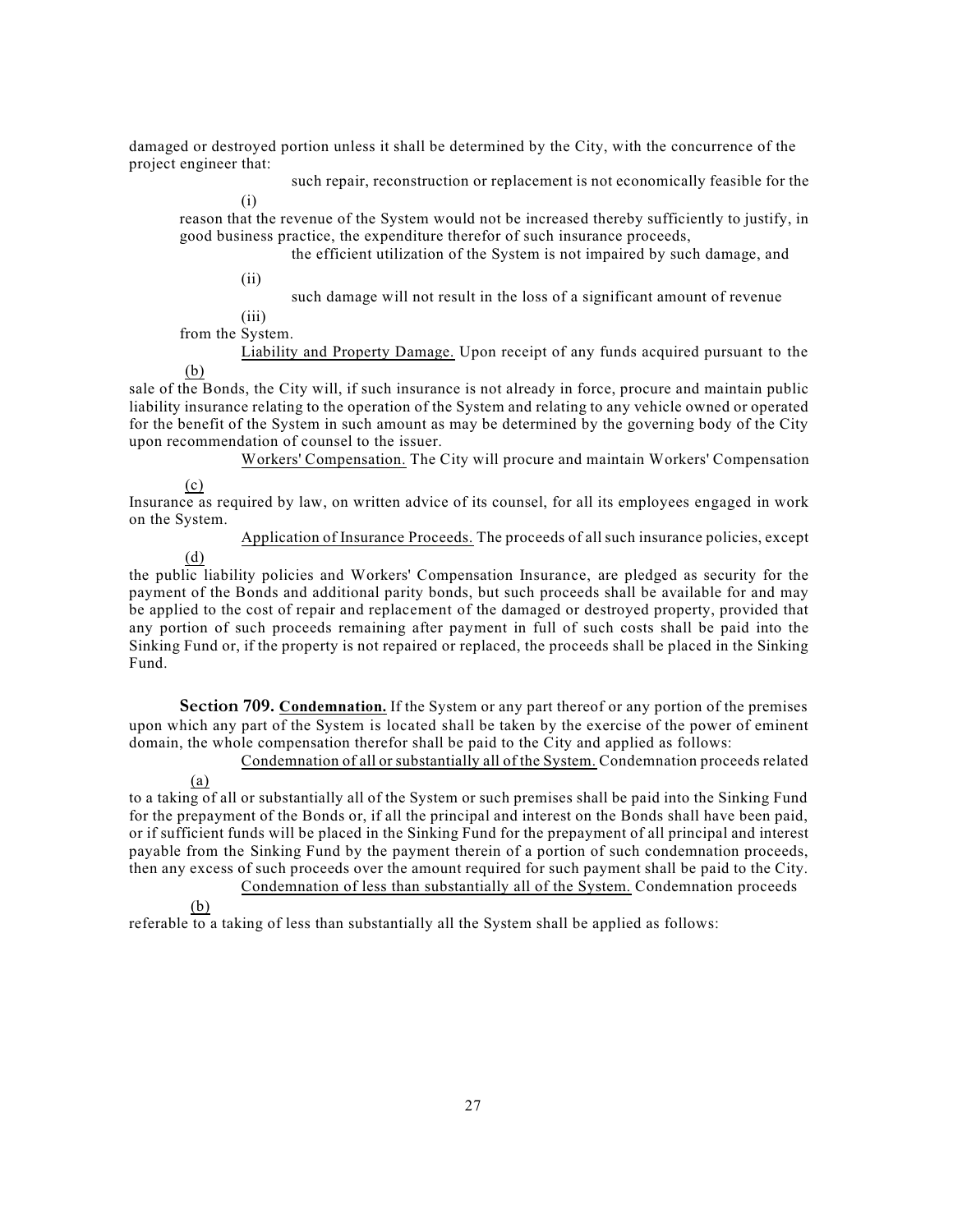(i) If no part of the improvements constituting a part of the System shall be taken or damaged or if the City, with the concurrence of its project engineer, shall determine that the efficient utilization of the System is not impaired by such taking and there will be no significant loss of revenue by reason thereof, the net condemnation award shall be paid to the Sinking Fund.

(ii) If any part of the improvements or premises is taken or if no such

determination is made with the concurrence of such project engineer, then the net condemnation award will be applied to the repair, rebuilding and restoration of the System or to the rearrangement of the System, insofar as may be possible, so as to make the System suitable for the use intended and to prevent a loss of revenue therefrom, and any balance of the net condemnation award will be paid into the Sinking Fund unless the City, with the concurrence of its project engineer, shall determine that the efficient utilization of the System is not impaired by such taking and that such repair, rebuilding or restoration is not economically feasible for the reason that the revenue of the System would not be increased thereby sufficiently to justify, in good business practice, the expenditure of such condemnation award therefor, and, if such repair, rebuilding, restoration or rearrangement is not possible or is not undertaken so as to make such System suitable for the use intended, all the net condemnation award will be paid into the Sinking Fund.

If all principal and interest on the Bonds payable from the Sinking Fund shall

(iii)

have been paid or if sufficient funds will be placed in the Sinking Fund for the payment in full of the Bonds by the payment therein of a portion of such condemnation proceeds, then the excess, if any, of such proceeds over the amount required for such payment, shall be paid to the City.

(c) All condemnation proceeds are pledged as security for the payment of the Bonds and bonds which may be now or hereafter outstanding on a parity therewith in accordance with the provisions hereof, but such proceeds shall be available for and may be applied to the cost of repair, restoration and replacement of the condemned property; provided, however, that any portion of such proceeds remaining after payment in full of such costs shall be paid into the Sinking Fund, or, if the property is not repaired or replaced, the proceeds shall be placed in the Sinking Fund.

**Section 710. Construction Fund After Loss.** If, in accordance with any of the foregoing provisions of this Article, the System is to be repaired, renewed, rebuilt, restored or rearranged after such damage, destruction or taking, all proceeds from such insurance or compensation for such taking will be paid into a special trust fund to be then created and designated as a construction fund. Such trust will be administered during such repairing, renewing, rebuilding, restoring or rearranging in accordance with, and the money held in such construction fund will be disbursed in accordance with, sound business principles.

**Section 711. Meaning of Efficient Utilization.** Whenever reference is made herein to impairment of the efficient utilization of the System, such reference shall mean that the System following damage or the exercise of the power of eminent domain, will be of such a character as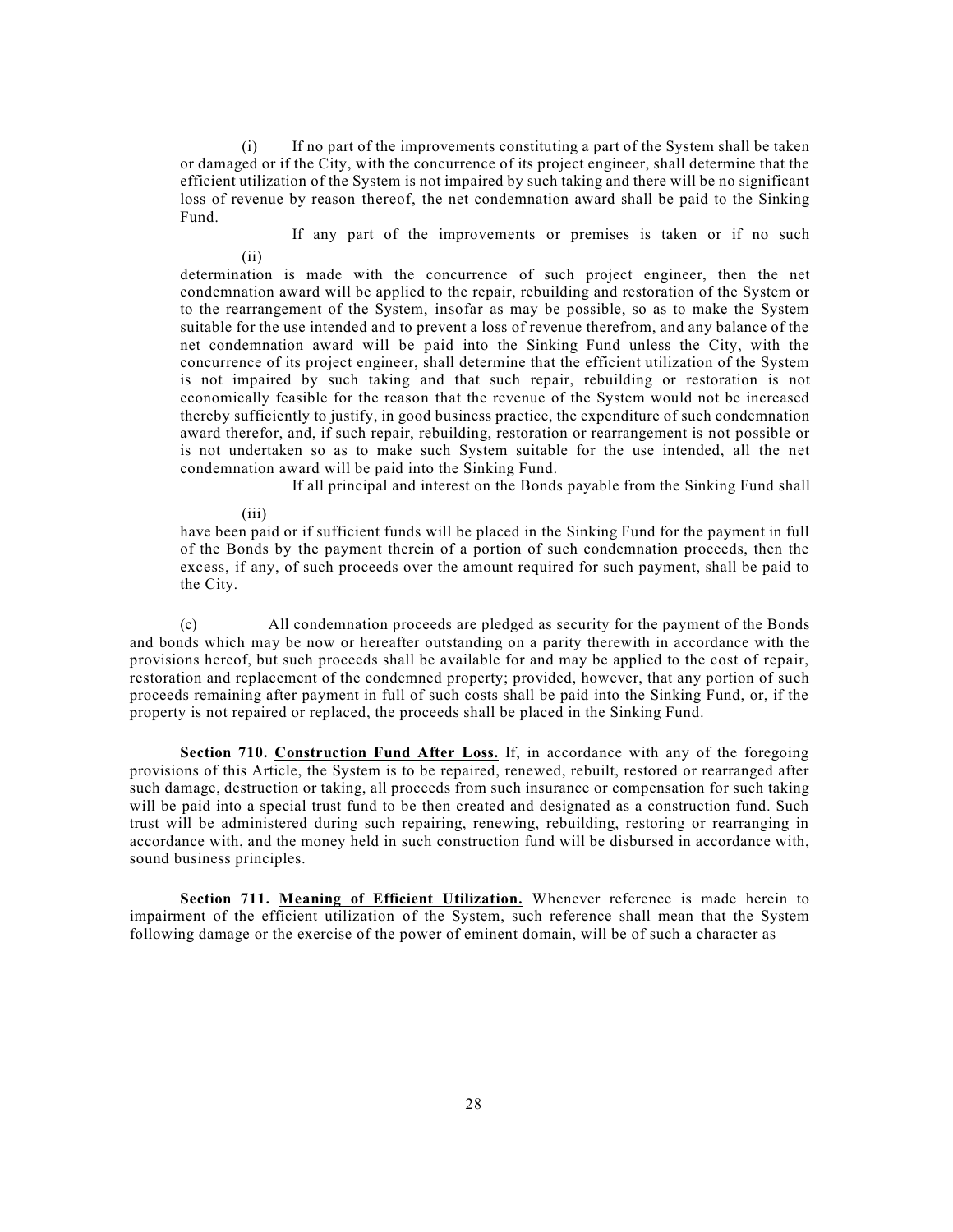to be capable or as not to be capable, as the case may be, of rendering service substantially of quantity and quality comparable to that being rendered by the System immediately prior to such damage or the exercise of the power of eminent domain.

#### **Section 712. Disposition or Encumbrance of System.**

So long as the Bonds issued hereunder or additional parity bonds are outstanding and

(a)

unpaid, the City will not sell, lease or otherwise dispose of or encumber the System or any of its facilities or any of the premises on which any facilities are located as a whole or substantially as a whole unless the proceeds of such sale, lease or other disposition together with other funds available for that purpose in the Sinking Fund shall be at least sufficient to provide for the payment of the principal of and the interest on the Bonds and any such future parity bonds at their respective maturities as such principal and interest shall become due, or by redemption, and the proceeds of any such sale shall be deposited in the Sinking Fund and applied, to the extent necessary, to the redemption or payment of such bonds and the interest thereon.

The City, however, from time to time may sell or dispose of any machinery, fixtures,

(b)

apparatus, tools, instruments or other movable property constituting a part of the System as the same may be added to, extended and improved, if the City shall determine that such articles are no longer needed or have become inadequate, obsolete, worn out or unsuitable or are no longer useful in connection with the operation of the System and if the proceeds of any such sale or disposition shall be applied to the replacement of the property and material so sold or disposed of or shall be deposited to the credit of the Sinking Fund.

The City, also, may lease or sell any part of the System, provided, (i) such lease or sale

(c)

will not in any way adversely affect the revenue from the System, (ii) the City shall make a determination that such property or facility is not needed and serves no useful purpose in connection with the maintenance and operation of the System, (iii) the proceeds from such lease or sale are used for extensions to or improvements of the System or are deposited to the credit of the Sinking Fund, and (iv) the City is in compliance with all covenants and undertakings in connection with all of its bonds then outstanding and payable from the revenue of the System.

**Section 713. Additional Deposits to Sinking Fund.** Any deposits to the Sinking Fund, made pursuant to any provision of this Article, shall be in addition to all other payments or deposits required to be made to the Sinking Fund and shall be used, to the extent permitted and practicable, for the purchase or prepayment of the Bonds in accordance with the terms and conditions applicable to such purchase or prepayment.

**Section 714. Records.** The City will keep the funds and accounts of the System separate from all other funds and accounts of the City or of any of its departments, and it will keep accurate records and accounts of all items of cost and all expenditures relating to the System and of the revenue collected and the application thereof and of the number of customers, and it will keep said records and accounts with respect to its physical property in such manner that it will be possible at all times to identify both the amounts and the items of all additions and retirements.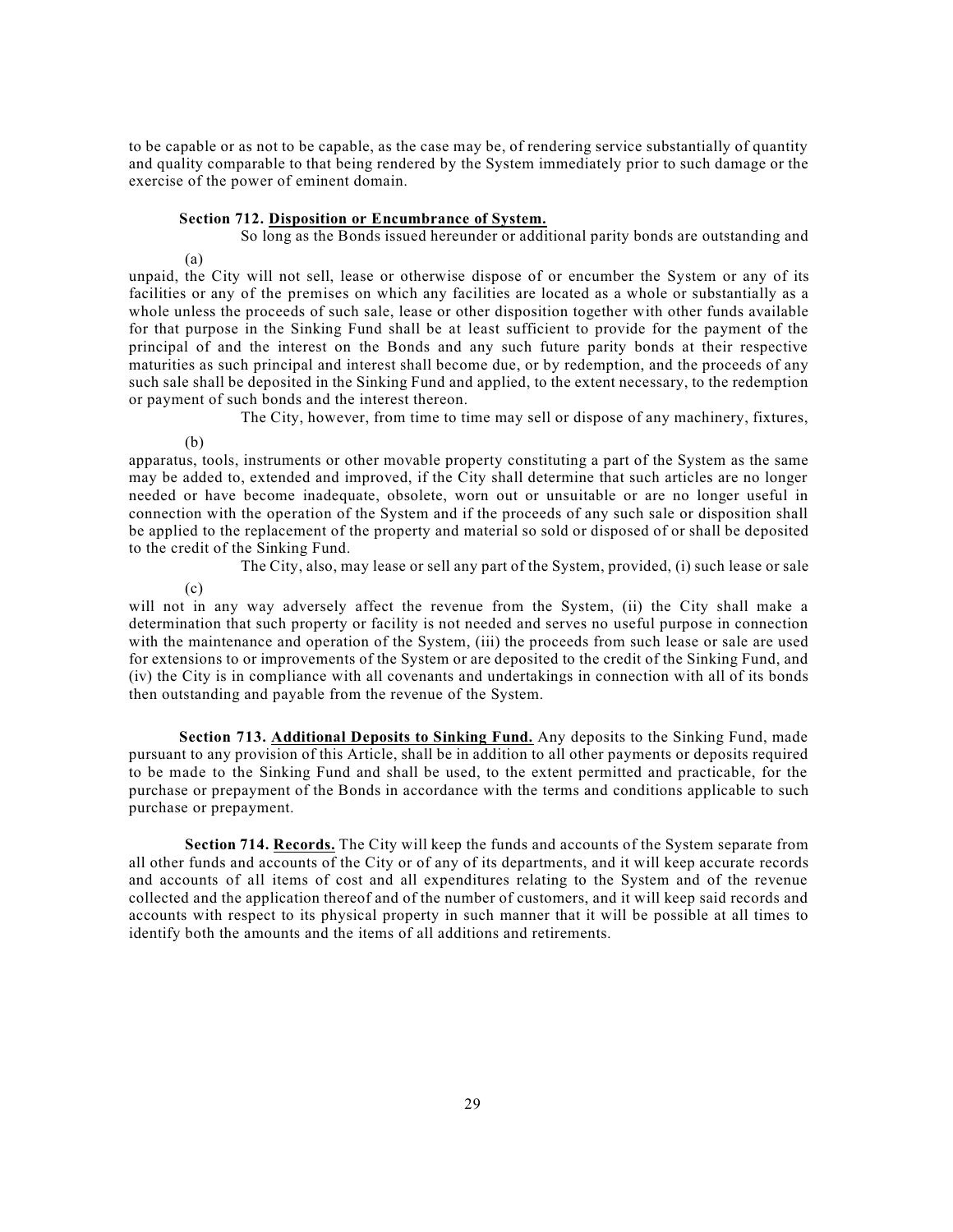#### **Section 715. Accounting, Management and Audit Reports.**

(a) The City will maintain its accounting records on an accrual basis; provided, however,

the same may be kept on an accounting basis other than accrual with adjustments made so that the financial statements of the City are presented on an accrual basis. The City shall retain all records, books and supporting material for a period of three years following issuance of any required audit reports and financial statements.

Prior to the issuance and delivery of the Series 2011 Bond, the City shall have received

(b)

approval from the Rural Development Area Director, of its accounting and financial reporting system and an agreement for services with the City's auditor. The City shall submit management data to the United States of America on Form RD 442-2, "Statement of Budget, Income and Equity" (Schedule 1, "Statement of Budget, Income and Equity," and Schedule 2, "Projected Cash Flow") and on Form RD 442-3, "Balance Sheet."

Audited financial statements of the City, together with audit reports, will be submitted

 $(c)$ 

on an annual basis to the United States of America in accordance with paragraph 17 of Section H of the Letter of Conditions.

The City will appoint one member of its governing body to serve as liaison with

(d)

the United States of America.

#### **Section 716. Non**-**Arbitrage and Tax Covenant.**

(a) The City covenants not to make or permit the use of, nor direct any depository or

custodian to make any investment of, any proceeds of the Series 2011 Bond which, if such use or investment had been reasonably expected on the date of issuance of the Series 2011 Bond, would have caused the Series 2011 Bond to be an "arbitrage bond" within the meaning of the Code and such regulations promulgated from time to time as may be applicable to the Series 2011 Bond. The City further covenants that it will comply throughout the term of the Series 2011 Bond with the requirements of the Code and any applicable regulations to the end of preventing the Series 2011 Bond from becoming an "arbitrage bond." In addition, the City will take or cause to be taken all actions required to comply with all provisions of federal law applicable to the Series 2011 Bond necessary to be complied with in order for the interest on the Series 2011 Bond to be excluded from gross income for federal income purposes and it will not take nor permit anyone under its direction or control to take any action which would cause the exclusion from gross income to be lost. The City shall not knowingly invest or participate in the investment of any money held hereunder which investment would render interest on the Series 2011 Bond subject to federal income taxation. Nothing contained in this Section shall be construed to impose contractual obligations on the City which are more onerous or burdensome than the requirements (as they shall exist from time to time) of the Code and any applicable regulations which must be observed in order to prevent the Series 2011 Bond from becoming an "arbitrage bond" and in order to prevent the interest on the Series 2011 Bond from becoming subject to federal income taxation.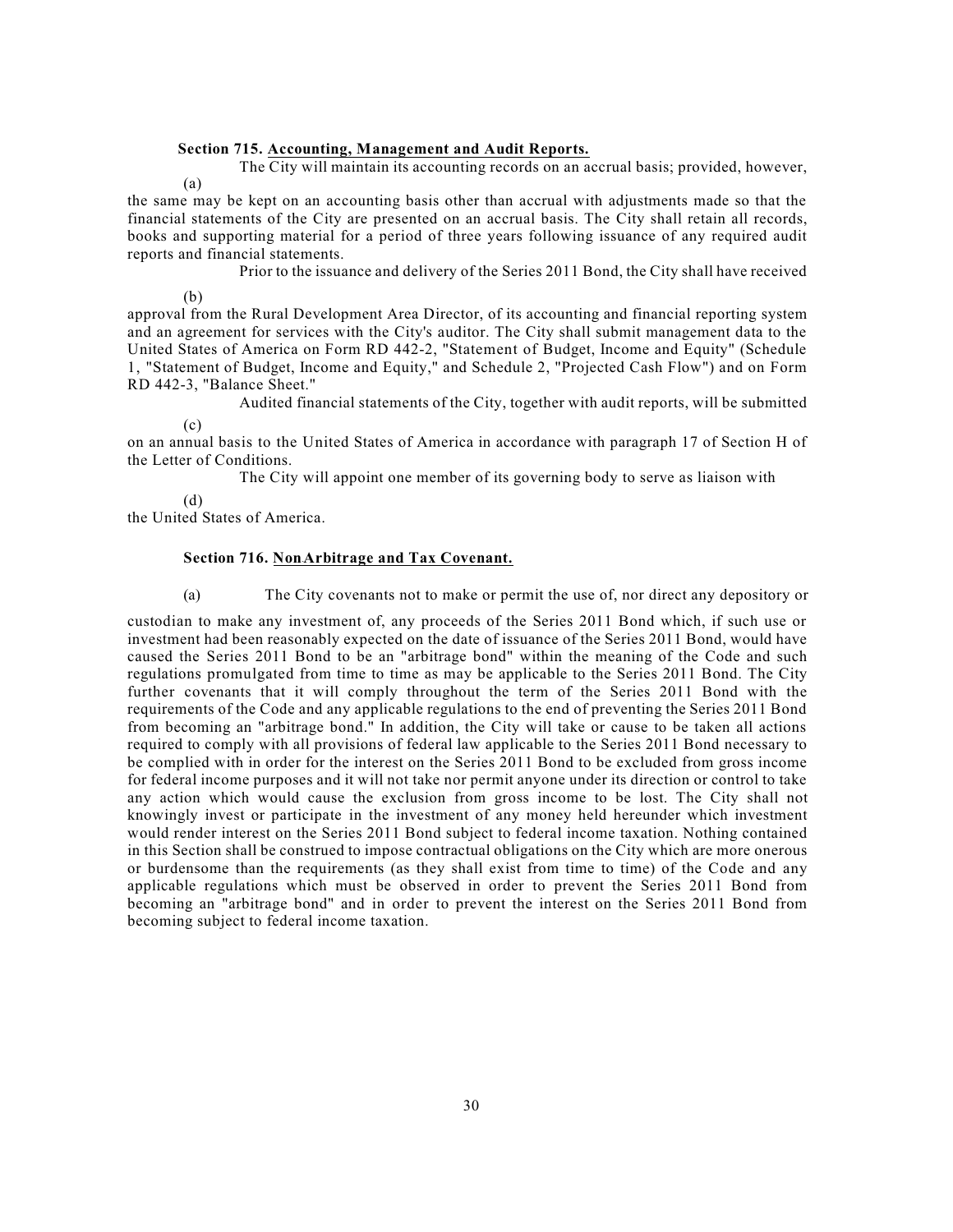(b) The Mayor of the City is hereby authorized and directed to execute, for and on behalf of the City, a certification, based upon facts, estimates and circumstances, which may be provided by the City, as to reasonable expectations regarding the amount, expenditure, and use of the proceeds of the Series 2011 Bond, as well as such other documents as may be necessary or desirable in connection with the issuance and delivery of the Series 2011 Bond.

**Section 717. Designation as Qualified Tax-Exempt Obligation.** In accordance with Section  $265(b)(3)$  of the Code, the Series 2011 Bond is hereby designated as a "qualified tax-exempt" obligation." The Series 2011 Bond is not a private activity bond within the meaning of the Code. The reasonably anticipated amount of qualified tax-exempt obligations which the City and any of its subordinate entities will issue during the calendar year in which the Series 2011 Bond is issued and delivered will not exceed \$10,000,000.

**Section 718. Exemption from Disclosure Requirements.** The City covenants that the initial and continuing disclosure requirements of Securities and Exchange Commission Rule 15c2-12(b)(5) do not apply to the Series 2011 Bond because the issuance of the Series 2011 Bond to the United States of America complies with the exemption contained in Section  $15c2 - 12(d)(1)(i)$  of said rule.

[END OF ARTICLE VII]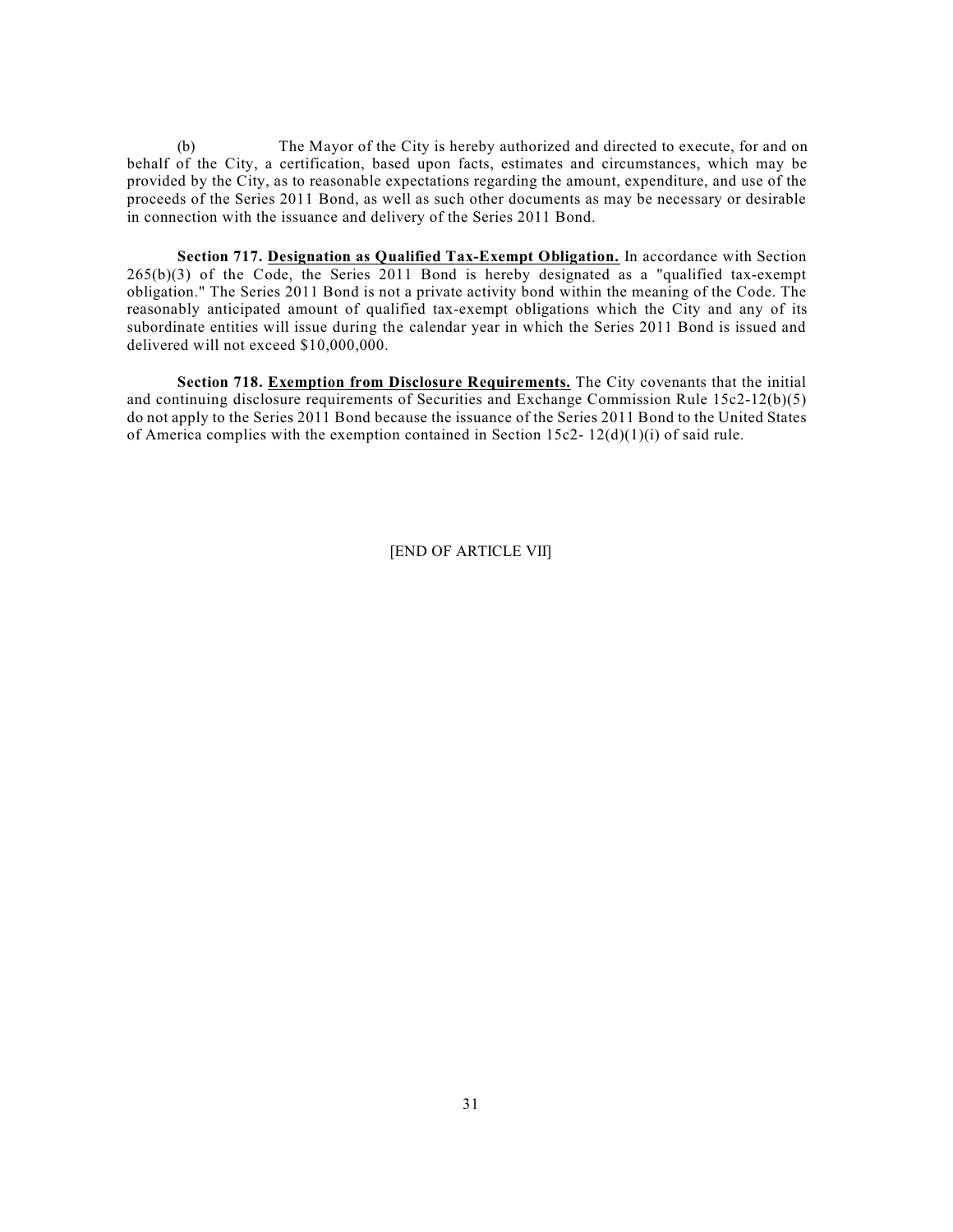### **ARTICLE VIII REMEDIES**

**Section 801. Events of Default.** Each of the following events is hereby declared an event of default, that is to say if:

Payment of interest or principal and interest on the Bonds shall not be made when the

(a)

same shall become due and payable, either at maturity or by proceedings for prepayment or redemption;

The City, for any reason, shall be rendered incapable of fulfilling its obligations

(b) hereunder;

An order or decree shall be entered with the consent or acquiescence of the City

 $(c)$ appointing a receiver or receivers of the System or of the revenue therefrom or any proceedings shall be instituted with the consent or acquiescence of the City for the purpose of effecting a composition between the City and its creditors or for the purpose of adjusting claims of such creditors pursuant to any federal or state statute now or hereafter enacted if the claims of such creditors are, under any circumstances, payable out of the revenue of the System, or if such order or decree, having been entered without the consent and acquiescence of the City, shall not be vacated or discharged or stayed on appeal within 60 days after entry thereof or if such proceeding, having been instituted without its consent or acquiescence, shall not be withdrawn or any orders entered shall not be vacated, discharged or stayed on appeal, within 60 days after the institution of such proceedings or the entry of such order; Final judgment for the payment of money shall be rendered against the City if such

(d) judgment, under any circumstances, is payable out of the revenue derived from the ownership and operation of the System, and any such judgment shall not be discharged within 60 days from the entry thereof or no appeal shall be taken therefrom or from the order, decree or process upon which or pursuant to which such judgment was granted or entered in such manner as to set aside conclusively any execution of or levy under such judgment, order, decree or process for the enforcement thereof; or

The City shall default in the due and punctual performance of any other of the

(e)

covenants, conditions, agreements or provisions contained in the Bonds or in this Resolution on its part to be performed, and such default shall continue for 30 days after written notice specifying such default and requiring same to be remedied shall have been given to the City by the owner of the Bonds unless action to remedy such default shall have been undertaken and more than 30 days is required for its completion in which event the City may permit such default to remain undischarged during the time required for the completion of such action and any appeal therefrom, irrespective of whether such period extends beyond the 30 day period after the giving of notice, unless by such action, the lien or charge hereof on any part of the revenue of the System shall be materially endangered or the System or the revenue therefrom or any part thereof shall be subject to loss or forfeiture, in which event, such default shall be promptly remedied.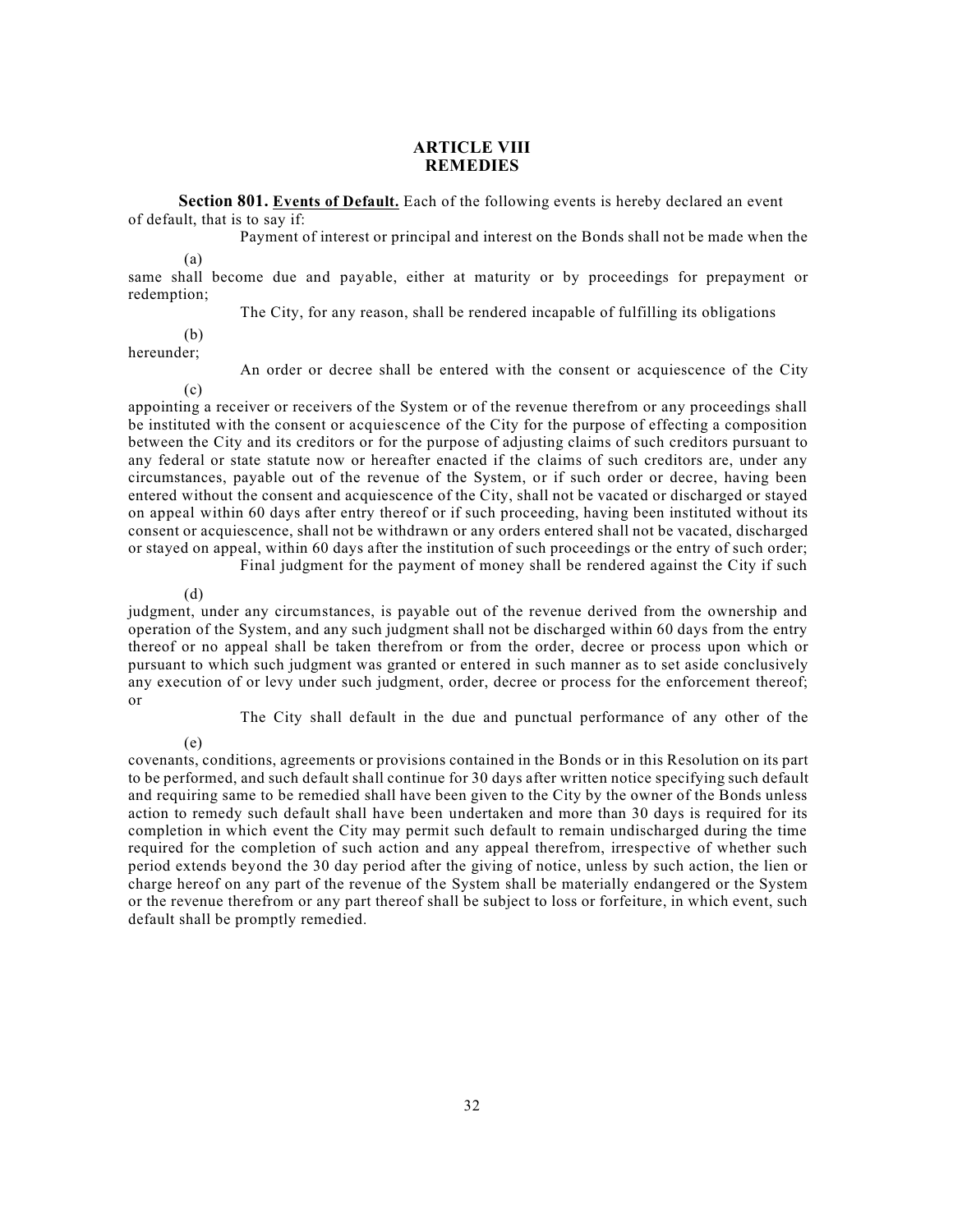**Section 802. Remedies.** Upon the happening and continuance of any event of default by the City in any one of the ways specified in the preceding Section, then and in every such case the owner of the Bonds may proceed, subject to the provisions of Section 804, to protect and enforce its rights hereunder by suit, action or special proceedings in equity or at law in aid or execution of any power herein granted or for the enforcement of any proper legal or equitable remedy deemed most effectual to protect and enforce such rights, insofar as such may be authorized by law, or for the right to the appointment, as a matter of right and without regard to the sufficiency of the security afforded by the System, of a receiver for all or any part of the System and the earnings, revenues and income therefrom, and the rights to enforce remedies afforded to bondowners under the Georgia Revenue Bond Law.

**Section 803. Proceedings, Discontinued, Abandoned or Adversely Determined.** In case any proceeding taken by the owner on account of any default shall have been discontinued or abandoned for any reason or shall have been determined adversely to such owner of the Bonds, then and in every such case, the City and the owner of the Bonds shall be restored to their former positions and rights hereunder, respectively, and all rights, remedies, powers and duties of the owner of the Bonds shall continue as though no such proceeding had been taken.

**Section 804. Limitation on Rights.** No owner of the Bonds secured hereby shall have any right in any manner whatever to affect, disturb or prejudice the security granted and provided herein or to enforce any right hereunder except in the manner herein provided.

**Section 805. Remedies Cumulative.** No remedy herein conferred upon the owner of the Bonds is intended to be exclusive of any other remedy or remedies, and each and every such remedy shall be cumulative and shall be in addition to every other remedy given hereunder or now or hereafter existing at law or in equity or by statute.

**Section 806. Delay or Omission Not a Waiver.** No delay or omission by any owner of the Bonds to exercise any right or power accruing upon any default occurring and continuing as aforesaid shall impair any such right or power or be construed as a waiver of any default or an acquiescence therein and every power and remedy given by this Article to the owner of the Bonds may be exercised from time to time and as often as may be deemed expedient.

**Section 807. Right to Enforce Payment.** Nothing in the Resolution or in the Bonds shall affect or impair the right of action of the owner of the Bonds, which is absolute and unconditional, to enforce payment of such Bonds in accordance with the provisions of this Resolution.

[END OF ARTICLE VIII]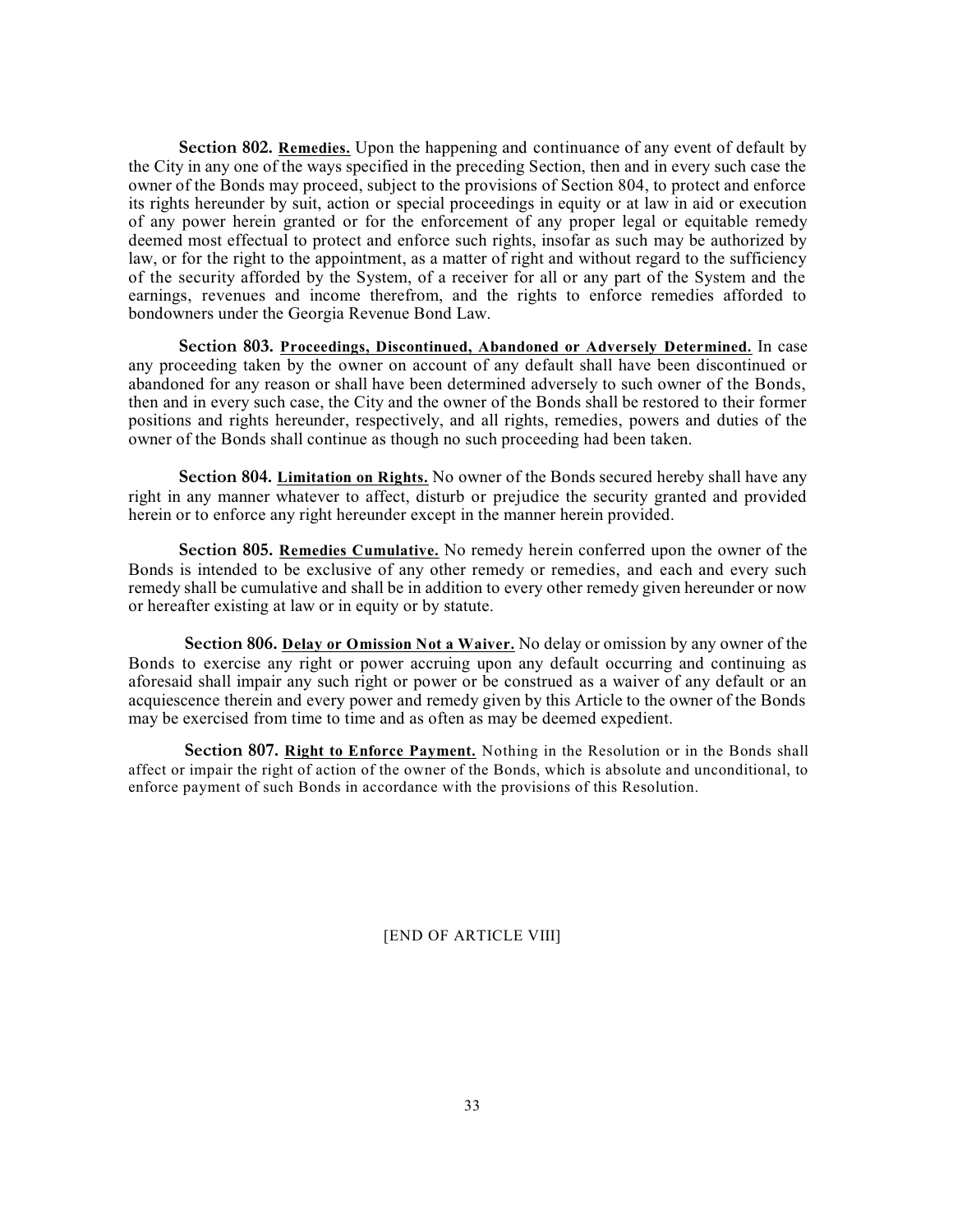#### **ARTICLE IX MISCELLANEOUS PROVISIONS**

**Section 901. Resolution Constitutes Contract.** The provisions, terms and conditions of this Resolution constitute a contract by and between the City and the owner of the Bonds and, after the issuance of the Bonds, this Resolution will not be repealed or amended in any respect which will adversely affect the rights and interests of the owner of the Bonds nor will the governing body of the City adopt any ordinance or resolution in any way ever adversely affecting the rights of such owner so long as the Bonds authorized by this Resolution or the interest thereon shall remain unpaid; provided, however, that the right to waive or modify the provisions of Section 511(b), as set out therein, shall not be affected by the provisions of this Section.

**Section 902. Subsequent Proceedings.** Any subsequent proceeding or proceedings authorizing the issuance of additional parity bonds as permitted under the provisions of this Resolution shall in nowise conflict with the terms and conditions of this Resolution, but shall, for all legal purposes, contain all the covenants, agreements and provisions of this Resolution for the equal protection and benefit of owner of the Bonds.

### **Section 903. Limitation on Liability.**

(a) Should the Bonds not be presented for payment when due, either at final maturity or

for prepayment, the City will retain in the Sinking Fund, from the funds transferred thereto for the purpose of paying the Bonds, for the benefit of the owner thereof, a sum of money sufficient to pay the Bonds when the same are presented by the owner thereof for payment. All liability of the City to the owner of such Bonds and all rights of such owner against the City under the Bonds or under this Resolution shall thereupon terminate, and the sole right of such owner shall thereafter be against such deposit.

If the Bonds shall not be presented for payment within the period of five years

(b)

following the date when such Bonds become due, either at maturity or by redemption, the City may transfer to its Revenue Fund all funds theretofore held by it in the Sinking Fund for payment of such Bonds, and, thereafter, subject to the defense of any applicable statute of limitations, such Bonds shall be an unsecured obligation of the City.

**Section 904. Validation.** The Bonds shall be validated in the manner provided by law, and, to that end, notice of the adoption of this Resolution and a copy hereof shall be served upon the District Attorney of the Middle Judicial Circuit of Georgia in order that proceedings for the above purpose may be instituted in the Superior Court of Emanuel County, and said notice shall be executed by the Mayor of the City and the seal of the City shall be thereunto affixed and attested by its City Clerk.

**Section 905. Partial Invalidity.** In case any one or more of the provisions of this Resolution or of the Bonds shall for any reason be held to be illegal or invalid by a court of competent jurisdiction, such illegality or invalidity shall not affect any other provisions hereof or of the Bonds unless expressly so held, but this Resolution and the Bonds shall be construed and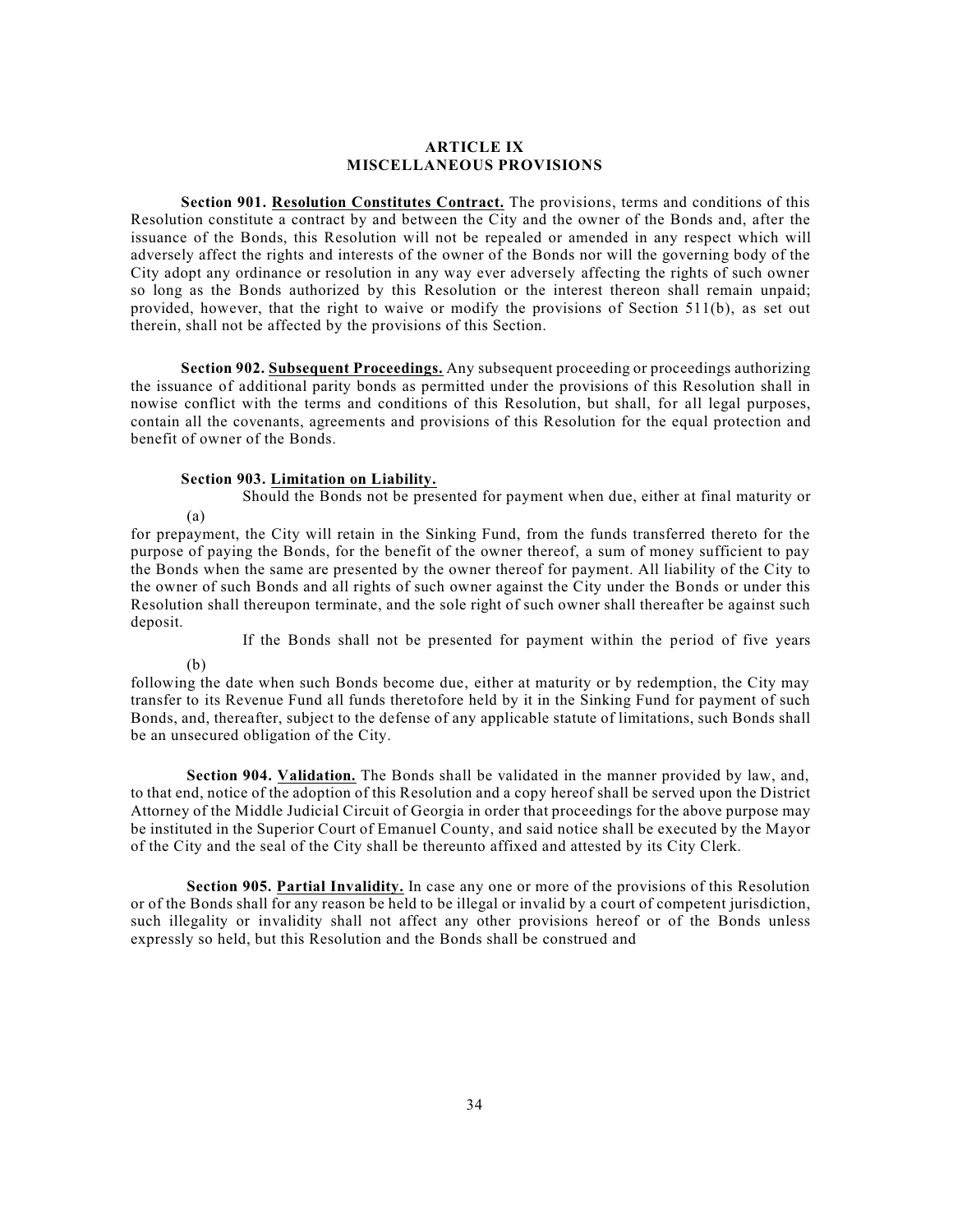enforced as if such illegal or invalid provisions had not been contained herein or therein, and this Resolution shall be construed to adopt, but not to enlarge upon, all the applicable provisions of the Georgia Revenue Bond Law, and, if any provisions hereof conflict with any applicable provision of said law, the latter as adopted by the legislature and as interpreted by the courts of this state shall prevail and shall be substituted for any provision hereof in conflict or not in harmony therewith.

**Section 906. Article and Section Titles.** Article and Section titles are for convenience of reference only and neither limit nor amplify the provisions of this Resolution. All references herein to designated Articles, Sections, and other subdivisions are to the designated Articles, Sections and other subdivision of this Resolution.

**Section 907. Repealer.** Any and all ordinances or resolutions or parts of ordinances or resolutions in conflict with this Resolution shall be and the same hereby are repealed, and this Resolution shall be in full force and effect from and after its adoption.

#### **Section 908. Official Intent.**

Prior to issuance of the Series 2011 Bond, the City reasonably expects to expend funds

on the acquisition, construction, and equipping of the Project and wishes to be reimbursed for such expenditures from proceeds from the sale of the Series 2011 Bond. Therefore, the City hereby declares its official intent to issue the Series 2011 Bond in the principal amount of \$6,413,000 and to reimburse original expenditures on the Project in the maximum principal amount of \$6,413,000 with proceeds from the sale of the Series 2011 Bond (to the extent permitted by Section 1.150-2 of the Treasury Regulations).

The City shall make its reimbursement allocations not later than 18 months after the

(b)

(a)

later of (i) the date the original expenditure is paid or (ii) the date the Project is placed in service or abandoned, but in no event more than three years after the original expenditure is paid.

**Section 909. Authorization of Execution of 8038**-**G, Tax and Non**-**Arbitrage Certificate and Other Documents.** The Mayor of the City is hereby authorized to execute and file with the Internal Revenue Service an Information Return for Tax-Exempt Governmental Obligations, Form 8038-G. The Mayor of the City is hereby authorized to execute and deliver the Tax and Non-Arbitrage Certificate and all other documents, including, but not limited to the Series 2011 Bond and certificates necessary to effectuate the transactions contemplated by this Resolution. All actions heretofore taken and all documents heretofore executed in connection with the issuance of the Series 2011 Bond are ratified and approved.

**Section 910. Waiver of Performance Audit.** The City hereby specifically waives the requirements of O.C.G.A. § 36-82-100 that the expenditure of the Series 2011 Bond proceeds be subject to an ongoing performance audit or performance review, and authorizes such waiver to be published in the notice of hearing relating to the validation of the Series 2011 Bond.

### [END OF ARTICLE IX]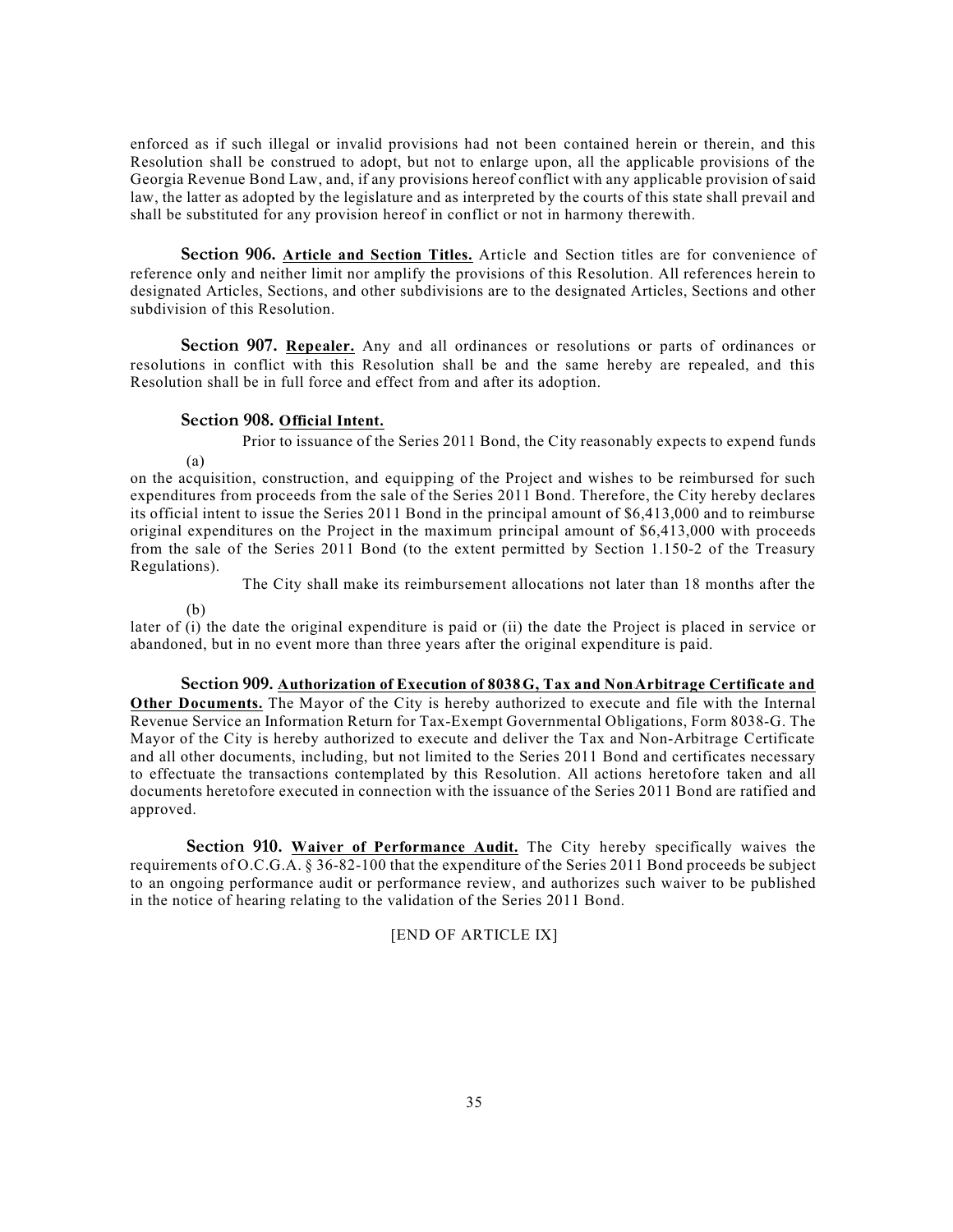# APPROVED AND ADOPTED, ED, this March 7, 2011.

## CITY OF SWAINSBORO, GEORGIA \_\_\_\_\_\_\_\_\_\_\_\_\_\_\_\_\_\_\_\_\_\_\_

 $\rm{By:}$ Mayor

### CITY CLERK'S CERTIFICATE

I, the undersigned City Clerk of the City of Swainsboro, keeper of the records and seal thereof, hereby certify that the foregoing is a true and correct copy of a resolution adopted by the Mayor and Council of the City of Swainsboro in public meeting properly and lawfully assembled on March 7, 2011, the original of which resolution has been entered in the official records of the City of Swainsboro under my supervision and is in my official possession, custody and control.

I further certify that the meeting was held in conformity with the requirements of Title 50, Chapter 14 of the Official Code of Georgia Annotated.

(SEAL)

City Clerk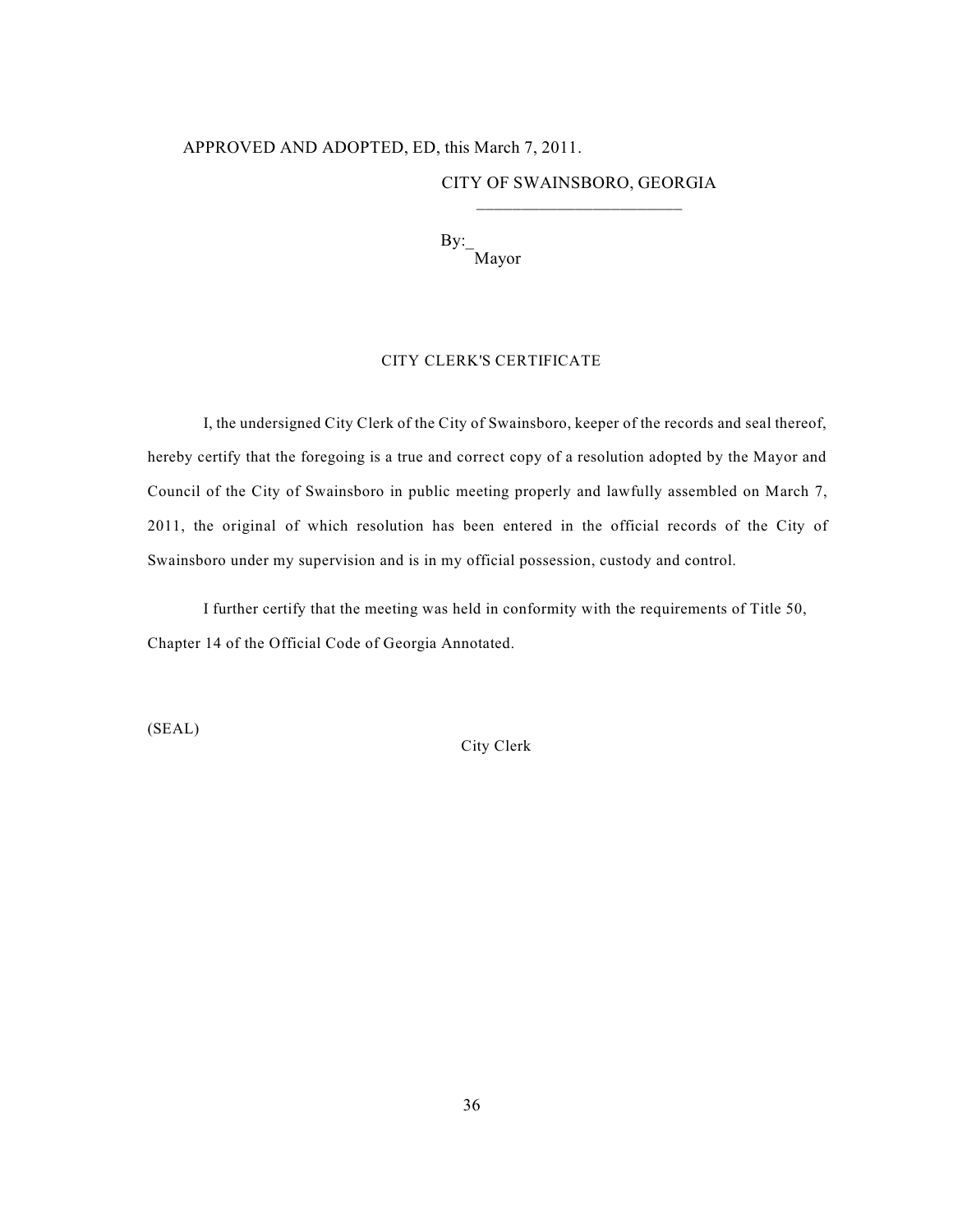### **C. Old Business**

1. Council heard the request for an alcoholic beverage application from Shailesh Patel dba HANSA located at 350 East Main St. for beer and wine package only. Mayor announced this was a Public Hearing and asked if anyone was present to speak for or against the proposed change. No one was present. Motion to grant was made.

# **Motion: by Stafford Seconded: by Stroud 6-0**

2. Council heard the request for an alcoholic beverage application from Jerry Hall dba West Main St. located at 227 West Main St. for beer and wine package only. Mayor announced this was a Public Hearing and asked if anyone was present to speak for or against the proposed change. No one was present. Motion to grant was made.

# **Motion: by Parker Seconded: by Stroud 6-0**

3. Council heard the reading of the ordinance to change the charter of the city of Swainsboro as follows: Mayor announced this was a Public Hearing and asked if anyone was present to speak for or against the proposed change. No one was present. Motion was made to adopt as presented.

### **Motion: by Stafford Seconded: by Edenfield 6-0**

**AN ORDINANCE TO BE ENTITLED AN ORDINANCE TO AMEND THE MUNICIPAL CHARTER OF THE CITY OF SWAINSBORO PURSUANT TO THE AUTHORITY GRANTED MUNICIPALITIES UNDER GEORGIA STATE LAW AS SET FORTH IN SECTION 36-35-3 AND THE SUBSECTIONS THERETO OF THE OFFICIAL CODE OF GEORGIA ENTITLED "HOME RULE FOR MUNICIPALITIES".**

**WHEREAS**, Article IV, Courts and Criminal Procedure, Section 101 of the Charter of the City of Swainsboro, entitled "Maximum punishment of law violators.", which reads as follows:

"Sec. 101. Maximum punishment of law violators.

The recorder (municipal judge) or any authorized presiding officer of the recorder's (municipal) court may punish for any violation of a city ordinance or law by fine (set by the city council; by imprisonment not to exceed 90 days; work in the workgang on public streets, or such other public works as the authorities may employ the workgang, not to exceed 30 days; or by any one or more of these punishments in the discretion of the recorder (municipal judge) or presiding officer of said court."

And,

**WHEREAS,** it has been brought to the attention of the City Council of the City of Swainsboro that this provision has become antiquated and outdated, and is need of revision as allowed by Section 36-35-6 of the Georgia Code Annotated, and

**WHEREAS**, after due consideration and study, the City Council of the City of Swainsboro deems it appropriate to amend the Charter of the City of Swainsboro so as to adopt the provisions allowed by law relative to maximum punishment of law violators;

**NOW THEREFORE, BE IT ORDAINED** that the **ARTICLE IV**, entitled **"COURTS AND CRIMINAL PROCEDURE"**, **Section 101**, entitled **"Maximum punishment of law violators"** be amended, so that Section 101 of said Article shall henceforth read as follows: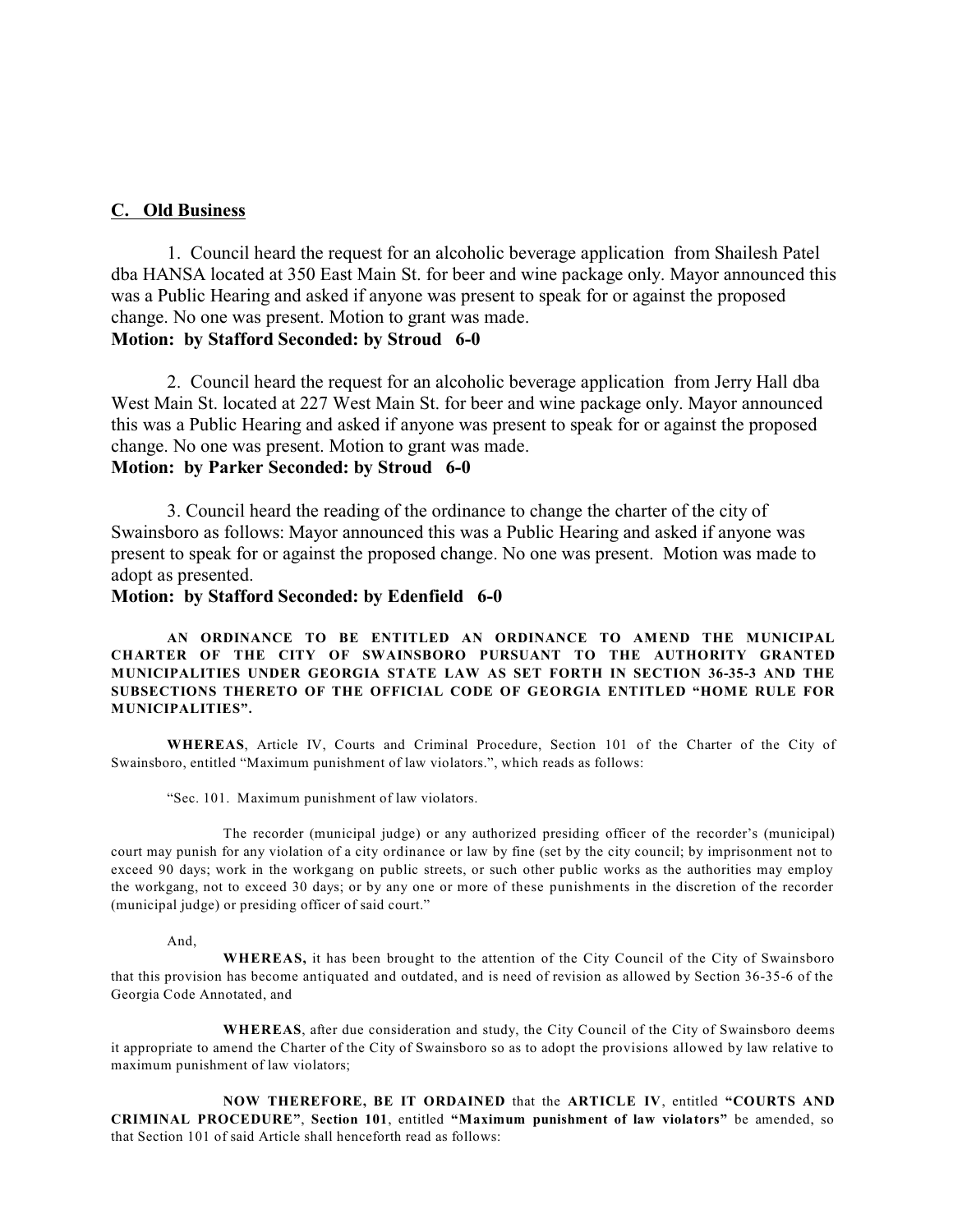"Sec. 101. Maximum punishment of law violators.

The recorder (municipal judge) or any authorized presiding officer of the recorder's (municipal) court may punish for any violation of a city ordinance or law by fine or forfeiture not exceeding \$1,000.00 or by confinement not to exceed six (6) months; work in community service on public streets, or such other public works as the authorities may employ community service workers, not to exceed 30 days; or by any one or more of these punishments in the discretion of the recorder (municipal judge) or presiding officer of said court."

**SO ORDAINED**, this \_\_\_\_\_ day of \_\_\_\_\_\_\_\_\_\_\_\_\_\_\_\_ , 2011.

### **D. Committee Reports**

**Police**: Councilperson Faulkner reported that the first annual Police Banquet was a success and congratulated the department on all of their achievements. Police Chief Ellison reported that he was pleased with his officers and that Officer Heidi Hall had been voted and presented the Purple Heart for being injured in the line of duty.

Councilperson Stafford reported that Police Officer Chris Griner has been working part time for the department and in the recent departure of a full-time worker he was asking council to ratify his move to full time. Motion was made to move Chris Griner from part time to full time.

## **Motion: by Stafford Seconded: by Stroud 6-0**

Chief Ellison reported to the council that the Omega Club located at 425 Gumlog Rd. have violated their Game Room License and had been sited and found guilty in Recorders Court for numerous violations. He stated that he has over two pages of incidents at this location over the past year. In this light it is his responsibility to present the license to council for a ruling on the continuance of the business license. Council discussed the options and after a lengthy discussion a motion was made to revoke the business license.

# **Motion: by Stafford Seconded: by Faulkner 6-0**

Administrator Lawson explained that the city was having continuous problems with the issuance of Game Room Licenses. These were intended to be used for amusement centers but were being abused. Council suspended the issuance of any more Game Room License until the ordinance can be reviewed. Motion was made to suspend the issuance of any Game Room License until a review has been made.

# **Motion: by Stafford Seconded: by Parker 5-1 Edenfield Opposed**

**Executive:** Councilperson Stroud

**Public Works:** Councilperson Parker reported that there are a lot of streets in need of repair and he has requested a list from OMI. Mayor Schwabe stated if the SPLOST passed this would be the cities top priority.

Councilperson Edenfield presented a speed bump request for Race Track St. (From Main St. to Church St.) He presented a signed petition from the residents in the neighborhood requesting the speed bumps. Motion was made to grant the request.

# **Motion: by Edenfield Seconded: by Stroud 6-0**

**Recycle:** Councilperson Parker had no report.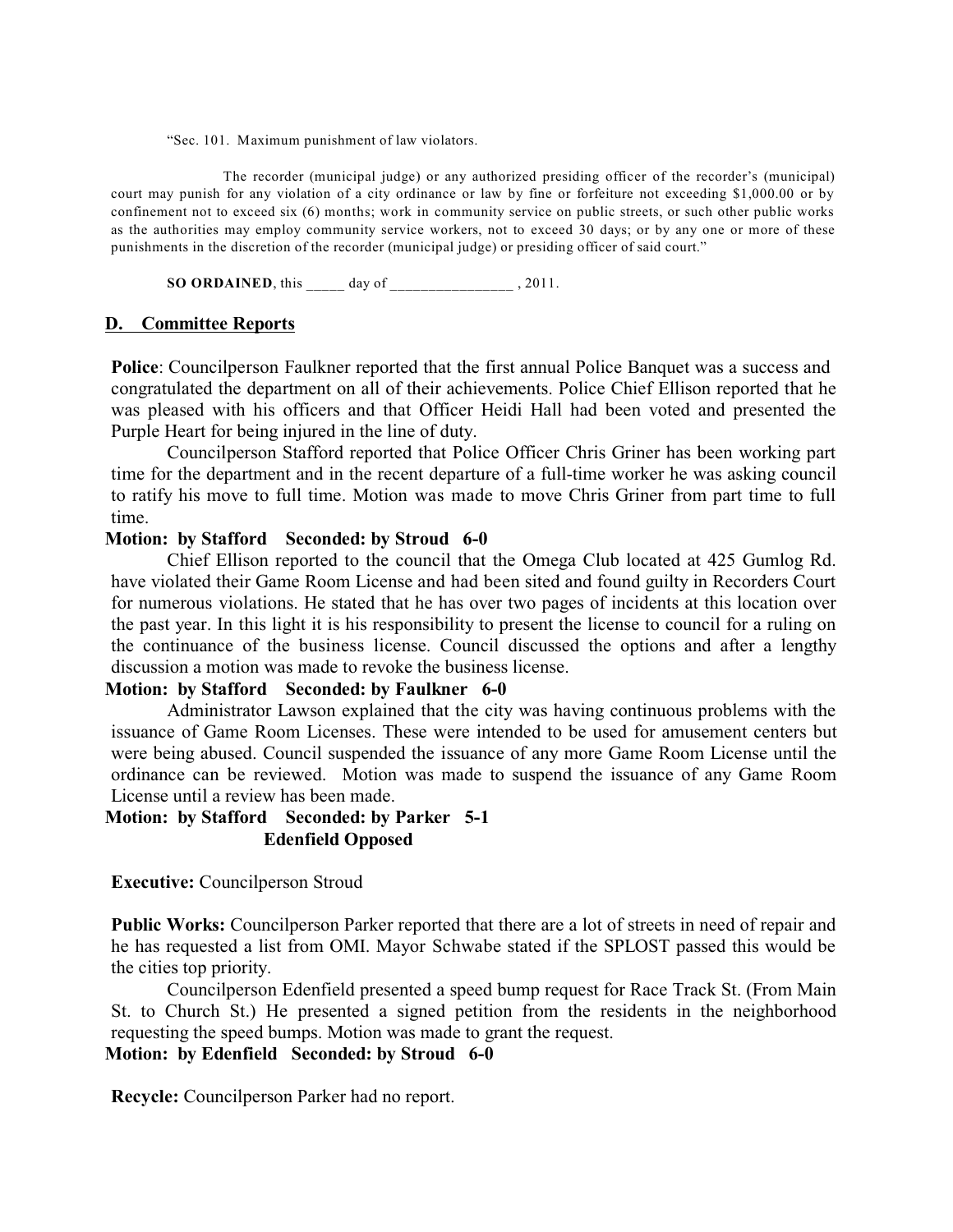**Fire:** Councilperson Stafford asked Chief Strobridge to give a report from the Fire Department. Chief Strobridge reported that Standards and Training have been auditing the department the last few days and he was proud to report that the department received 100% pass grade. This will allow the department to be certified and continue operations.

Chief Strobridge presented a nuisance burning ordinance for consideration. This ordinance is as follows; Motion was made to accept as a first reading

# **City Ordinance for Open Burning**

I. Open Burning

a. No person shall cause, suffer, allow, or permit open burning in any area of the City of Swainsboro except as follows :

- 1. Reduction of leaves on the premises on which they fall by the person in control of the premises.
- 2. For recreational purposes or cooking food for immediate human consumption.
- 3. Fires set for purposes of training fire-fighting personnel when authorized by the appropriate governmental entity.
- 4. Disposal of vegetative debris from storm damage.
- 5. For weed abatement, disease and pest prevention.
- 6. Open burning for the purpose of land clearing or construction or right-of-way maintenance provided the following conditions are met :
	- i. Prevailing winds at the time of the burning are away from the major portion of the area's population;
	- ii. The location of the burning is at least 1,000 feet from any occupied structure, or lesser distance if approved by the appropriate governmental entity;
	- iii. The amount of dirt on or in the material being burned is minimized;
	- iv. Heavy oils, asphaltic materials, items containing natural or synthetic rubber, or any materials other than plant growth are not being burned; and
	- v. No more than one pile 60 feet by 60 feet, or equivalent, is being burned within a 9-acre area at one time.
- 7. Open burning of vegetative material for the purpose of land clearing using an air curtain destructor provided the following conditions are met :
	- i. Authorization for such burning is received from the fire department;
	- ii. The location of the air curtain destructor is at least 300 feet from any occupied structure or public road. Air curtain destructors used solely for utility line clearing or road clearing may be located at a lesser distance upon approval by the appropriate governmental entity;
	- iii. No more than one air curtain destructor is operated within a ten (10) acre area at one time or there must be a least 1000 feet between any two air curtain destructors;
	- iv. Only wood waste consisting of trees, logs, large brush and stumps which are relatively free of soil are burned in the air curtain destructor;
	- v. Tires or other rubber products, plastics, heavy oils or asphaltic based or impregnated materials are not used to start or maintain the operation of the air curtain destructor;
	- vi. The air curtain destructor is constructed, installed and operated in a manner consistent with good air pollution control practice for minimizing emissions of fly ash and smoke;
	- vii. The cleaning out of the air curtain destructor pit is performed in a manner to prevent fugitive dust; and
	- viii. The air curtain destructor cannot be fired before 10:00 a.m. and the fire must be completely extinguished, using water of by covering with dirt, at least one hour before sunset.